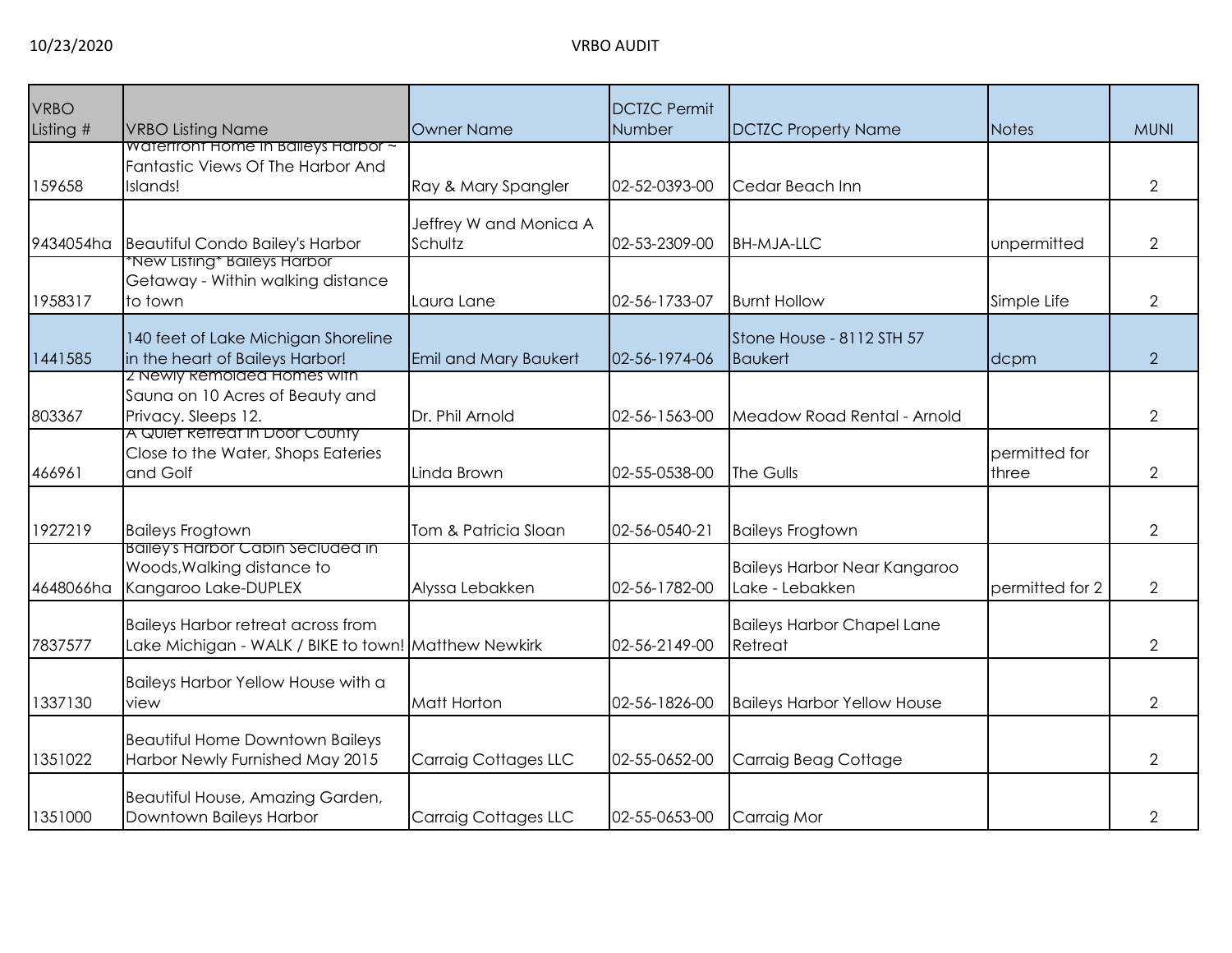|               | Beautiful Lakeside Cabin - Great                        |                                                    |               |                                   |                 |                |
|---------------|---------------------------------------------------------|----------------------------------------------------|---------------|-----------------------------------|-----------------|----------------|
|               | Location & Amenities (Canoe,                            | Ryan and Maureen                                   |               |                                   |                 |                |
| 767152        | Kayak, Boat, etc)<br>Beautiful Newly * Remodeled* Home! | Sundeen                                            | 02-56-1562-00 | Sundeen Lakeside Retreat          |                 | $\overline{2}$ |
|               | Walk to the beach at Kangaroo                           |                                                    |               |                                   |                 |                |
| 2088234 Lake! |                                                         | Adam Olinksi                                       | 02-56-2353-07 | <b>Roo Retreat</b>                |                 | $\overline{2}$ |
|               | Bella Villa Log Home, One of a Kind                     |                                                    |               |                                   |                 |                |
| 69122         | Secluded Retreat                                        | Saturnino Jauregui                                 | 02-56-1058-00 | Bella Villa Log Home              |                 | $\overline{2}$ |
|               | Century Old Door County in-Town                         |                                                    |               |                                   |                 |                |
| 294539        | Farmhouse with Shore Access                             | Joan Holliday                                      | 02-56-0542-00 | <b>Orchard House</b>              |                 | $\overline{2}$ |
|               | Charming 100yr. log home with                           |                                                    |               | Sunset Shores Resort - Kangaroo   |                 |                |
| 510375        | upscale modern conveniences.                            | <b>David Hass</b>                                  | 02-56-1953-00 | Kabin Unit #6                     |                 | 2              |
|               | Comfort and Beauty tucked                               | East Shorewood Cottage                             |               |                                   | permitted for   |                |
| 221533        | between the Trees                                       | Homeowners Assoc.                                  | 02-55-0130-00 | <b>East Shorewood Cottages</b>    | 10 <sup>°</sup> | $\overline{2}$ |
|               | Comfortably Elegant Lakefront                           |                                                    |               |                                   |                 |                |
| 1102901       | Home On 5 Secluded Lake Frontage<br>Acres               | Deb Homan                                          | 02-56-1468-00 | Merlin's Lake House - Homan       |                 | 2              |
|               |                                                         |                                                    |               |                                   |                 |                |
|               | Cozy waterfront living at bargain                       | <b>Sunset Shores Resort</b>                        |               |                                   | permitted for   |                |
| 663478        | price!                                                  | Condo Assoc                                        | 02-56-1952-00 | Sunset Shores Resort - Tiger Lily | five            | $\overline{2}$ |
|               | Door County Baileys Harbor Large                        |                                                    |               | Baileys Large Home for Families - |                 |                |
| 1436478       | Home for Families and Groups                            | Pelican Bay LLC                                    | 02-56-2016-00 | Nguyen                            |                 | $\overline{2}$ |
|               | Door County Cabin in the Woods,                         |                                                    |               | Door County Cabin in the          |                 |                |
| 824979        | <b>Baileys Harbor</b>                                   | Karen Berndt                                       | 02-56-1564-00 | Wooods & Tranquil Condo           | permitted for 2 | 2              |
|               |                                                         |                                                    |               |                                   | permitted for   |                |
| 221526        | Enjoy the Quaint Lakefront Cottage                      | <b>East Shorewood Cottage</b><br>Homeowners Assoc. | 02-55-0130-00 | <b>East Shorewood Cottages</b>    | 10 <sup>°</sup> | $\overline{2}$ |
|               | Enjoy the Quiet Die of the Door                         |                                                    |               |                                   |                 |                |
|               | County Peninsula, 165' of Lake                          |                                                    |               |                                   |                 |                |
| 661048        | Michigan Shore                                          | Janet Batzli                                       | 02-55-0557-00 | The Haven on North Bay            |                 | 2              |
|               | Enjoy the True Get-Away at                              | East Shorewood Cottage                             |               |                                   | permitted for   |                |
| 221540        | Evergreen                                               | Homeowners Assoc.                                  | 02-55-0130-00 | <b>East Shorewood Cottages</b>    | 10 <sup>°</sup> | 2              |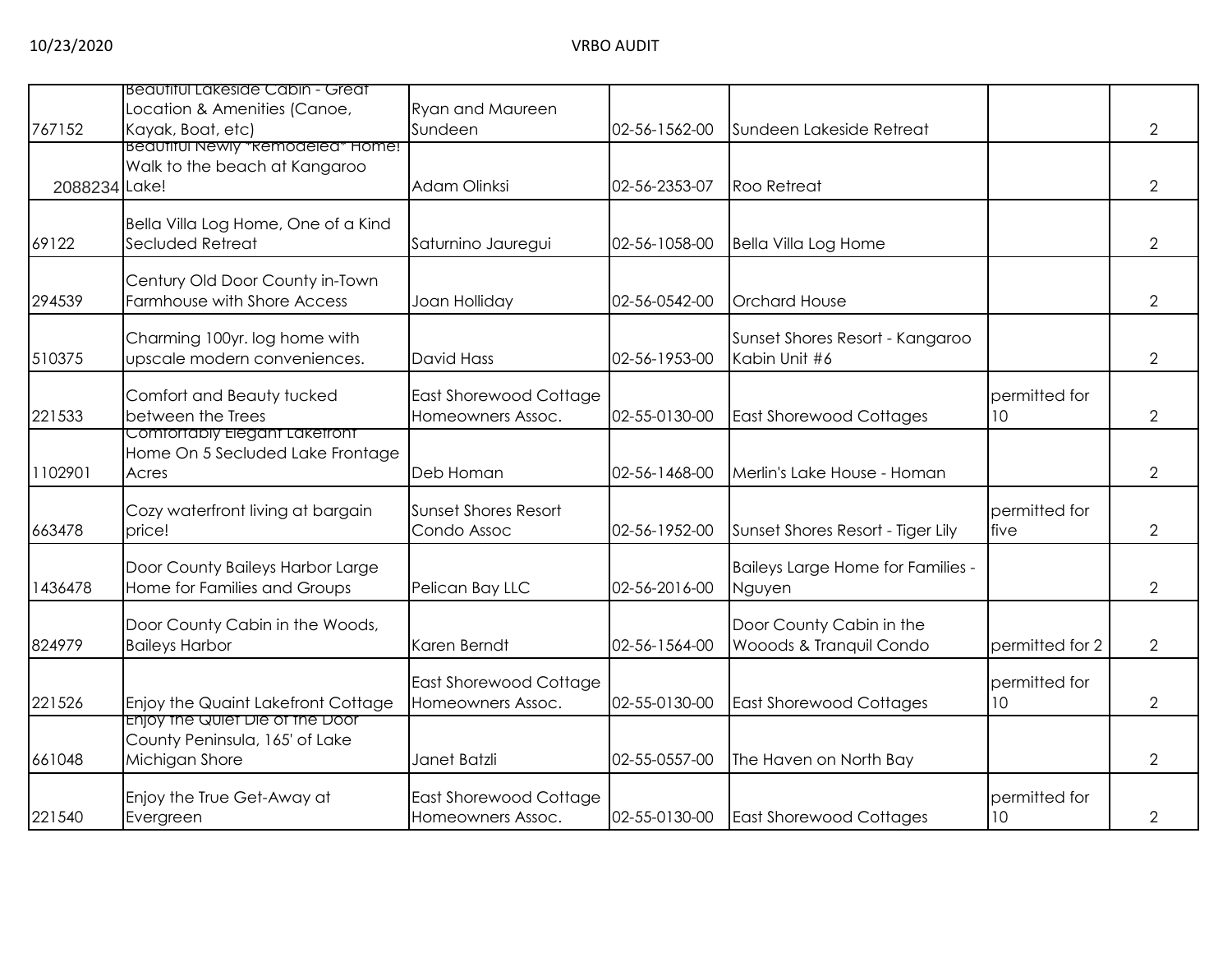|           |                                                                          | 7251 HWY 57 LLC -               |               |                                    |                         |                |
|-----------|--------------------------------------------------------------------------|---------------------------------|---------------|------------------------------------|-------------------------|----------------|
| 1913205   | Escape to Kangaroo Lake with 300<br>feet of private shoreline!           | William and Heather<br>Anderson | 02-56-2259-06 | Kangaroo East Shore Lodge          |                         | $\overline{2}$ |
|           |                                                                          |                                 |               |                                    |                         |                |
|           | Executive vacation home on                                               |                                 |               | Tretinyak - Blue on Roo-7571       |                         |                |
| 1046385   | Kangaroo Lake                                                            | Anne Tretinyak                  | 02-56-1829-00 | South Kangaroo Lake Drive          |                         | 2              |
|           | Fabulous Log Cabin on Kangaroo                                           |                                 |               |                                    |                         |                |
| 230613    | Lake in Door County WI                                                   | William Andersen                | 02-55-0394-00 | Log Cabin on Kangaroo Lake         |                         | 2              |
|           | Fabulous New Two Bed, Two Bath                                           |                                 |               |                                    |                         |                |
| 1351028   | Cottage On Kangaroo Lake                                                 | <b>Carraig Cottages LLC</b>     | 02-56-1052-00 | Carraigeen Cottage                 |                         | $\overline{2}$ |
|           | Get away at this Quaint Cottage                                          | <b>East Shorewood Cottage</b>   |               |                                    | permitted for           |                |
| 221452    | <b>Tucked Behind Beautiful Fern Bed</b>                                  | Homeowners Assoc.               | 02-55-0130-00 | <b>East Shorewood Cottages</b>     | 10                      | 2              |
|           | Get Away from it all at this Rustic                                      | East Shorewood Cottage          |               |                                    | permitted for           |                |
| 221542    | and Romantic Cottage                                                     | Homeowners Assoc.               | 02-55-0130-00 | <b>East Shorewood Cottages</b>     | 10 <sup>°</sup>         | 2              |
|           | Havngard House- a historic and hip<br>house in the center of Door County |                                 |               |                                    |                         |                |
| 1623317   | action!                                                                  | Kurt Heggland                   | 02-56-2104-00 | <b>Havngard House</b>              |                         | $\overline{2}$ |
|           |                                                                          |                                 |               |                                    | ESposito-               |                |
| 1891001   | <b>Howard House</b>                                                      | Jacinda Dufin                   | 02-56-1935-20 | <b>Howard House</b>                | <b>DOCO</b><br>Vacation | $\overline{2}$ |
|           |                                                                          |                                 |               |                                    |                         |                |
| 1270494   | Kangaroo lake water frontage<br>opening June 2018                        | Michael Servais                 | 02-56-1893-00 | <b>Island View Lake House</b>      |                         | $\overline{2}$ |
|           |                                                                          |                                 |               |                                    |                         |                |
|           |                                                                          | <b>Sunset Shores Resort</b>     |               | Sunset Shores Resort - Chalet Unit |                         |                |
| 93251     | Lake Living at its best<br>Lake-house With The Best View Of              | Condo Assn                      | 02-56-1950-00 | #3                                 |                         | $\overline{2}$ |
|           | Cana Island And It's Lighthouse You                                      |                                 |               |                                    |                         |                |
| 1190668   | Can Find!                                                                | Stephen Clemnti Jr.             | 02-56-1820-00 | <b>Boreal Beach House</b>          | permitted for 2         | 2              |
|           | Lakeview Cottage in Downtown                                             |                                 |               |                                    |                         |                |
| 4924765ha | <b>Baileys Harbor</b>                                                    | Pamela Schmitz                  | 02-56-1876-00 | <b>Baileys Harbor Beach House</b>  |                         | 2              |
|           | Large Beautiful 6 bearoom nome<br>right on the lake sleeps 30 in Baileys | Cana Cove LLC - Kevin           |               |                                    |                         |                |
| 1368115   | Harbor, WI                                                               | Kleinert                        | 02-56-1694-00 | Cana Cove                          |                         | 2              |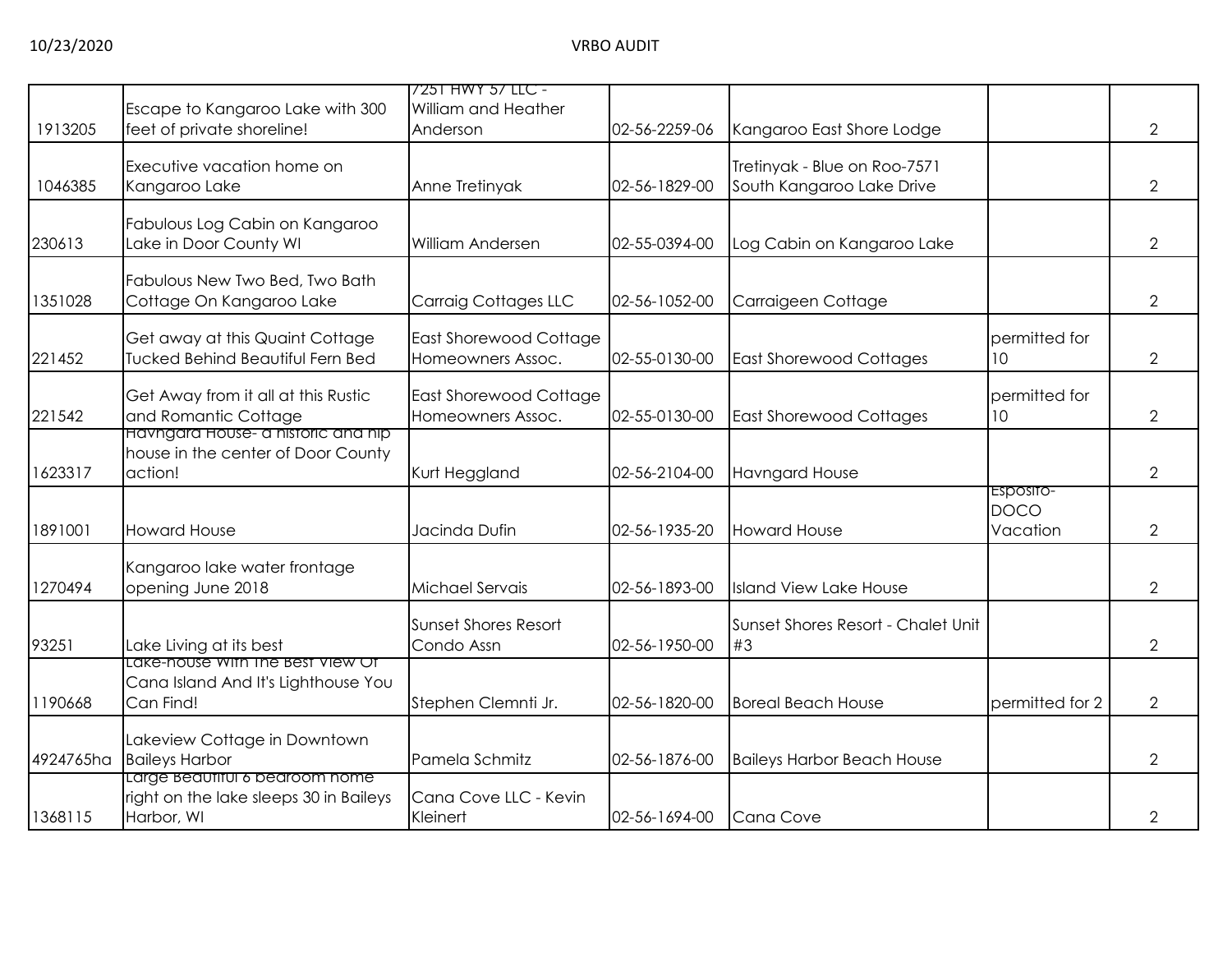| 723507    | Large Home on Kangaroo Lake                                                        | William and Heather<br>Andersen        | 02-56-1543-06 | Kangaroo Lake Retreat                           | dcpm                                      | $\overline{2}$ |
|-----------|------------------------------------------------------------------------------------|----------------------------------------|---------------|-------------------------------------------------|-------------------------------------------|----------------|
| 82233     | Million Dollar View, Affordable Price                                              | <b>Judy Stang</b>                      | 02-56-1949-00 | Lakeside Cottage Sunset Shores<br>Resort        |                                           | $\overline{2}$ |
| 640511    | New Million Dollar Property, 250'<br>Private Shoreline on 3.5 Acres                | Chris Warecki                          | 02-56-1312-00 | All Creatures Lane - Warecki                    | permitted for 3                           | $\overline{2}$ |
| 467927    | Newly remodeled, 2 Acres W/200<br>Private Waterfront, Huge Deck, 5<br>Star Rating  | Chris Warecki                          | 02-56-1312-00 | All Creatures Lane - Warecki                    | permitted for 3                           | $\overline{2}$ |
| 1357038   | Newly renovated with over 250 feet<br>of Shoreline!                                | Eva McKee                              | 02-56-1850-06 | Secluded Waterfront Home on<br>North Bay        | dcpm                                      | $\overline{2}$ |
| 4706534ha | North Unit Cabin Bailey's Harbor<br>Door County Near Kangaroo Lake                 | Alyssa Lebakken                        | 02-56-1782-00 | Baileys Harbor Near Kangaroo<br>Lake - Lebakken | permitted for 2                           | $\overline{2}$ |
| 460436    | Peace in the Pines                                                                 | Ricardo M Ochoa                        | 02-56-1297-00 | Peace in the Pines                              |                                           | $\overline{2}$ |
| 1826669   | PineSide Cottage - Just what you're<br>looking for in Door County!                 | Jean Leigh and Denise<br>Lesiak        | 02-56-2340-00 | Pine Side - Open 9/2020                         |                                           | $\overline{2}$ |
| 968606ha  | Private Cottages situated on a rock<br>bluff located in downtown baileys<br>harbor | Pam Schmitz                            | 02-56-2178-00 | <b>Baileys Harbor on the Rocks</b>              | Permitted for<br>two - temp 4<br>listings | $\overline{2}$ |
| 7968596ha | Private Cottages situated on a rock<br>bluff located in downtown baileys<br>harbor | Pam Schmitz                            | 02-56-2178-00 | <b>Baileys Harbor on the Rocks</b>              | Permitted for<br>two - temp 4<br>listings | $\overline{2}$ |
| 220857    | Private Peninsula                                                                  | Dennis & Jeff Hickey                   | 02-56-0200-06 | <b>Heggland House</b>                           |                                           | $\overline{2}$ |
| 854909    | Private Water front estate!                                                        | Cole Family LLC                        | 02-56-1607-06 | <b>Schook Shack</b>                             | dcpm                                      | $\overline{2}$ |
| 1077847   | Quintessential Door County cottage<br>just steps from the water!                   | Jeffrey & Tamara Wiswell 02-56-1696-06 |               | Kangaroo Lake Road Cottage                      | dcpm                                      | $\overline{2}$ |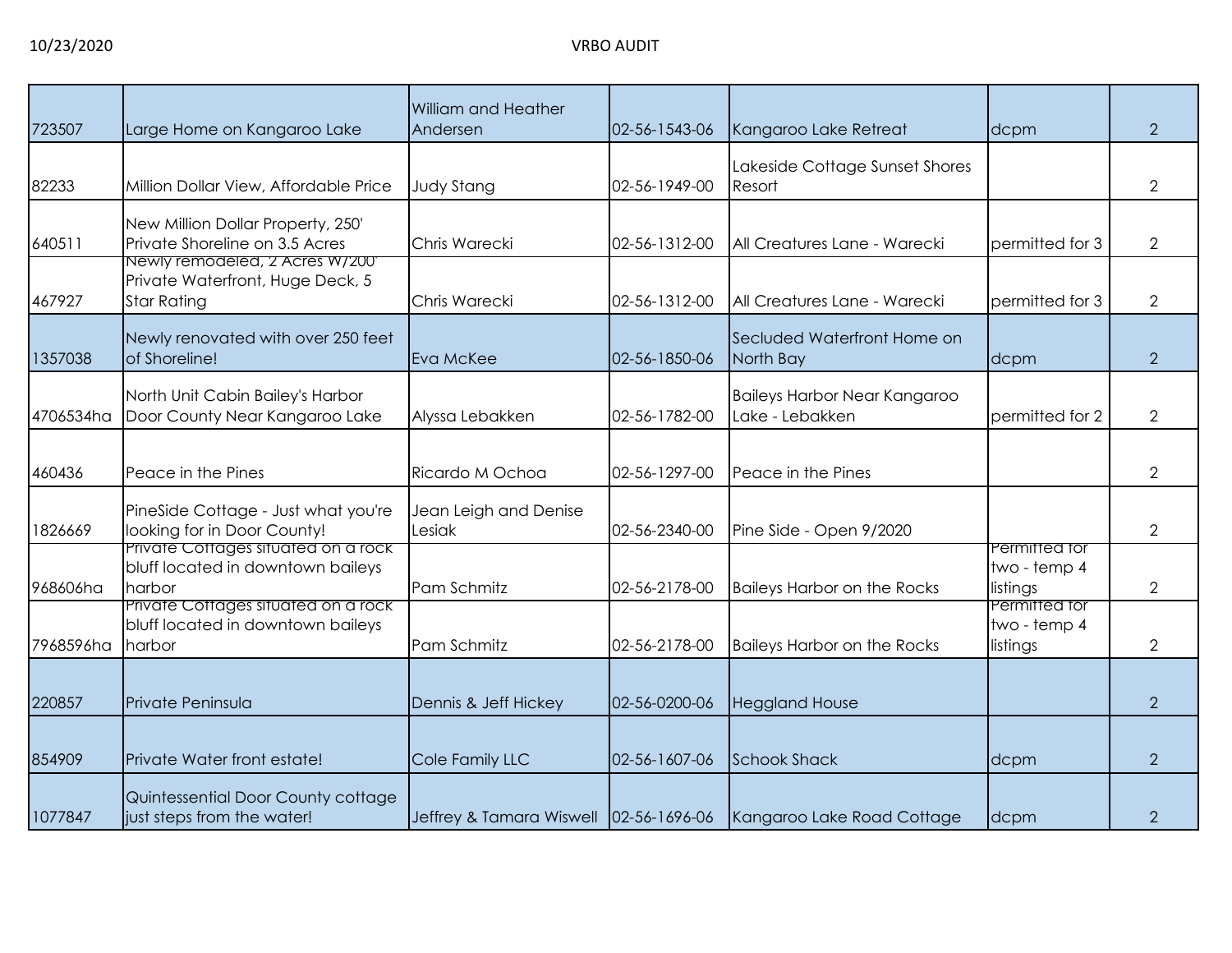|         | Remodeled, 250 watertrontm 6                                                                   |                                                    |               |                                    |                     |                |
|---------|------------------------------------------------------------------------------------------------|----------------------------------------------------|---------------|------------------------------------|---------------------|----------------|
| 699521  | wooded acres, huge deck with view<br>of Cana Island                                            | Chris Warecki                                      | 02-56-1312-00 | All Creatures Lane - Warecki       | permitted for 3     | 2              |
| 997550  | Rustic Log Home located near<br><b>Baileys Harbor</b>                                          | Linette Haleen - Todd<br>Haleen - Lisa Geobel      | 02-56-2313-00 | Lakeshore Vacation Rentals LLC     |                     | $\overline{2}$ |
| 1279183 | Sand, Sand, and More Sand on Lake<br>Michigan!                                                 | Alexandra Pape                                     | 02-56-1903-00 | Lyons Woods                        |                     | $\overline{2}$ |
| 1596072 | South Lane Cottage #1, with a living<br>room view of Lake Michigan.                            | Matt Horton                                        | 02-56-1826-00 | <b>Baileys Harbor Yellow House</b> | permitted for 3     | 2              |
| 221546  | Spring, Summer or Fall, Great Place<br>to Get Away from it All                                 | <b>East Shorewood Cottage</b><br>Homeowners Assoc. | 02-55-0130-00 | <b>East Shorewood Cottages</b>     | permitted for<br>10 | $\overline{2}$ |
| 219987  | Stay at this cozy cottage perfect for<br>couples!                                              | <b>East Shorewood Cottage</b><br>Homeowners Assoc. | 02-55-0130-00 | <b>East Shorewood Cottages</b>     | permitted for<br>10 | $\overline{2}$ |
| 1209428 | Stone Cottage, Nestled In The<br>Woods in Door County - Call for rates William & Lesley O'Kane | Dennis & Tamara Zee/                               | 02-56-1824-00 | <b>Stone Cottage</b>               | charnetski          | $\overline{2}$ |
| 791464  | stone Ridge on 4.2 Wooded<br>Acres/Firepit, 4 Bedrooms, 2.5 Baths,<br>Sleeps 14 & Pets         | Stone Ridge                                        | 02-56-0272-13 | Mel Fogel                          | dreamland           | $\overline{2}$ |
| 1960481 | stunning Lake Michigan Home,<br>Sleeps 20! Close to Cave<br>Point/Whitefish Dunes!             | Dune Alright                                       | 02-56-2268-07 | Rebecca Taylor                     | Simple Life         | $\overline{2}$ |
| 418647  | Three Bedroom Lake House with<br><b>Boat Dock</b>                                              | <b>Family Style Contractor</b><br><b>LLC</b>       | 02-56-0339-06 | Our Place on Kangaroo Lake         | dcpm                | $\overline{2}$ |
| 160403  | Updated interior, perfect getaway!                                                             | <b>Sunset Shores Resort</b><br>Condo Assn          | 02-56-1951-00 | Sunset Shores Resort Sunflower     |                     | $\overline{2}$ |
| 221528  | Watch the Amazing Door County<br>Sunsets from Hickoy's Porch                                   | East Shorewood Cottage<br>Homeowners Assoc.        | 02-55-0130-00 | <b>East Shorewood Cottages</b>     | permitted for<br>10 | $\overline{2}$ |
| 400026  | Waterfront 2-Story Log Cottage,<br>Decks, Beach, Canoe & Firepit                               | Donna & Peter Steffen                              | 02-56-0899-00 | Steffan Log House                  |                     | 2              |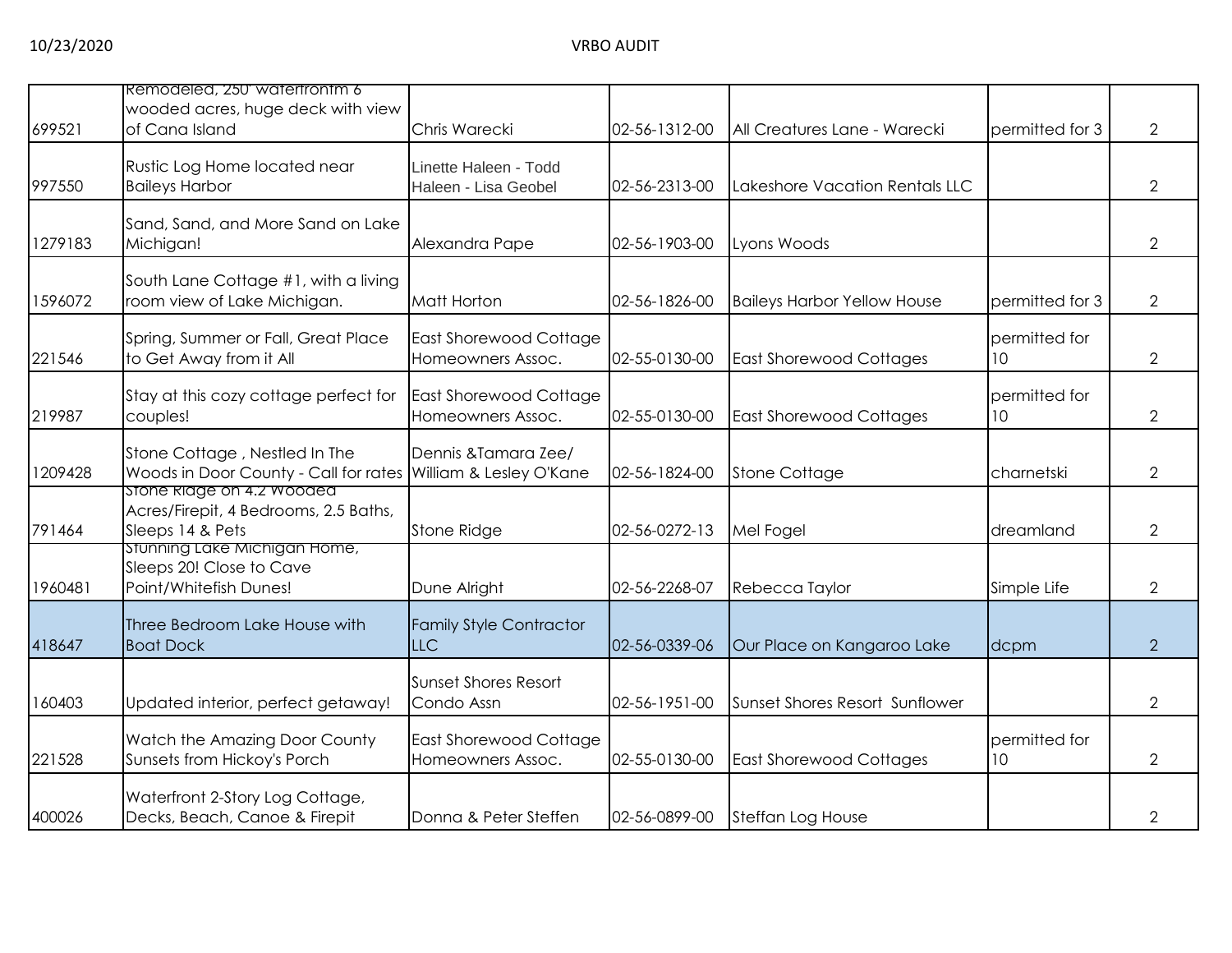| 4840107ha | Waterfront Baileys Harbor Studio on<br>Lake Michigan!                                  | James Dillenburg                                   | 02-56-1257-00 | <b>Shalom Stone</b>            |                                 | 2              |
|-----------|----------------------------------------------------------------------------------------|----------------------------------------------------|---------------|--------------------------------|---------------------------------|----------------|
| 221358    | Waterfront Log Cabin with Boat<br>House and Pier                                       | Natalie & Terry McAllister                         | 02-56-0885-06 | <b>Rocky Bottom Ledge</b>      | dcpm                            | $\overline{2}$ |
| 309037    | Water's Edge Cottage                                                                   | <b>Tim Hodkiewicz</b>                              | 02-55-0497-00 | Water's Edge Cottage           | Part of Sunset<br><b>Shores</b> | 2              |
| 1563963   | Wild Cedars - Cana Island - Lake<br>Michigan - Distinctive New Home                    | Stephen Clemnti Jr.                                | 02-56-1820-00 | <b>Boreal Beach House</b>      | permitted for 2                 | $\overline{2}$ |
| 882335    | Wildwood Beach House Has A Large<br>Private Sandy Beach On The Shore<br>Of Lake Michig | Laura Thometz                                      | 02-56-1640-06 | Wildwood Beach Home            | dcpm                            | $\overline{2}$ |
| 221522    | Your Family will Love the Beautiful<br>Lake View at This Comfortable<br>Cottage        | <b>East Shorewood Cottage</b><br>Homeowners Assoc. | 02-55-0130-00 | <b>East Shorewood Cottages</b> | permitted for<br>10             | $\overline{2}$ |
|           |                                                                                        |                                                    |               |                                |                                 |                |
| 1244408   | Door County Retreat                                                                    | Door County Clay Banks<br>Retreat                  | 06-56-1866-00 | Darelynn M Louscher            |                                 | 6              |
| 754723    | Enjoy your own secluded beach                                                          | Mark Ciepluch                                      | 06-56-0901-00 | White Sands Hideaway           |                                 | 6              |
|           | Peaceful Door County Cabin retreat<br>2051294 on the shores of Lake Michigan           | Andy Low                                           | 06-56-2350-00 | Lake Michigan Cabin Low        |                                 | 6              |
|           |                                                                                        |                                                    |               |                                |                                 |                |
| 2055784   | Beautiful 1 bedroom unit at resort,<br>sleeps 4                                        |                                                    |               |                                |                                 | 8              |
| 2055783   | Beautiful 1 bedroom unit at resort,<br>sleeps 6                                        |                                                    |               |                                |                                 | 8              |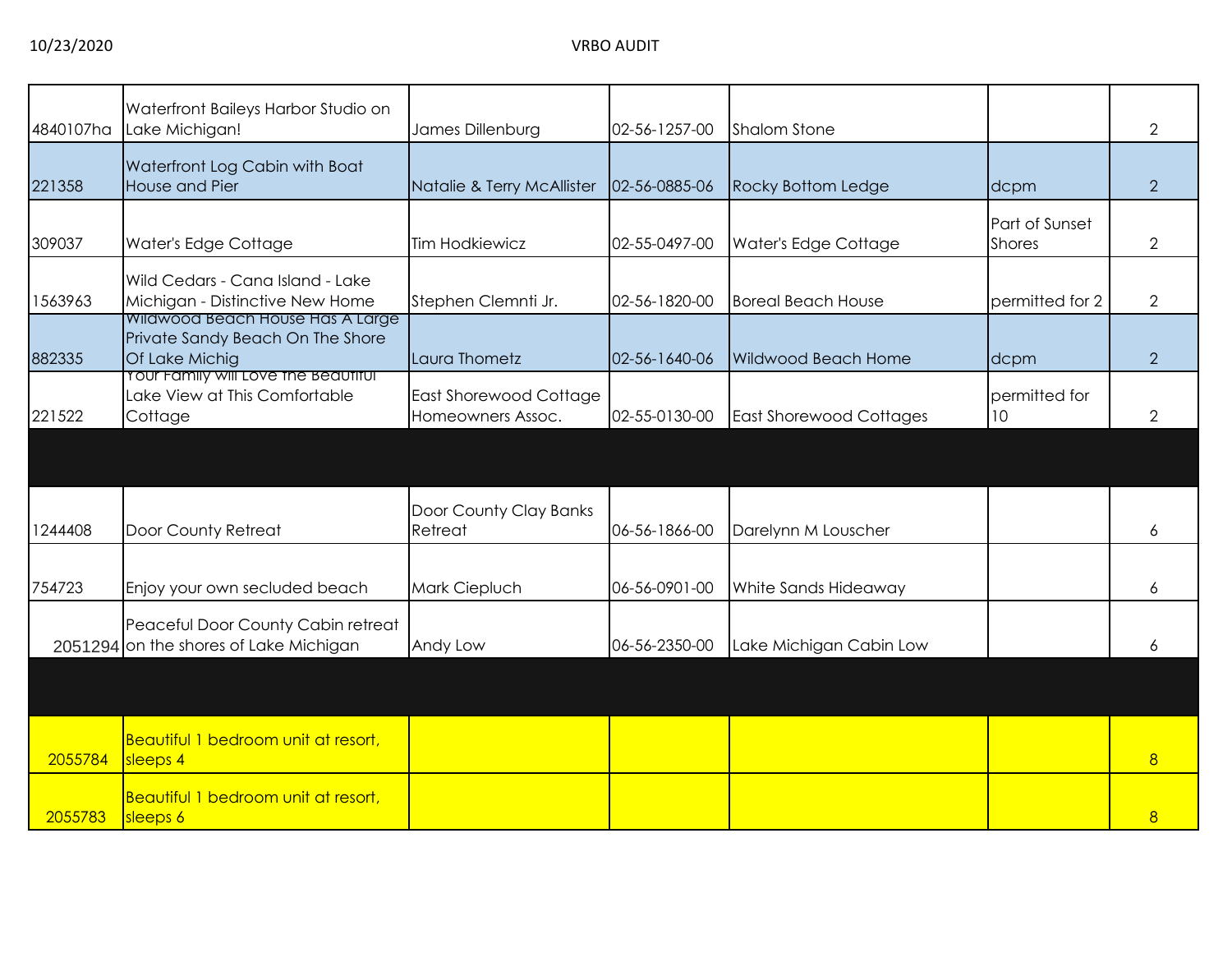| 2055792 | Beautiful 1 bedroom unit at resort,<br>sleeps 6                                     |                                  |               |                                               |                 | 8 |
|---------|-------------------------------------------------------------------------------------|----------------------------------|---------------|-----------------------------------------------|-----------------|---|
| 2055777 | Beautiful 1 bedroom unit at resort,<br>sleeps 6                                     |                                  |               |                                               |                 | 8 |
| 2055790 | Beautiful 1 bedroom unit at resort,<br>sleeps 6                                     |                                  |               |                                               |                 | 8 |
| 2055791 | Beautiful 1 bedroom unit at resort,<br>sleeps 6                                     |                                  |               |                                               |                 | 8 |
| 2055780 | Beautiful 1 bedroom unit at resort,<br>sleeps 8                                     |                                  |               |                                               |                 | 8 |
| 2055786 | Beautiful 2 bedroom unit at resort,<br>sleeps 6                                     |                                  |               |                                               |                 | 8 |
| 2055779 | Beautiful 2 bedroom unit at resort,<br>sleeps 6                                     |                                  |               |                                               |                 | 8 |
| 2055785 | Beautiful 2 bedroom unit at resort,<br>sleeps 8                                     |                                  |               |                                               |                 | 8 |
| 2055787 | Beautiful 3 bedroom unit at resort,<br>sleeps 8                                     |                                  |               |                                               |                 | 8 |
| 1206658 | 2 Bedroom, 1 Bath Home Away From<br>Home - Overlooks the lake                       | Jonathon Pesek - Pesek<br>Realty | 08-53-1856-00 | Landmark Resort - Pesek                       |                 | 8 |
| 1457421 | <b>Bay View Escape In Door County</b>                                               | Zanky Properties LLC             | 08-53-2007-00 | Ladmark Zanky                                 |                 | 8 |
| 1684505 | Blue Skies Bungalow at the<br>Landmark Resort!                                      | Lucille and Todd Baker           | 08-53-2156-00 | Landmark Resort -Blue Skies<br>Bungalow #4213 | moving to 00    | 8 |
| 1050857 | COZY WOODVIEW! Lanamark<br>Resort, EGG HARBOR - Updated,<br>Cozy, 1 Bdrm Woodview C | <b>Brian Wiegand</b>             | 08-53-1688-00 | Landmark Resort - Door County<br>Getaweays    | permitted for 4 | 8 |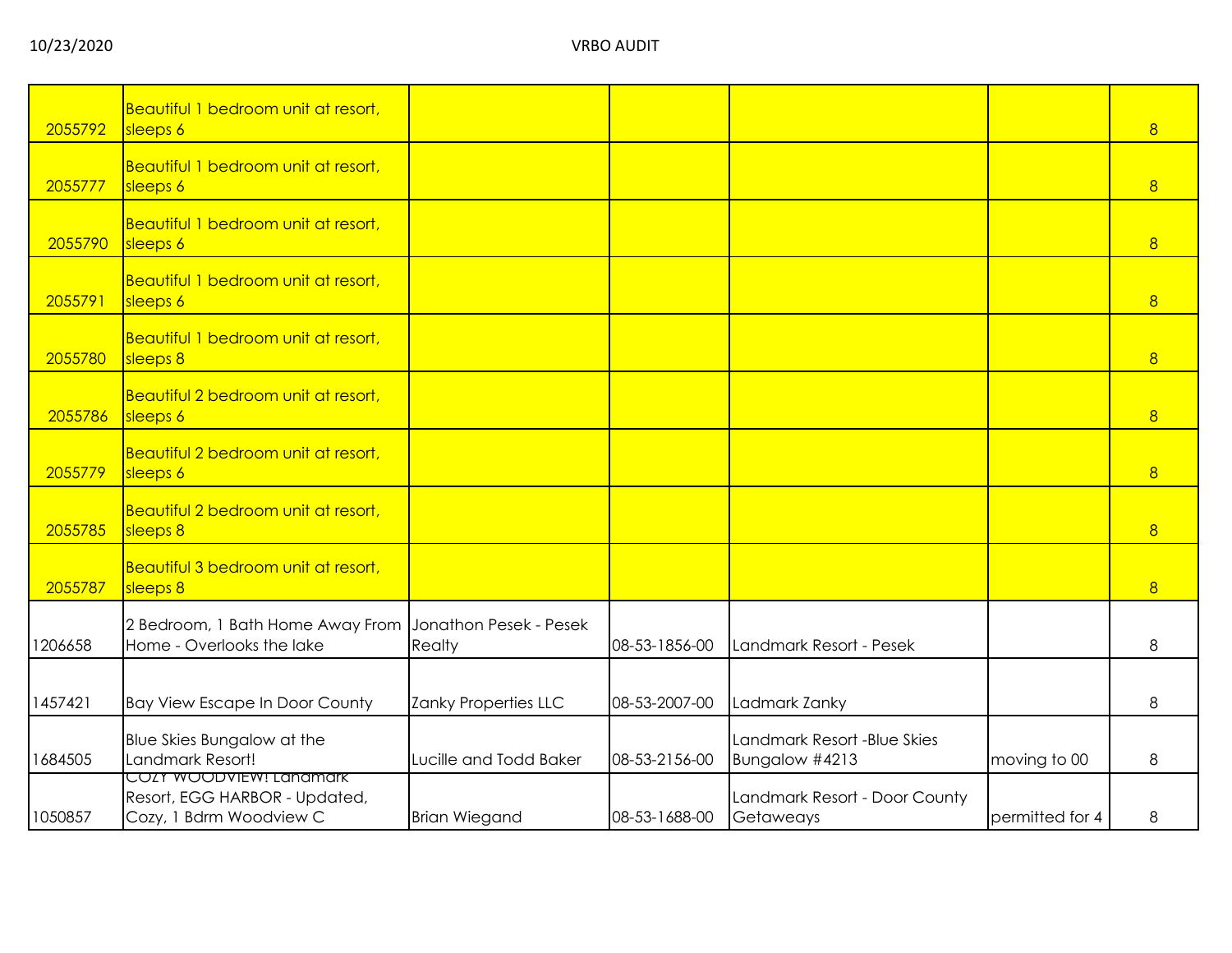| 1696273   | Door County Getaway @Landmark<br>Resort                                      | Michal & A. Monika Chiu                           | 08-53-2031-00 | Landmark Resort #2230 & #2308<br>Chiu                | permitted for 2 | 8 |
|-----------|------------------------------------------------------------------------------|---------------------------------------------------|---------------|------------------------------------------------------|-----------------|---|
| 1629282   | Door County Happy Place                                                      | Michal & A. Monika Chiu                           | 08-53-2031-00 | Landmark Resort #2230 & #2308 ·<br>Chiu              | permitted for2  | 8 |
| 1880751   | Door County Paradise-2 Bedroom At<br>The Landmark Resort #2332               | Jerold and Jennifer<br>Schuetz                    | 08-53-2267-00 | Landmark Resort - Schuetz - Unit<br>2332             |                 | 8 |
| 1737228   | Hotel Condo with Great Water Views Dennis Joyce                              |                                                   | 08-53-2231-00 | Landmark Resort - Joyce #2317                        |                 | 8 |
| 423455    | Landmark 2-BR King Beds, 2-Bath                                              | <b>Curtis Rudy</b>                                | 08-53-1346-00 | Landmark - Rudy - Units 1303,<br>4218 and 2332       | permitted for 2 | 8 |
| 7083628ha | Landmark Resort, 2 bedroom, 1 bath<br>sleeps 6. Lowest rates.                | Harry & Sharon Achino                             | 08-53-1140-00 | Achino - Landmark                                    |                 | 8 |
| 7521534ha | Light & Bright Bay View Retreat                                              | Nomad Ventures LLC                                | 08-53-1990-00 | Landmark Resort - Nomad<br>Ventures LLC - #1110      | permitted for 3 | 8 |
| 843029    | Magnificent Water View Condo-<br>Completely Remodeled!                       | Jeffrey Petsinger                                 | 08-53-1617-00 | Landmark Resort - Petsinger                          |                 | 8 |
| 1183567   | Modern, newly updated condo in<br>scenic Egg Harbor! Heart of Door<br>County | David and Carrie<br>Counihan                      | 08-53-1783-00 | Landmark Resort - #3202-<br>Counihan                 |                 | 8 |
| 9264023ha | NEW! 'The Landmark' Resort Condo -<br>1 Mi to Beach!                         | Whitefishbayside llc                              | 08-53-2224-00 | Landmark Resort -<br>Whitfishbayside LLC - Unit 2224 |                 | 8 |
| 9254419ha | NEW! Condo w/Resort Amenities,<br>1Mi to Beach + Golf                        | Mister Kaplan<br>Investments LLC - John<br>Jordan | 08-53-2212-00 | Landmark Resort- Mister Kaplan<br>Invest Unit 1220   | evolve          | 8 |
| 7692101ha | NEW! Landmark Resort Condo w/<br><b>Spectacular Views!</b>                   | <b>Good Faith Financial</b>                       | 08-53-1970-00 | Landmark Resort Good Faith<br>Financial Unit #2324   | <b>Evolve</b>   | 8 |
|           | 7849217ha Newly Updated Lake View Escape                                     | Nomad Ventures LLC                                | 08-53-1990-00 | Landmark Resort - Nomad<br>Ventures LLC - #1110      | permitted for 3 | 8 |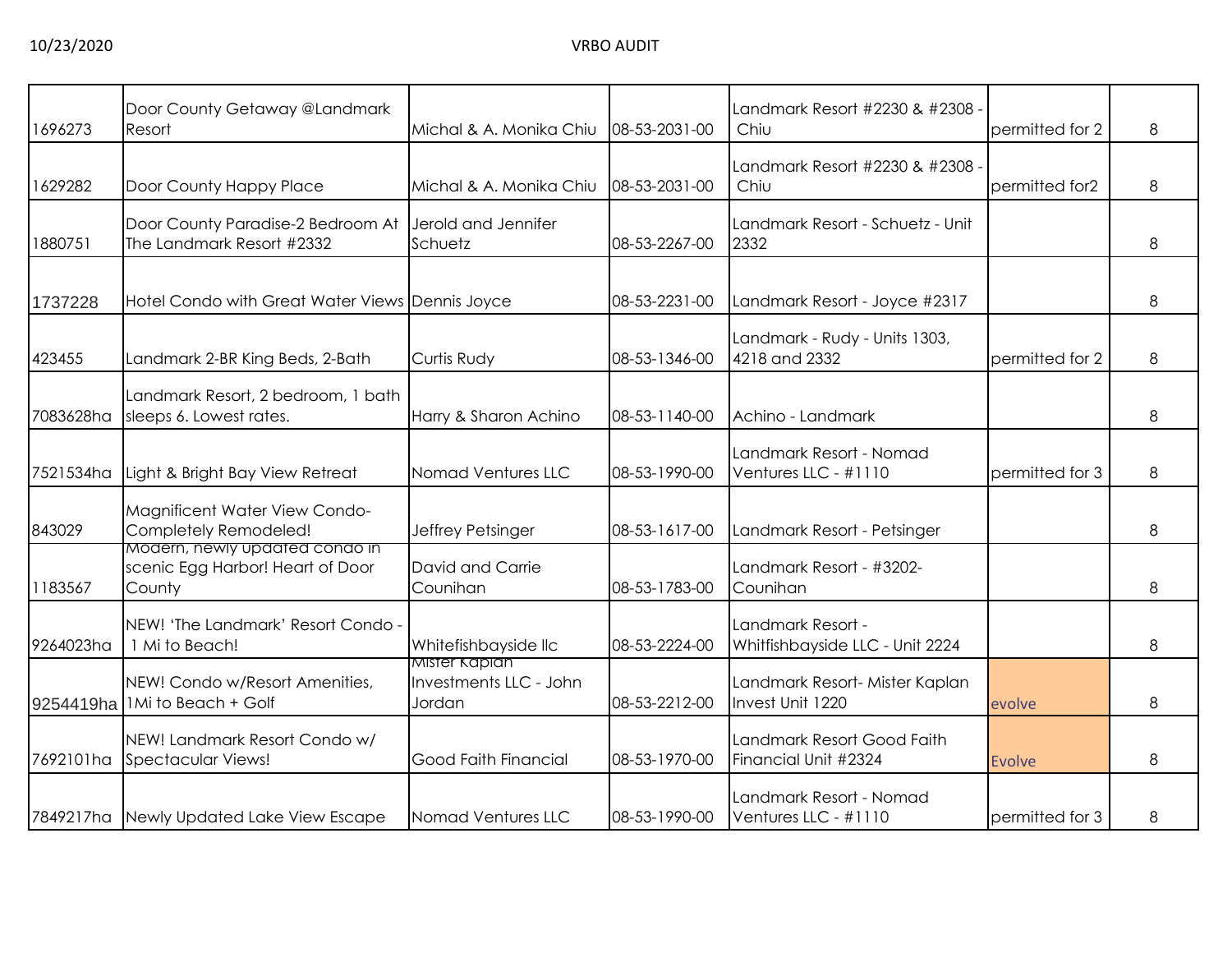| 809045    | OFFSEASON special Nov to mid-May<br>book 2 get 1; book 3 get 2.                | Landmark Resort- Callen                                                    | 08-53-1623-00 | John and Sue Callen                                                |                 | 8 |
|-----------|--------------------------------------------------------------------------------|----------------------------------------------------------------------------|---------------|--------------------------------------------------------------------|-----------------|---|
| 2054943   | Periwinkle Place @ Landmark Resort<br>~ Rates include cleaning                 | <u> Landmark Resort- Our</u><br>Door County Life LLC<br>#1336 - Periwinkle | 08-53-1626-00 | Our Door County Life LLC                                           |                 | 8 |
| 1281266   | Quaint Door County Haven at The<br>Landmark Resort (Family-friendly<br>Condo)  | Mark Lorenzo                                                               | 08-53-1832-00 | Quaint Door County Haven-<br>Landmark Lorenzo                      |                 | 8 |
| 1497704   | Seas the Bay in Egg Harbor - the<br>perfect summer getaway!<br>Landmark condo! | <b>Michael White</b>                                                       | 08-53-1834-07 | Landmark Resort - White - Unit<br>1102                             | simple life     | 8 |
| 7849206ha | Serene Lake View Condo                                                         | Nomad Ventures LLC                                                         | 08-53-1990-00 | Landmark Resort - Nomad<br>Ventures LLC - #1110                    | permitted for 3 | 8 |
| 1452844   | Spectacular Water View Condo, at<br>The Landmark Resort                        | Tod & Kathleen Kerscher                                                    | 08-53-2013-00 | Landmark Resort - Kerscher                                         |                 | 8 |
| 513963    | Stunning waterview condo at the<br>Landmark Resort in Egg Harbor               | <b>Curtis &amp; Carrie Downes</b>                                          | 08-53-1344-00 | Landmark Downes #2207                                              |                 | 8 |
| 1989151   | The Blue Whale @ Landmark Resort~<br>Rates include cleaning                    | Our Door County Life LLC                                                   | 08-53-2059-00 | Landmark Resort - Our Door<br>County Life LLC #1334- Blue<br>Whale |                 | 8 |
| 476628    | Updated 1 bedroom king, book now<br>for winter fun in door county              | Michael Kostiuk                                                            | 08-53-0676-00 | Landmark Resort - MJK Rentals                                      |                 | 8 |
| 1646828   | 4 bedroom sunset views!                                                        | Brian & Krista Callaghan                                                   | 08-56-2056-06 | <b>Chateau Sunset</b>                                              | dcpm            | 8 |
| 1507889   | 5 bedroom waterfront home with<br>stunning views!                              | Aymee and David<br><b>Balison - Balison Joint</b><br>Revocable Trust       | 08-56-2034-06 | <b>White Cliff Landing</b>                                         | dcpm            | 8 |
| 1453926   | 5 Star Home on the Bay! Huge Deck-<br>Amazing Sunsets!                         | Kurt Schmelter                                                             | 08-56-2033-00 | Lulus Bayside                                                      |                 | 8 |
| 822530    | A newly renovated cottage on the<br>green bay waters                           | Daniel & Wanda Kupsco                                                      | 08-56-1566-06 | Sunset Sanctuary                                                   | dcpm            | 8 |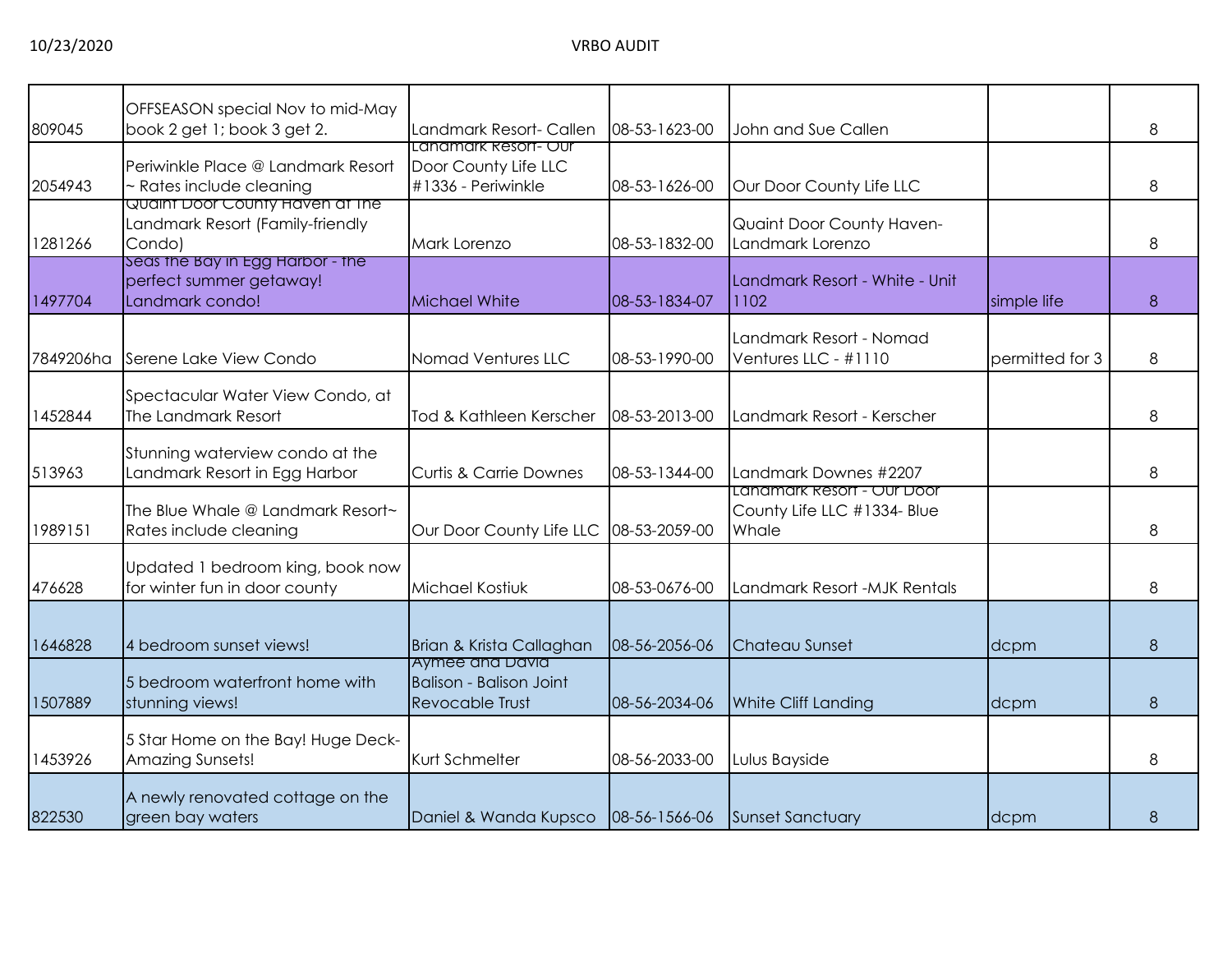|           | Amazing bay views! Comfortable                   |                                                    |               |                               |             |   |
|-----------|--------------------------------------------------|----------------------------------------------------|---------------|-------------------------------|-------------|---|
|           | home on the Bay. Egg Harbor                      |                                                    |               |                               |             |   |
| 1958316   | Location!<br>Amazing views trom peacetul nome    | <b>Ricky &amp; Susan Kwaterski</b>                 | 08-56-0806-07 | <b>Ski Shore Retreat</b>      | simple life | 8 |
|           | overlooking green bay close to                   |                                                    |               |                               |             |   |
| 375676    | beach                                            | Tim & Mary Kelley                                  | 08-56-0305-00 | <b>Kelley House</b>           |             | 8 |
|           |                                                  |                                                    |               |                               |             |   |
|           | Bayside Log Home Waterfront, WiFi,               |                                                    |               |                               |             |   |
| 403451    | 3 bedrooms, Direct TV, Fire Pit                  | Laurel Key                                         | 08-56-1037-13 | <b>Bayside Log Home</b>       | Dreamland   | 8 |
|           | <b>Bluebell Cottage: Luxury Waterfront</b>       |                                                    |               | Bluebell Cottage - 7161       |             |   |
| 2060081   | Home with Private Pier                           | Gregory and Lynn Bell                              | 08-56-2351-00 | Horseshoe Bay                 |             | 8 |
|           |                                                  |                                                    |               |                               |             |   |
|           | <b>BRAND NEW CUSTOM BUILT HOME -</b>             |                                                    |               |                               |             |   |
| 1518746   | <b>Egg Harbor Retreat</b>                        | John and Susie Plumb                               | 08-56-1895-00 | Secret Meadow                 |             | 8 |
|           |                                                  |                                                    |               |                               |             |   |
|           | Charming, *Pet Friendly* Door                    |                                                    |               |                               |             |   |
| 1454913   | County Cabin on the Bay!                         | <b>Jeff Garber</b>                                 | 08-56-1396-07 | Stones Throw                  | simple life | 8 |
|           |                                                  |                                                    |               |                               |             |   |
| 1603674   | Close To It, Far From It                         | Lane Samuelon                                      | 08-56-2053-00 | Samuleson - 5707 Hyline Trail |             | 8 |
|           |                                                  |                                                    |               |                               |             |   |
|           |                                                  |                                                    |               |                               |             |   |
| 1276892   | Diamond in the Wooods                            | <b>Elaine DeMarb</b>                               | 08-56-1860-00 | Diamond in the Woods          |             | 8 |
|           | Door County Log Cabin - Egg                      |                                                    |               |                               |             |   |
| 1214889   | Harbor on 40 Acres; July 4th week<br>still open! | <b>Blue Chair Capital, Mike</b><br>and Becky Boyer | 08-56-1821-00 | <b>Boyer Log Home</b>         |             | 8 |
|           |                                                  |                                                    |               |                               |             |   |
|           | Egg Harbor Home w/Deck on 2                      |                                                    |               |                               |             |   |
| 4647662ha | Acres - 12 Min to Lake                           | Kerri Zergoski                                     | 08-56-1768-00 | Lodge 42                      | Evolve      | 8 |
|           |                                                  |                                                    |               |                               |             |   |
|           |                                                  |                                                    |               |                               |             |   |
| 2052675   | Egg Harbor White House                           | James Schleicher                                   | 08-56-2331-00 | Egg Harbor White House        |             | 8 |
|           | Enjoy Waterfront Seclusion in Classic            |                                                    |               |                               |             |   |
| 1810674   | Cottage, sleeps 12 in 6 bedrooms                 | <b>Robert Cowles</b>                               | 08-56-1375-00 | Cherry Lodge                  |             | 8 |
|           | Experience real Door County in                   |                                                    |               |                               |             |   |
|           | waterfront, secluded classic                     |                                                    |               |                               |             |   |
| 1814709   | cottage-sleeps 12!                               | <b>Robert Cowles</b>                               | 08-56-1376-00 | The Annex                     |             | 8 |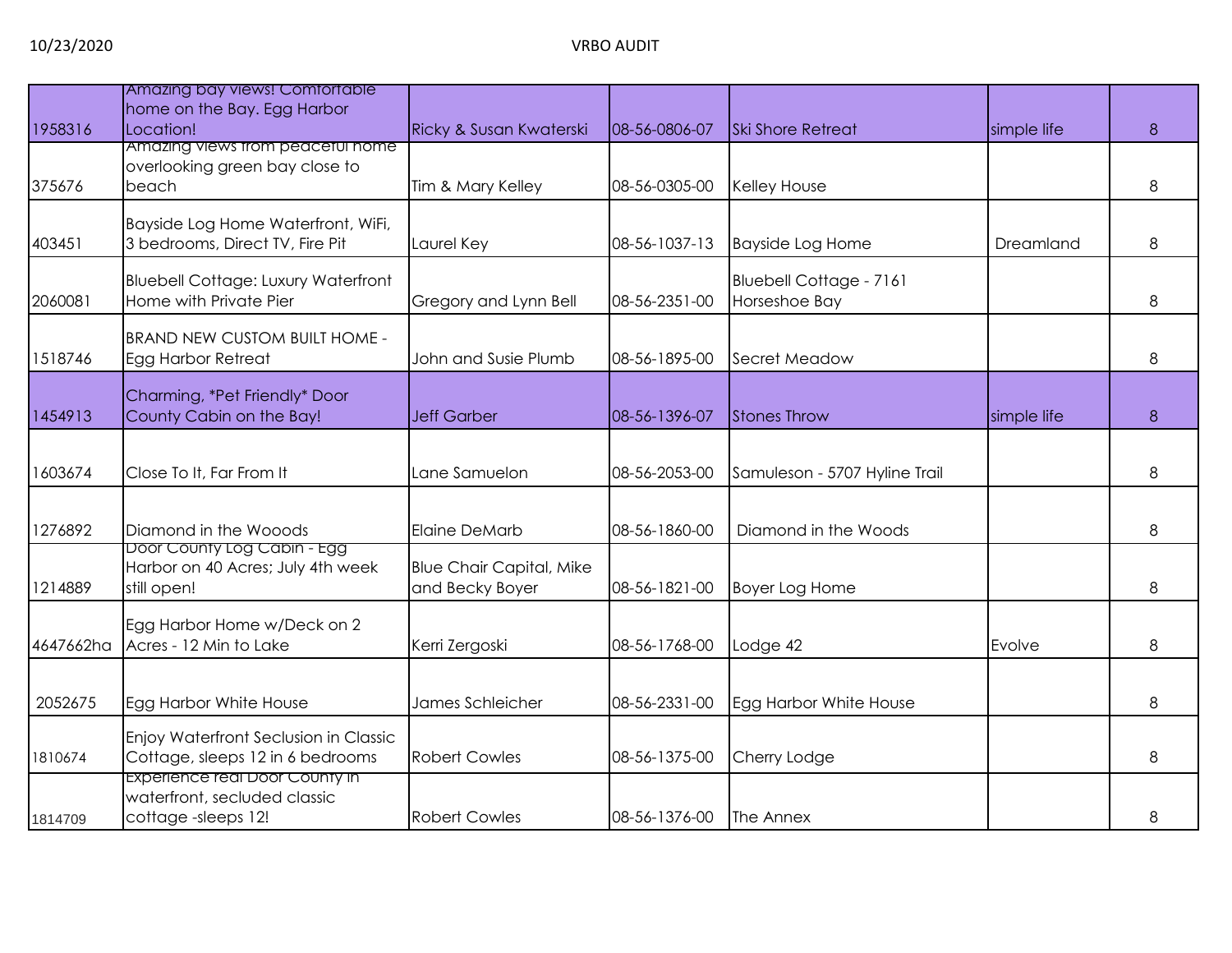| 7080871ha | Gray Gull Cottage-Waterfront Home                                                                                        | Monument Point Lane LLP 08-55-0797-00                     |               | <b>Grey Gull</b>                                         |                               | 8 |
|-----------|--------------------------------------------------------------------------------------------------------------------------|-----------------------------------------------------------|---------------|----------------------------------------------------------|-------------------------------|---|
| 1024755   | Immaculate 3 Bea / 2.5 Bath Hand-<br>Hewn Log Cabin in Wooded Setting<br>of Egg Harbor                                   | Patrick and Shari Hayes                                   | 08-56-1711-00 | Hazy Hideaway                                            |                               | 8 |
| 1740861   | NEW LISTING - EGG HARDOR SUNSETS!<br>Idyllic Bay House, Peaceful, Views<br>For Miles!<br>NEW LISTING! GO DACK IN TIME TO | <b>Becky and Mike Boyer</b>                               | 08-56-2203-00 | <b>Boyer Bay House</b>                                   |                               | 8 |
| 1454914   | Grandmas cottage! Quaint Door<br>County Cabin with sunset views over<br>New Listing! Seciuded Cabin in the               | Jeff Garber                                               | 08-56-1395-07 | <b>Stoney Shore</b>                                      | simple life                   | 8 |
| 1876974   | Woods, centrally located to Door<br>County attractions                                                                   | David and Lynn Zawojski                                   | 08-56-2148-07 | Cabin in the Woods - Zawojski                            | simple life                   | 8 |
| 1891588   | NEW! Be One Of The First to Stay In<br>This Magnificent Lakefront Home.                                                  | Andrew & Brenda Werth                                     | 08-56-2246-00 | Sunny Side Up                                            |                               | 8 |
| 57138     | Panorama Waterfront Guest House<br>North of Sturgeon Bay                                                                 | Margaret Koenen                                           | 08-55-0155-00 | Koenens Panorama Guest House                             |                               | 8 |
| 1863022   | Perfect vacation house for friends<br>and family getaway                                                                 | Cindy and Keith Renaud                                    | 08-56-2248-00 | Perfect Vacation House for<br>Friends or Family - Renaud |                               | 8 |
| 78867     | Pet Friendly Private Cottage on 10<br>Acre Farm in Fish Creek                                                            | Applewood Cottage<br>Property Managment LLC 08-55-0093-00 |               | Applewood Cottage                                        |                               | 8 |
| 655760    | Privacy In The Woods, Yet Close To<br>All The Fun!                                                                       | <b>Butterfly House - Blosser</b>                          | 08-56-1580-00 | <b>Robert Blosser</b>                                    |                               | 8 |
| 7839409ha | <b>Private Luxury Log Home, 10 acres</b><br>of trailed Forest. Open Nov. and<br><b>December</b>                          | <b>Bjorktrod Forest Log</b><br><b>Home LLC</b>            |               | <b>Heather Donald no longer owns</b><br>property         | deact permit<br>08-56-2084-00 | 8 |
| 1001072   | Relax In Our Nostalgic Log Home<br>(3BR/2ba)                                                                             | Patricia Culliton                                         | 08-56-1715-00 | Green Apple Lodge                                        |                               | 8 |
| 230079    | Stunning Door County Cabin in the<br>Woods, Wi-Fi, firepit, fireplace, game<br>room                                      | Charles Ireland                                           | 08-56-0925-00 | Hidden Bear Cabin                                        |                               | 8 |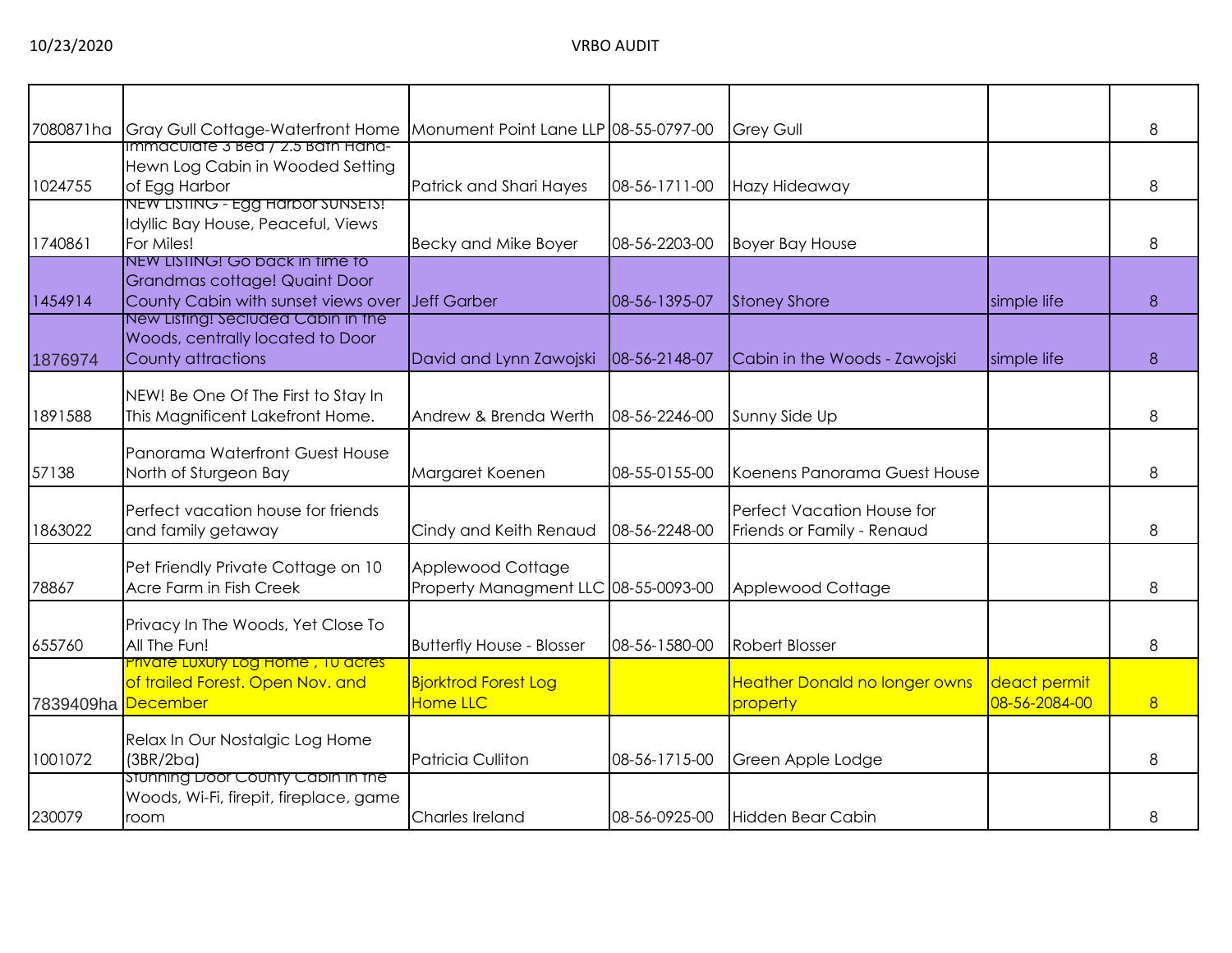| 1319701   | SUNSETS ON THE BLUFF! NEW<br><b>CONSTRUCTION! WATERVIEW!</b> | Gail Bergman          | 08-56-1874-00 | <b>Bluff Cottage Sunset LLC</b>    |                 | 8 |
|-----------|--------------------------------------------------------------|-----------------------|---------------|------------------------------------|-----------------|---|
|           |                                                              |                       |               |                                    |                 |   |
|           |                                                              |                       |               |                                    |                 |   |
| 1445907   | The Cabin at Shady Grove                                     | Maureen Gribble       | 08-56-1925-00 | Shady Grove - Gribble              |                 | 8 |
|           | The Honey Dew Log Lodge at Egg                               |                       |               |                                    |                 |   |
| 341406    | Harbor Door County Wisconsin                                 | Kim Bell              | 08-56-0702-00 | The Honey Dew Lodge                |                 | 8 |
|           |                                                              |                       |               |                                    |                 |   |
|           | Unique Distinctive Cottage on the                            | Sara Steinharted/Jon  |               |                                    |                 |   |
| 595501    | <b>Shores of Green Bay</b>                                   | Chapman               | 08-56-1316-06 | Whitestone at the Water            | dcpm            | 8 |
|           |                                                              | David Ohlson/ Charles |               |                                    |                 |   |
| 566840    | Views of Green Bay and Egg Harbor                            | Chilcote              | 08-56-0729-06 | <b>Ohlson Chateau2</b>             | dcpm            | 8 |
|           |                                                              |                       |               |                                    |                 |   |
|           |                                                              |                       |               |                                    |                 |   |
| 7045122ha | Villa Royer - Waterfront home                                | Villa Royer           | 08-56-1029-00 | <b>Barbara-Widder Lowry</b>        |                 | 8 |
|           |                                                              |                       |               |                                    |                 |   |
|           |                                                              |                       |               | Cousins Cottage - Your key to      |                 |   |
| 468335    | Your key to the door                                         | <b>Bryan Troutman</b> | 08-56-1322-00 | the Door                           |                 | 8 |
|           |                                                              |                       |               |                                    |                 |   |
|           |                                                              |                       |               |                                    |                 |   |
|           |                                                              |                       |               |                                    |                 |   |
|           | Best Waterview of Egg Harbor -                               |                       |               |                                    |                 |   |
|           | <b>Beautiful, Fully Appointed Ground</b>                     |                       |               |                                    |                 |   |
| 515418    | Level Condo                                                  | JRCH, LLC             | 09-53-1345-00 | Eames Farm Condo - #M5 - JRCH      |                 | 9 |
|           | Newly furnished condo w/exquisite                            |                       |               |                                    |                 |   |
|           | sunset/water view from balcony. Wifi                         |                       |               |                                    |                 |   |
| 56038     | included.                                                    | Angie Vandenavond     | 09-53-0640-00 | Ridgewood Condo 2-B                | permitted for 2 | 9 |
|           |                                                              |                       |               |                                    |                 |   |
|           | Summer of 2018 rentals- \$1350 per                           | Thomasan Christensen  |               |                                    |                 |   |
| 309573    | week off season 140 per night                                | <b>Harnack</b>        | 09-53-0498-00 | Eames Farm, #S-3 - Christensen     |                 | 9 |
|           |                                                              |                       |               |                                    |                 |   |
| 429685    | Waterfront Town Home in Egg Harbor Arthur R. Derse           |                       | 09-53-1100-05 | Derse's White Cliff Condo - Unit 5 |                 | 9 |
|           | TOUR PLACE" 3-bearoom, 2-bain                                |                       |               |                                    |                 |   |
|           | ranch style home in the village of                           |                       |               |                                    |                 |   |
| 705682    | Egg Harbor                                                   | Joe Nimmer            | 09-56-1537-00 | Your Place                         |                 | 9 |
|           |                                                              |                       |               |                                    |                 |   |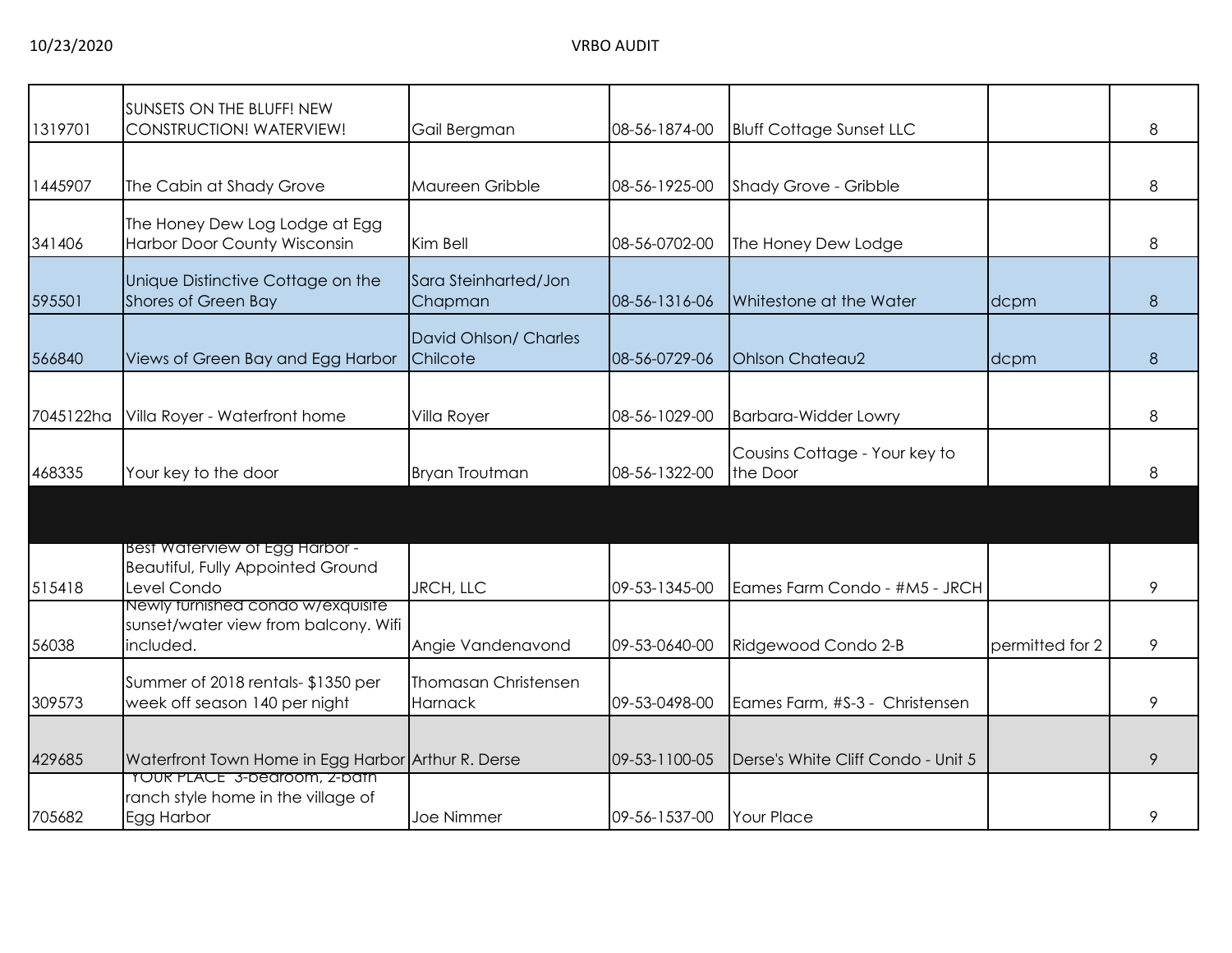| 647346             | 3 Bedroom, 2 Bath Ranch Home<br>With A Great Egg Harbor Location.                      | <b>Shallows Resort</b>                | 09-56-1453-00 | <b>Falun House</b>              |                 | 9 |
|--------------------|----------------------------------------------------------------------------------------|---------------------------------------|---------------|---------------------------------|-----------------|---|
| 1357071            | Breathtaking views of the bay<br>walking distance to town!                             | Massoud Maleki                        | 09-56-1086-06 | Scenic Home in Egg Harbor       | dcpm            | 9 |
| 1788763            | <b>Church Street House</b>                                                             | Karen Northrup -<br><b>SWNKCN LLC</b> | 09-56-1881-16 | <b>Church Street House</b>      | dclighthouse    | 9 |
| 449353             | Door County three bedroom<br>vacation home                                             | Shallows, Inc.                        | 09-56-0361-00 | <b>Bluffside</b>                |                 | 9 |
| 626232             | Door County Waterfront Home with<br>Private Beach                                      | <b>RPO Holdings</b>                   | 09-56-1460-00 | <b>Mariner II</b>               |                 | 9 |
| 881025             | Egg Harbor Log Cabin, Door County                                                      | Karen Berndt                          | 09-56-1646-00 | Egg Harbor Log Cabin            |                 | 9 |
| 672228             | Large Five Bedroom on the Water in<br>Egg Harbor.                                      | Bertschinger Investments              | 09-55-0317-00 | <b>Bertschinger Investments</b> | permitted for 8 | 9 |
| 427036             | Larsen Log Cabin in the beautiful<br>Village of Egg Harbor                             | Paul Larsen                           | 09-55-0381-00 | Larsen Log Cabin                | permitted for 2 | 9 |
| 1341621            | Lignthouse Place is the pertect<br>place to enjoy Egg Harbor and all of<br>Door County | <b>Claire Murphy</b>                  | 09-56-1830-16 | Lighthouse Place                | dclighthouse    | 9 |
| 591007             | Luxurious Door County Waterfront<br>Home with Private Beach                            | <b>RPO Holdings</b>                   | 09-56-1417-00 | Mariner                         |                 | 9 |
| 1503315            | Modern Craftsman Home and Guest<br>Suite - Walk to Egg Harbor                          | Robert and Suzanne<br>Esposito        | 09-56-1780-00 | Egg Harbor Hideaway - Esposito  | permitted for 2 | 9 |
| 427037             | NEW on the VRBO Market 6/21/14,<br>The Larsen House                                    | Paul Larsen                           | 09-55-0381-00 | Larson Log Cabin                |                 | 9 |
| 4916534ha Sunsets! | Newly Remodeled Lake Home Steps<br>From Water With Amazing Views &                     | <b>Trevor Farell</b>                  | 09-56-1897-00 | <b>Majestic Sunsets</b>         |                 | 9 |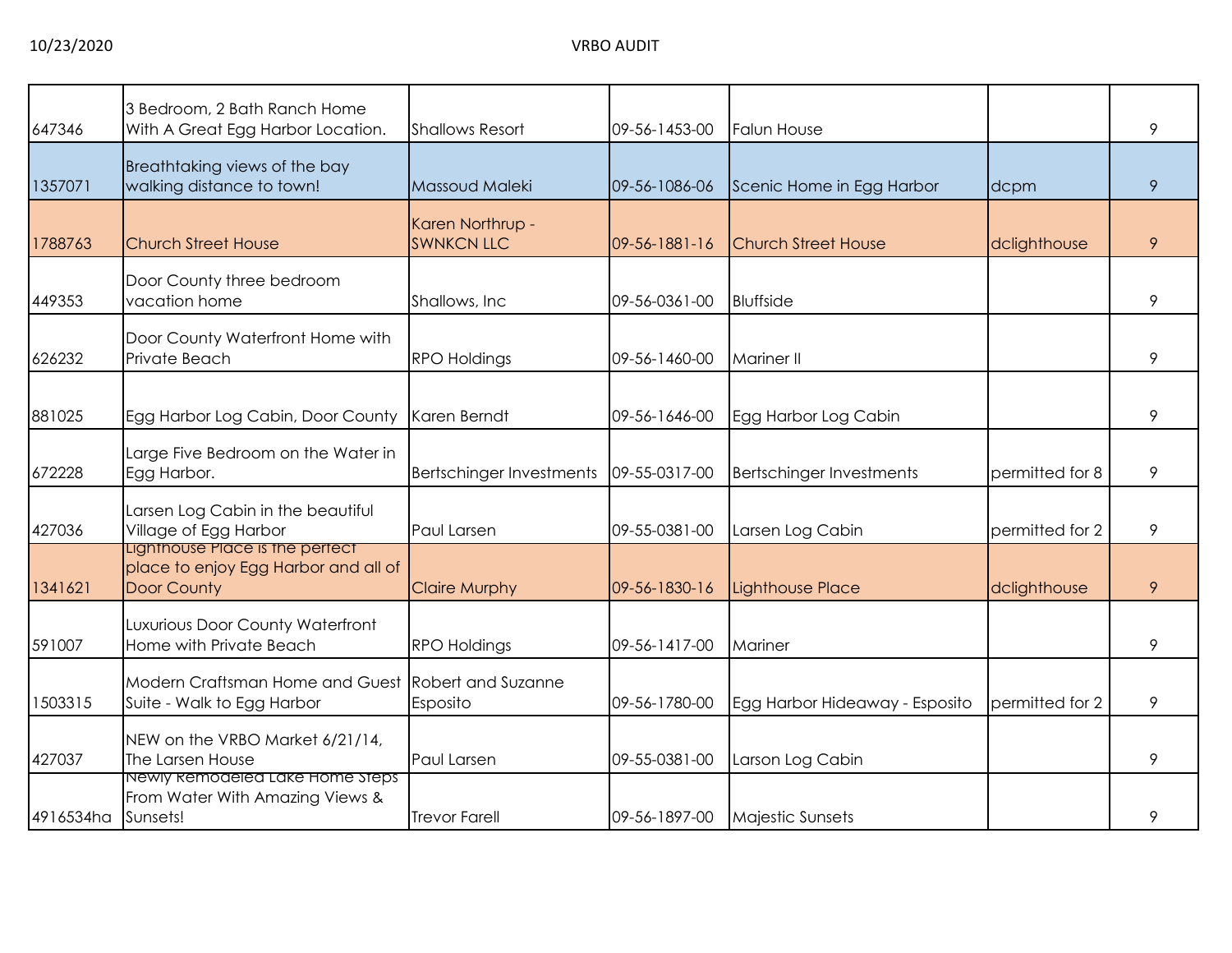| 827152    | One Bedroom Cottage Near<br>Central Egg Harbor                                    | Bertschinger Investments | 09-55-0317-00 | <b>Bertschinger Investments</b>                      | permitted for 8 | 9 |
|-----------|-----------------------------------------------------------------------------------|--------------------------|---------------|------------------------------------------------------|-----------------|---|
|           |                                                                                   |                          |               |                                                      |                 |   |
| 672229    | One Bedroom Cottage on the Water Bertschinger LLC                                 |                          | 09-55-0316-00 | <b>Bertschinger LLC</b>                              | permitted for 8 | 9 |
| 1221143   | Roomy Two Bedroom House Near<br>Central Egg Harbor                                | Bertschinger LLC         | 09-55-0316-00 | <b>Bertschinger LLC</b>                              | permitted for 8 | 9 |
| 562683    | Roomy Two Bedroom House Near<br>Egg Harbor Marina                                 | Bertschinger LLC         | 09-55-0316-00 | <b>Bertschinger LLC</b>                              | permitted for 8 | 9 |
| 1221144   | Roomy Two Bedroom House Near<br>Egg Harbor Marina                                 | <b>Bertschinger LLC</b>  | 09-55-0316-00 | <b>Bertschinger LLC</b>                              | permitted for 8 | 9 |
| 1005094   | Secluded, water front home on the<br>Bay in Egg Harbor                            | Julie Kowalkowski        | 09-56-1738-00 | Secluded Waterfront Home on<br>the Bay in Egg Harbor |                 | 9 |
| 571420    | Sleepy Hollow Cottage, the Perfect<br>Location                                    | Paula W Peterson         | 09-56-1349-00 | Sleepy Hollow Cottage - Peterson                     |                 | 9 |
| 452105    | spacious tour bearoom house near<br>Alpine Golf Course and Egg Harbor<br>beach.   | Bertschinger Investments | 09-55-0317-00 | <b>Bertschinger Investments</b>                      | permitted for 8 | 9 |
| 1221145   | spacious tour bearoom house near<br>Alpine Golf Course and Egg Harbor<br>beach.   | Bertschinger LLC         | 09-55-0316-00 | <b>Bertschinger LLC</b>                              | permitted for 8 | 9 |
| 899706    | Spacious four bedroom house on<br>the bay of Green Bay.                           | <b>Bertschinger LLC</b>  | 09-55-0316-00 | <b>Bertschinger LLC</b>                              | permitted for 8 | 9 |
| 4728373ha | Steps trom the water in Egg Harbor<br>with great views and incredible<br>sunsets. | Mary Zeller              | 09-56-1882-00 | Point Beach House                                    |                 | 9 |
| 7081743ha | The 5th Hole- On a 36 hole golf<br>course                                         | Kevin Murphy             | 09-55-0753-00 | The Fifth Hole                                       |                 | 9 |
| 1535497   | The Flats on Church Street - Door<br>County's Modern Vacation Rental<br>#101      | Egg Bnb LLC              | 09-56-2071-00 | Flats on Church Street                               | permitted for 4 | 9 |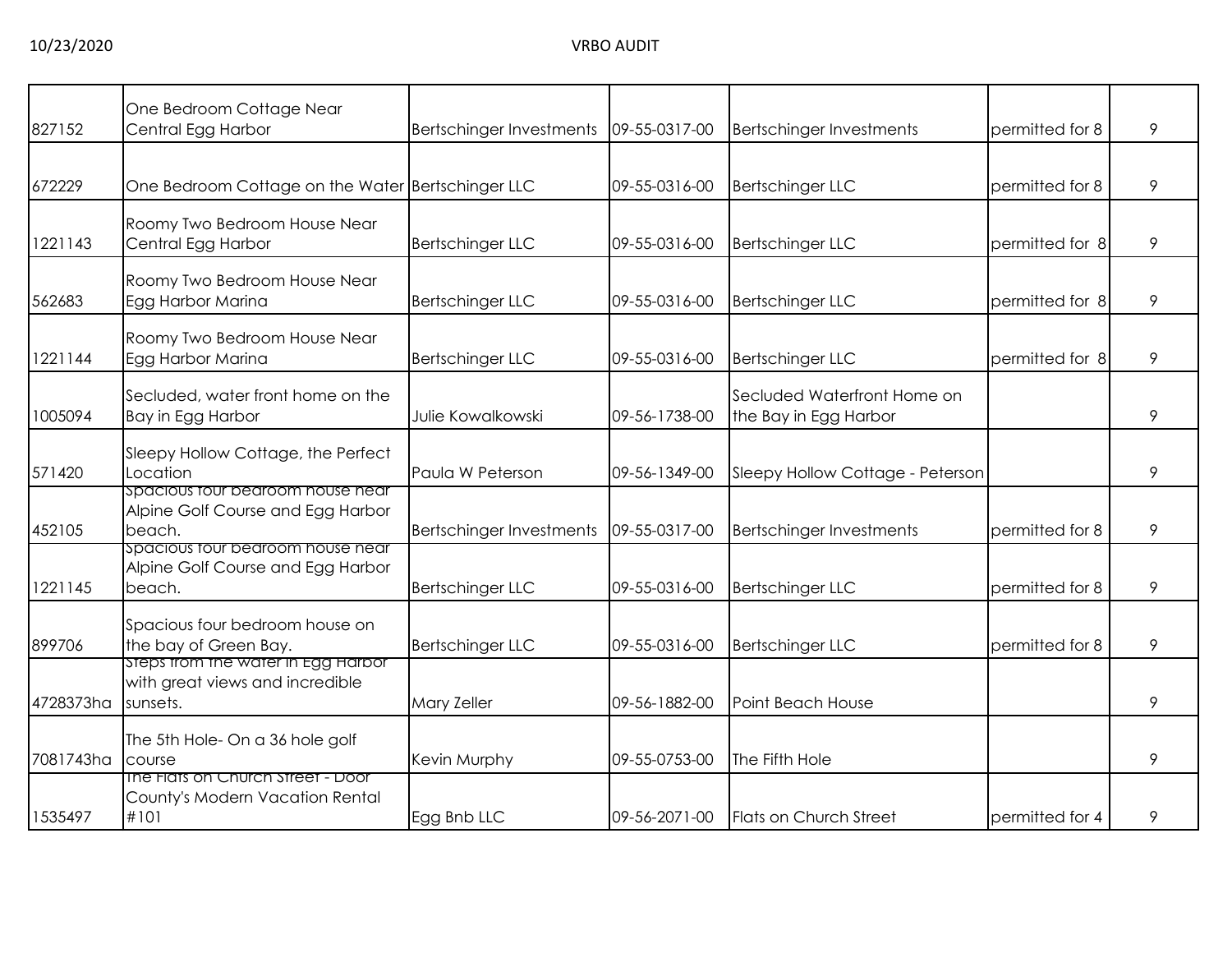|         | The Flats on Church Street - Door                        |                                     |               |                                 |                                |    |
|---------|----------------------------------------------------------|-------------------------------------|---------------|---------------------------------|--------------------------------|----|
|         | County's Modern Vacation Rental                          |                                     |               |                                 |                                |    |
| 1546893 | #102                                                     | Egg Bnb LLC                         | 09-56-2071-00 | Flats on Church Street          | permitted for 4                | 9  |
|         | The Flats on Church Street - Door                        |                                     |               |                                 |                                |    |
|         | County's Modern Vacation Rental                          |                                     |               |                                 |                                |    |
| 1565071 | #103                                                     | Egg Bnb LLC                         | 09-56-2071-00 | Flats on Church Street          | permitted for 4                | 9  |
|         | The Flats on Church Street - Door                        |                                     |               |                                 |                                |    |
|         | County's Modern Vacation Rental                          |                                     |               |                                 |                                |    |
| 1578249 | #104                                                     | Egg Bnb LLC                         | 09-56-2071-00 | Flats on Church Street          | permitted for 4                | 9  |
|         | The Yellow House in Egg Harbor -                         |                                     |               |                                 |                                |    |
|         | beautifully remodeled & ready for                        |                                     |               |                                 |                                |    |
| 570970  | you!                                                     | R Lynn & Sandi Rowe                 | 09-56-1404-00 | The Yellow House                |                                | 9  |
|         | Three bedroom cottage in Point                           |                                     |               |                                 |                                |    |
| 827151  | Beach area of Egg Harbor                                 | <b>Bertschinger Investments</b>     | 09-55-0317-00 | <b>Bertschinger Investments</b> | permitted for 8                | 9  |
|         |                                                          |                                     |               |                                 |                                |    |
|         | Trillium Gap Cottage - Woodland                          | Trillium Gap, LLC - Rick &          |               |                                 |                                |    |
| 401618  | Retreat - Walk to Beach                                  | Susie Julison                       | 09-56-1182-00 | Trillium Gap Cottage            |                                | 9  |
|         |                                                          |                                     |               |                                 |                                |    |
|         | Water Front Home With Spectacular<br><b>Sunset View!</b> |                                     |               |                                 |                                |    |
| 660427  | We offer "country-quiet" a short walk                    | Jan and Craig Bilgen                | 09-55-0817-06 | On the Water Escape             | dcpm                           | 9  |
|         | from the village center and town                         |                                     |               |                                 |                                |    |
| 889272  | dock.                                                    | <b>Richard Woldt</b>                | 09-55-0365-00 | <b>Woldts Intowm Farmette</b>   |                                | 9  |
|         |                                                          |                                     |               |                                 |                                |    |
|         | White Cliff Water Front Home, the                        |                                     |               |                                 |                                |    |
| 236719  | Finest in Door County!                                   | Michael & Dawn McCole 09-56-0894-06 |               | <b>White Cliff Cottage</b>      | dcpm                           | 9  |
|         |                                                          |                                     |               |                                 |                                |    |
|         |                                                          |                                     |               |                                 |                                |    |
|         |                                                          |                                     |               |                                 |                                |    |
|         | Beautiful 1 bedroom unit at resort,                      |                                     |               |                                 |                                |    |
| 2094656 | sleeps 4                                                 |                                     |               |                                 |                                | 11 |
|         |                                                          |                                     |               |                                 |                                |    |
|         |                                                          |                                     |               |                                 |                                |    |
| 2094658 | Beautiful studio unit at resort, sleeps 4                |                                     |               |                                 |                                | 11 |
|         |                                                          |                                     |               |                                 |                                |    |
|         | *New Listing* Adorable Pet Friendly                      |                                     |               |                                 | permitted for 2<br>SIMPLE LIFE |    |
| 1915341 | Cottage in the Heart of Ephraim!                         | <b>Kim Cassidy</b>                  | 11-56-1574-07 | <b>Cassidys Cottages</b>        |                                | 11 |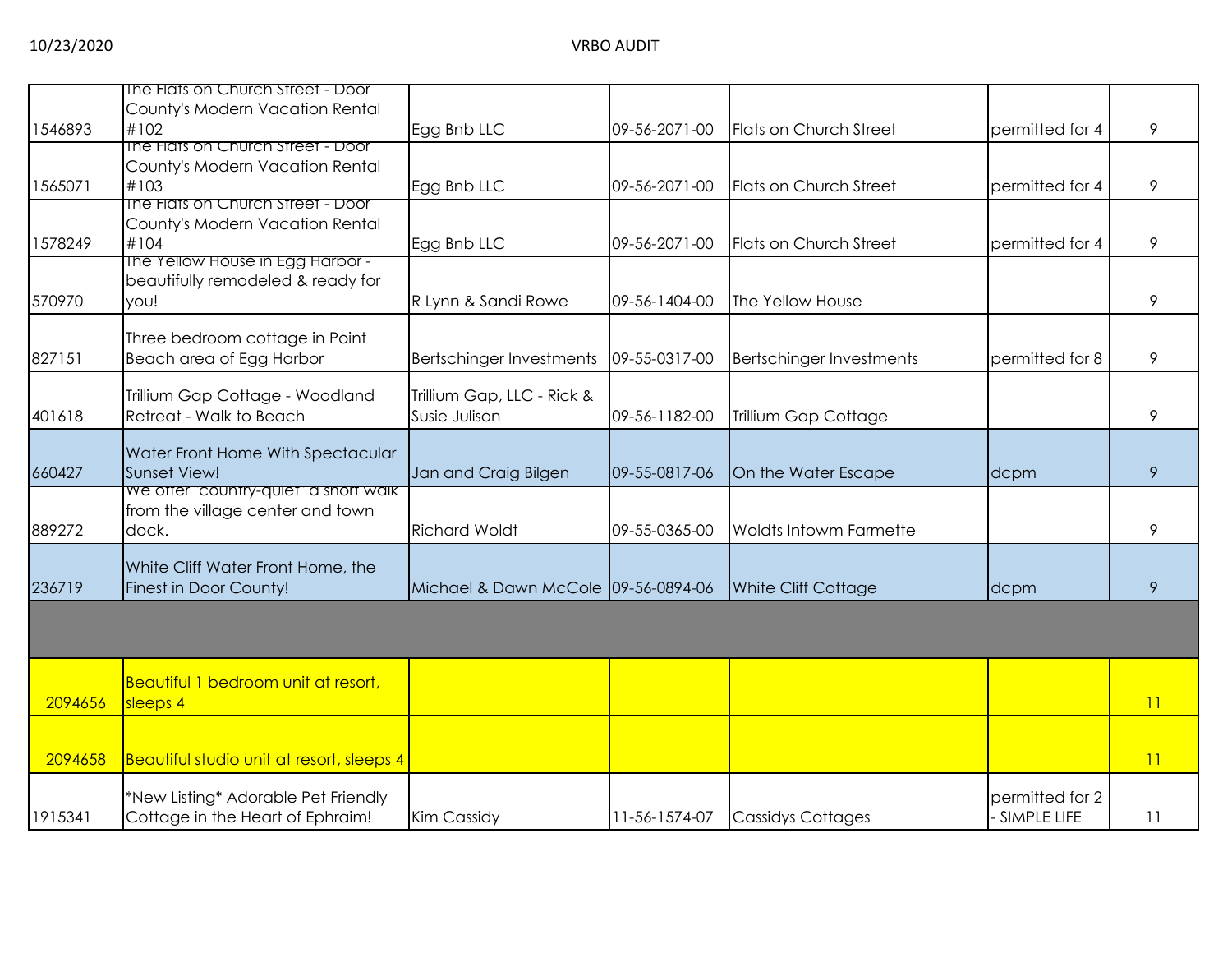| 1915340 | *New Listing* Walk to Everything<br>Ephraim has to Offer! Pet Friendly!                    | <b>Kim Cassidy</b>                     | 11-56-1574-07 | <b>Cassidys Cottages</b>     | permitted for 2<br>SIMPLE LIFE | 11 |
|---------|--------------------------------------------------------------------------------------------|----------------------------------------|---------------|------------------------------|--------------------------------|----|
| 982888  | 2BR / Harbor House Guest Cottage /<br><b>Water Access</b>                                  | Elizabeth Frink                        | 11-56-1383-00 | Harbor House & Guest Cottage | permitted for 2                | 11 |
| 1050003 | 4 bedroom home on the water with<br>westerly views of sunset                               | <b>Windsor McCutcheon</b>              | 11-56-1724-06 | Harbor View on Northshore    | dcpm                           | 11 |
| 555709  | Beautiful Private, Modern Home,<br>Sleeps 12                                               | Patricia Sexton                        | 11-56-1448-00 | Coral Hill Sexton            |                                | 11 |
| 1025601 | Beautifully Appointed 4+ Bedroom,<br>Waterfront Home - Sleeps 12                           | Parks Edge Lakeshore LLC 11-55-0411-06 |               | Park's Edge Cottages         | dcpm                           | 11 |
| 185458  | Cedar Gien, a tresh, ephraim<br>cottage, one block from water and<br>sunset                | John & Rachel Rothschild 11-55-0758-06 |               | Cedar Glen                   | dcpm                           | 11 |
| 309251  | Check Out Our Reviews! Pet Friendly<br>Too!                                                | Kevin & Janell Hoey                    | 11-56-1381-00 | mingary Cottage              |                                | 11 |
| 617107  | Comty kemodeled House a mile<br>north of downtown Ephraim on Hwy<br>42. Great Location     | <b>Fran Richter</b>                    | 11-56-1386-00 | <b>Tuckaway Cottage</b>      |                                | 11 |
| 249849  | Door County Log Cabin in Ephraim,<br>#1 Small Town in Midwest                              | Steve & Susan Schroeder                | 11-56-1993-00 | Log Cabin Place              | permitted for 2                | 11 |
| 424825  | Door County Log Cabin in Ephraim,<br>#1 Small Town in Midwest                              | Steve & Susan Schroeder                | 11-56-1993-00 | Log Cabin Place              | permitted for 2                | 11 |
| 442496  | Enjoy Door County at its finest!!                                                          | PKJ2 LLC - Jim Blair                   | 11-56-1373-00 | Evans Woods                  |                                | 11 |
| 710960  | Enjoy Views Of Ephraim And Eagle<br>Harbor While Sitting On The Porch Of<br><b>Bayview</b> | Parks Edge Lakeshore LLC 11-55-0411-06 |               | Park's Edge Cottages         | dcpm                           | 11 |
| 677492  | Ephraim Home Away from Home                                                                | John Maher                             | 11-56-1528-00 | Ephraim Lodge                |                                | 11 |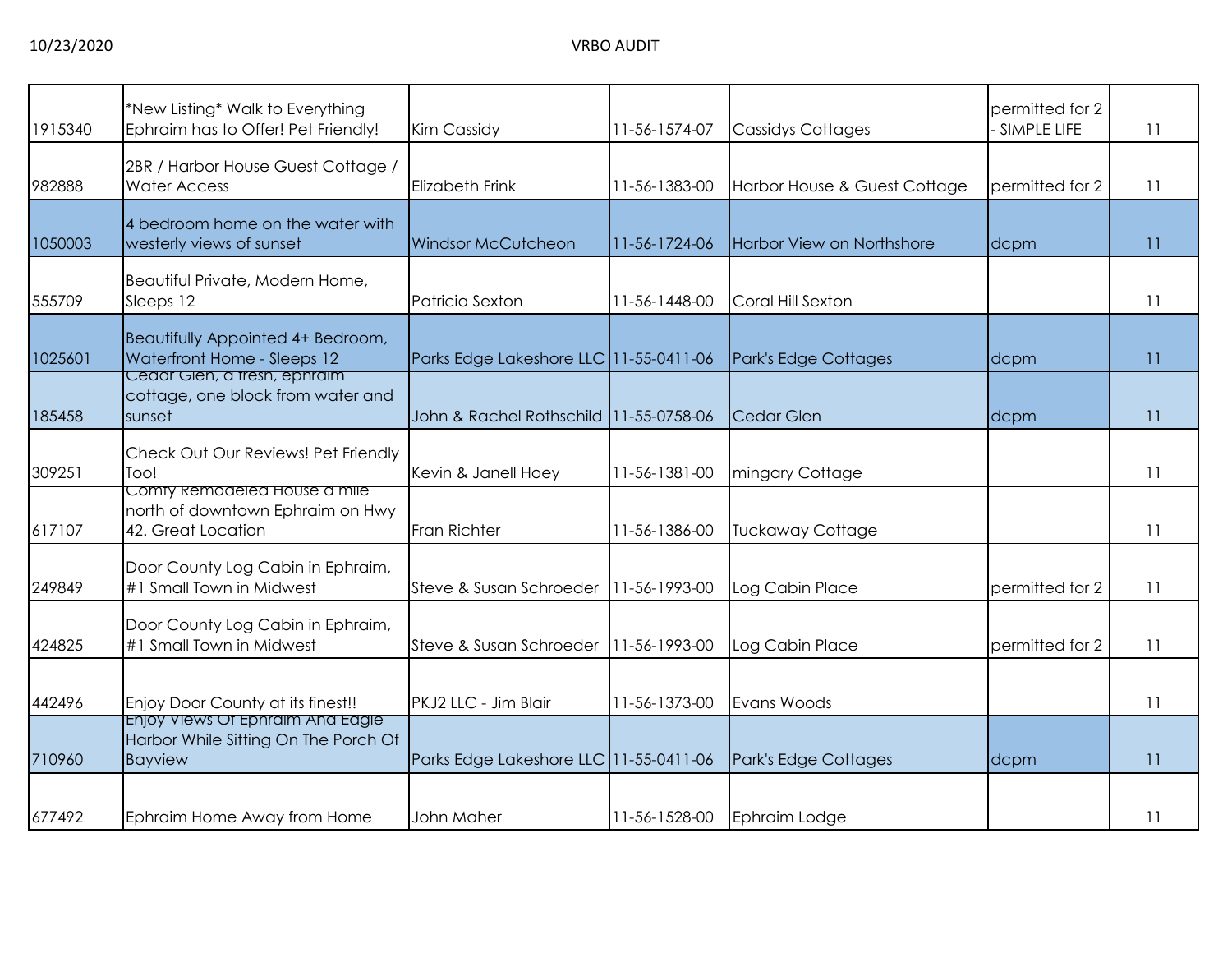| 1987380   | Ephraim stone Cottage and<br>Separate Back Cabin, Outstanding<br>Location! New listing | <b>Brad and Marnie Massey</b>           | 11-56-2300-00 | Ephraim Stone Cottage and<br>Cabin |                          | 11 |
|-----------|----------------------------------------------------------------------------------------|-----------------------------------------|---------------|------------------------------------|--------------------------|----|
| 894251    | Ephraim Waterfront Cottage With<br>Private Dock On Green Bay                           | Jaco Mgmt                               | 11-56-1662-00 | The Shore - Schmeltz               |                          | 11 |
| 1371859   | Experience the teel of staying in a<br>century old farm house with modern<br>amenities | <b>Roy Elquist</b>                      | 11-56-1069-06 | Townline - 9895 Townline Rd        |                          | 11 |
| 485111    | Experience True Door County Charm BD Thorp                                             |                                         | 11-56-0809-06 | Thorp                              | dcpm                     | 11 |
| 349721    | Family getaway by the beach in<br>beautiful Ephraim                                    | Kathy & Glenn Pentler                   | 11-56-1119-00 | Larson Lane LLC                    |                          | 11 |
| 7339901ha | Family Retreat in Heart of Door<br>County - Norra Skogen                               | Brian & Amanda Jenkins                  | 11-56-1407-00 | Norra Skogen                       |                          | 11 |
| 307617    | Historic - Waterfront - Family/Pet<br>Friendly                                         | Brad & Amy Russell                      | 11-56-1265-00 | <b>Arbor Cottage</b>               |                          | 11 |
| 990768    | Homestedd Rental, Relax in<br>Ephraim. Convienent Home in<br>center of village.        | Glenn Gerdman & Diane<br>Jacobson       | 11-56-1630-00 | <b>Homestead Rental</b>            |                          | 11 |
| 836338    | Ideally located between the towns<br>of Ephraim and Sister Ba                          | Leslee and Morrie<br>Goldman            | 11-56-1258-06 | Coral Hill Cottage                 | dcpm                     | 11 |
| 177706    | Kulma Cottage in the Heart of<br>Ephraim, blocks away from beach                       | Gregg & Janice Kulma                    | 11-55-0279-06 | Kulma Cottages                     | dcpm-<br>permitted for 3 | 11 |
| 2042494   | Luxurious Ephraim retreat located in<br>the heart of Door County                       |                                         |               |                                    |                          | 11 |
| 1323313   | Natures Window                                                                         | Bill and Heather Anderson 11-56-1958-00 |               | Natures Window                     |                          | 11 |
| 1844687   | New Listing! Spacious-Wooded<br>Lot-Family/Pet Friendly-Short Walk to<br>Eagle Harbor  | Tim and Kristine Nelson                 | 11-56-2254-22 | Norway Hus                         |                          | 11 |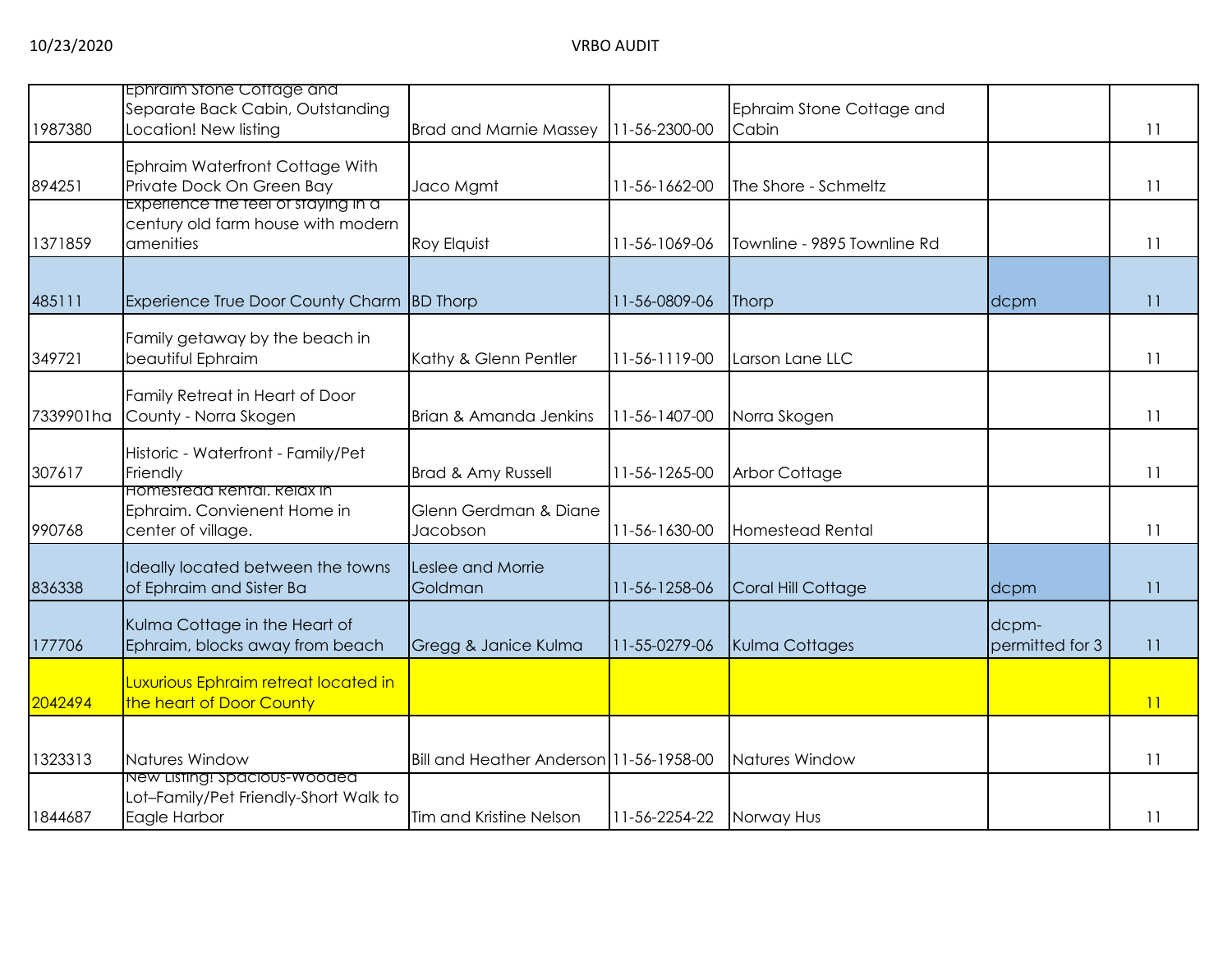| 1221684   | New Listing: Unequaled Door<br>County Harborview Location For<br><b>Family Or Couples</b> | Tim Christofferson                 | 11-56-1595-00 | Heritage House                |                           | 11              |
|-----------|-------------------------------------------------------------------------------------------|------------------------------------|---------------|-------------------------------|---------------------------|-----------------|
| 1591624   | New New New WATER View View<br>View                                                       | Tim Christofferson                 | 11-56-1595-00 | Heritage House                |                           | 11              |
| 7181525ha | NEW 'The Carriage House' Walk to<br>Peninsula St Park                                     | Deborah Eckert                     | 11-55-0680-00 | Park's Place Cottages         | permitted for 5           | 11              |
| 7181473ha | NEW! 'Butternut Cottage' in Central<br>Door County!                                       | Deborah Eckert                     | 11-55-0680-00 | Park's Place Cottages         | permitted for 5           | 11              |
| 7181482ha | NEW! 'Cherry Cottage' near<br>Peninsula State Park!                                       | Deborah Eckert                     | 11-55-0680-00 | Park's Place Cottages         | permitted for 5           | 11              |
| 4712540ha | NEW! 3BR Ephraim House w/ Harbor<br>Views!                                                | Carol Corbet                       | 11-56-1806-00 | Harbor View Ephraim - Corbett | permitted for 2<br>evolve | $\overline{11}$ |
| 7181476ha | NEW! Cozy Ephraim 'Cedar<br>Cottage' w/Private Deck!                                      | Deborah Eckert                     | 11-55-0680-00 | Park's Place Cottages         | permitted for 5           | -11             |
| 9074890ha | NEW! Ephraim Home w/ Yard - Walk<br>to Lake Michigan!                                     | Carol Corbet                       | 11-56-1806-00 | Harbor View Ephraim - Corbett | permitted for 2<br>evolve | 11              |
| 7181486ha | NEW! Updated Ephraim 'Pine<br>Cottage' w/Deck!                                            | Deborah Eckert                     | 11-55-0680-00 | Park's Place Cottages         | permitted for 5           | 11              |
| 879597    | Newly Remodeled And Only Blocks<br>From Public Beach And Town!                            | Jennifer & Bjorn Larson            | 11-56-1635-06 | Cedar Barn Rental             | dcpm                      | 11              |
| 1427259   | Newly renovated in the heart of<br>Ephraim, one block from water!                         | <b>Robert &amp; Nicole Collins</b> | 11-56-1708-06 | Ephraim Boat House, The       | dcpm                      | 11              |
| 926758    | Nordic Hearth Cabin - Charming<br>and Historic Log Home                                   | Thomas & Donna Moretti             | 11-56-1677-00 | Moretti - 10438 Water St      |                           | 11              |
| 690840    | Pine Cone Cottage, Ideal Location!                                                        | Pam Mache                          | 11-56-1517-00 | Pine Cone Cottage             |                           | 11              |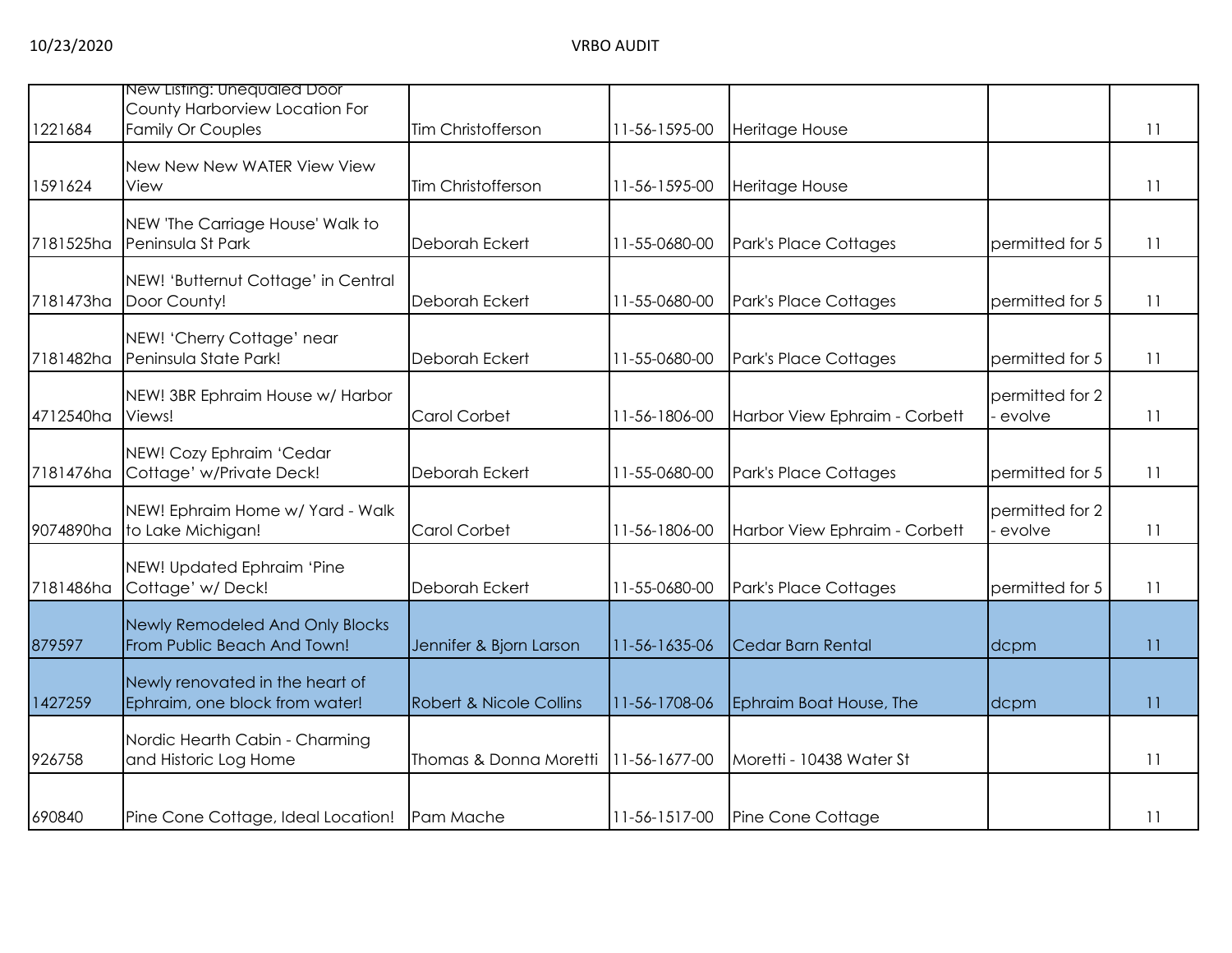|           | Private Sand Beach /5 Bedroom.                                       |                                        |               | <b>Harbor House and Guest</b>     |                 |                 |
|-----------|----------------------------------------------------------------------|----------------------------------------|---------------|-----------------------------------|-----------------|-----------------|
| 514956    | Harbor House & Guest Cottage                                         | Randall & Elizabeth Frink              | 11-56-1383-00 | Cottage                           | permitted for 2 | 11              |
|           | Private Waterfront Property in the                                   | Robert Beart/Beart                     |               |                                   |                 |                 |
| 502544    | Woods                                                                | Family LLC                             | 11-56-1072-00 | All American Green House          |                 | 11              |
|           |                                                                      |                                        |               |                                   |                 |                 |
|           | Professionally decorated home in                                     |                                        |               |                                   |                 |                 |
| 882561    | Ephraim!                                                             | Daniel & Laurel Simons                 | 11-56-1656-00 | Elegant Home Ephraim              |                 | 11              |
|           | Quaint and Quiet Cottage North of                                    |                                        |               |                                   | permitted for   |                 |
| 475131    | Ephraim, Just of HWY 42 Easy to Find                                 | <b>Frances Richter</b>                 | 11-56-1386-00 | <b>Tuckaway Cottage/RBs House</b> | two units       | 11              |
|           | <b>Right across trom Green</b><br>Bay/Anderson Pier walking distance |                                        |               |                                   |                 |                 |
| 45017     | to downtown Ephraim!                                                 | Judy and Paul Floffman                 | 11-56-2337-06 | <b>Anderson House</b>             | <b>DCPM</b>     | 11              |
|           |                                                                      |                                        |               |                                   |                 |                 |
|           | Spacious Home On 1.5 Acres                                           |                                        |               |                                   |                 |                 |
| 823896    | Overlooking The Bay In Ephraim                                       | Sandy Van Sickle                       | 11-55-0057-00 | <b>Hobby Horse</b>                |                 | 11              |
|           | The House at Green Gables -                                          |                                        |               |                                   |                 |                 |
| 1656219   | Nestled in the heart of Ephraim!                                     | Colin Welford                          | 11-56-2133-00 | <b>Green Gables</b>               | permitted for 2 | $\overline{11}$ |
|           | The House at Green Gables- a                                         |                                        |               |                                   |                 |                 |
|           | dream retreat in the heart of                                        |                                        |               |                                   |                 |                 |
| 1658362   | Ephraim!                                                             | Colin Welford                          | 11-56-2133-00 | <b>Green Gables</b>               | permitted for 2 | 11              |
|           | Unique rental in Ephraim! The                                        | Cathcart Holdings LLC -                |               | <b>Binkhaven The Rosemaling</b>   |                 |                 |
| 1508507   | <b>Rosemailing Cottage</b>                                           | <b>Elliot Taillon</b>                  | 11-56-2028-00 | Cottage - 9697 Maple Grove        |                 | 11              |
|           |                                                                      |                                        |               |                                   |                 |                 |
| 390442    | Waterfront Historic Home, Views,<br>Private Beach, Walk to Town      | <b>Charles Falwell</b>                 | 11-56-1185-00 | Yeoman Cottage                    |                 | 11              |
|           |                                                                      |                                        |               |                                   |                 |                 |
|           |                                                                      |                                        |               |                                   |                 |                 |
|           |                                                                      |                                        |               |                                   |                 |                 |
|           | Stunning 3800 square penthouse                                       |                                        |               |                                   |                 |                 |
| 7453010ha | condo                                                                | Little Sweden Condo Assc 12-51-0298-00 |               | Little Sweden Condominiums        |                 | 12              |
|           | 3 bea/3.5 bath Fish Creek Condo,                                     |                                        |               |                                   |                 |                 |
|           | walking distance to beach/parks,                                     |                                        |               |                                   |                 |                 |
| 2038378   | bars & dinning                                                       | Michael and Tracy Guiou 12-53-2272-00  |               | Fish Creek Fun LLC 4063           |                 | 12              |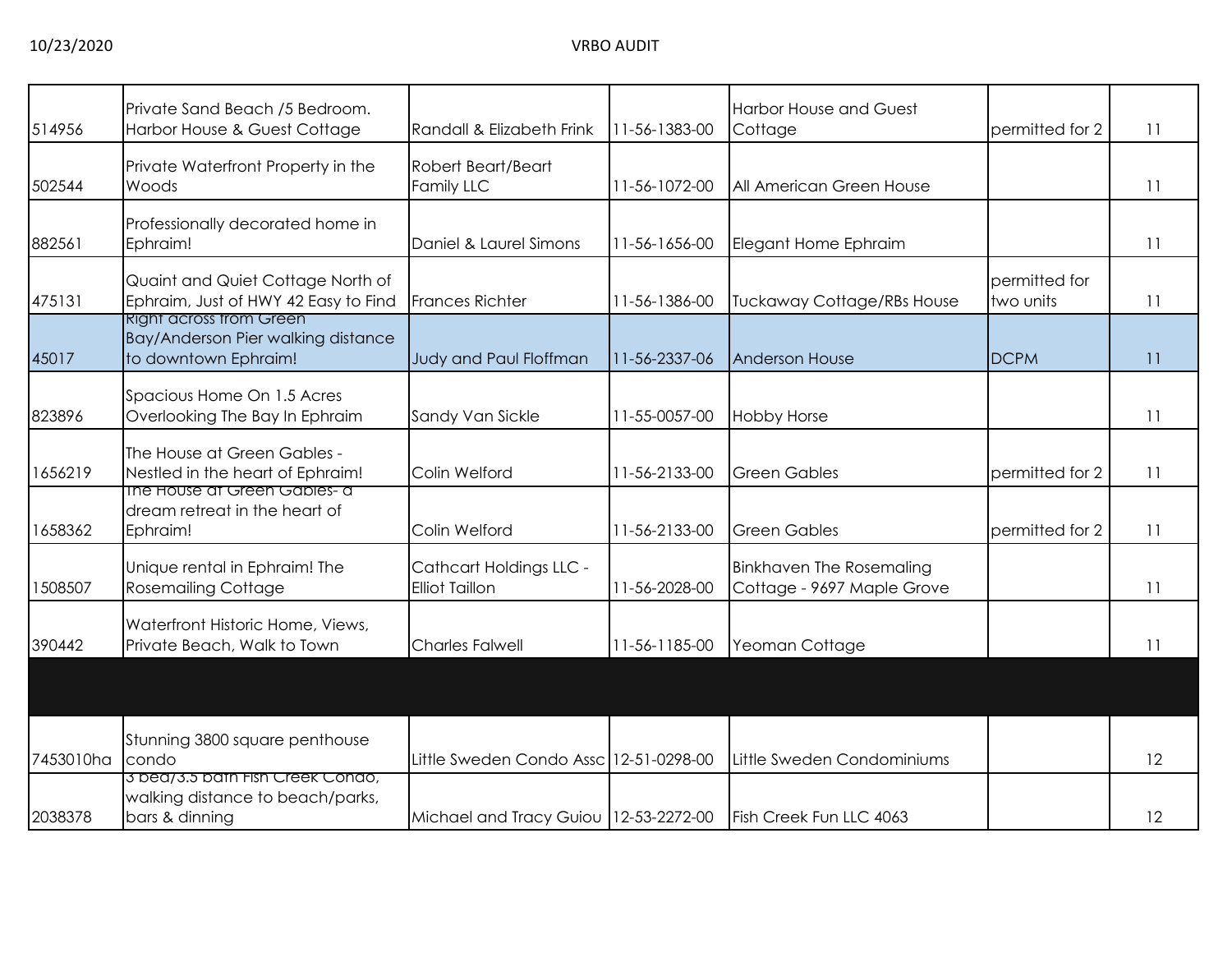| Walk Everywhere!                  | Kurt Doman et al                                                                                                                                                                                                                                                                                                                                                                                                                                                                                                                                                                                                                                               | 12-53-1981-00                                                                                                                       | Cottage Row Court - Doman                                                                          |                                                                                                                                                                                 | 12 |
|-----------------------------------|----------------------------------------------------------------------------------------------------------------------------------------------------------------------------------------------------------------------------------------------------------------------------------------------------------------------------------------------------------------------------------------------------------------------------------------------------------------------------------------------------------------------------------------------------------------------------------------------------------------------------------------------------------------|-------------------------------------------------------------------------------------------------------------------------------------|----------------------------------------------------------------------------------------------------|---------------------------------------------------------------------------------------------------------------------------------------------------------------------------------|----|
|                                   |                                                                                                                                                                                                                                                                                                                                                                                                                                                                                                                                                                                                                                                                |                                                                                                                                     |                                                                                                    |                                                                                                                                                                                 |    |
| 1/2 Bath Home in Fish Creek       |                                                                                                                                                                                                                                                                                                                                                                                                                                                                                                                                                                                                                                                                | 12-53-0626-00                                                                                                                       | Brook Point Condo #4- BRK4                                                                         |                                                                                                                                                                                 | 12 |
|                                   |                                                                                                                                                                                                                                                                                                                                                                                                                                                                                                                                                                                                                                                                |                                                                                                                                     |                                                                                                    |                                                                                                                                                                                 |    |
|                                   |                                                                                                                                                                                                                                                                                                                                                                                                                                                                                                                                                                                                                                                                |                                                                                                                                     |                                                                                                    |                                                                                                                                                                                 | 12 |
|                                   |                                                                                                                                                                                                                                                                                                                                                                                                                                                                                                                                                                                                                                                                |                                                                                                                                     |                                                                                                    |                                                                                                                                                                                 |    |
| Fish Creek Condo/Town Home at     |                                                                                                                                                                                                                                                                                                                                                                                                                                                                                                                                                                                                                                                                |                                                                                                                                     | Brook Point Condo - Unit 5 -                                                                       |                                                                                                                                                                                 |    |
|                                   | Karen Berndt                                                                                                                                                                                                                                                                                                                                                                                                                                                                                                                                                                                                                                                   |                                                                                                                                     | <b>Berndt</b>                                                                                      |                                                                                                                                                                                 | 12 |
|                                   |                                                                                                                                                                                                                                                                                                                                                                                                                                                                                                                                                                                                                                                                |                                                                                                                                     |                                                                                                    |                                                                                                                                                                                 |    |
| condo                             | Nicholas M Peiffer                                                                                                                                                                                                                                                                                                                                                                                                                                                                                                                                                                                                                                             | 12-53-1703-00                                                                                                                       | Northhaven Condo - Peiffer                                                                         |                                                                                                                                                                                 | 12 |
|                                   |                                                                                                                                                                                                                                                                                                                                                                                                                                                                                                                                                                                                                                                                |                                                                                                                                     |                                                                                                    |                                                                                                                                                                                 |    |
|                                   |                                                                                                                                                                                                                                                                                                                                                                                                                                                                                                                                                                                                                                                                |                                                                                                                                     |                                                                                                    |                                                                                                                                                                                 |    |
|                                   |                                                                                                                                                                                                                                                                                                                                                                                                                                                                                                                                                                                                                                                                |                                                                                                                                     |                                                                                                    |                                                                                                                                                                                 | 12 |
| Luxury Tri-Level Condo Downtown   |                                                                                                                                                                                                                                                                                                                                                                                                                                                                                                                                                                                                                                                                |                                                                                                                                     |                                                                                                    |                                                                                                                                                                                 |    |
| <b>Fish Creek</b>                 | Jon and Katie Glapa                                                                                                                                                                                                                                                                                                                                                                                                                                                                                                                                                                                                                                            | 12-53-1791-00                                                                                                                       | Luxury Tri-Level Fish Creek - Glapa                                                                |                                                                                                                                                                                 | 12 |
|                                   |                                                                                                                                                                                                                                                                                                                                                                                                                                                                                                                                                                                                                                                                |                                                                                                                                     |                                                                                                    |                                                                                                                                                                                 |    |
|                                   |                                                                                                                                                                                                                                                                                                                                                                                                                                                                                                                                                                                                                                                                |                                                                                                                                     |                                                                                                    |                                                                                                                                                                                 | 12 |
|                                   |                                                                                                                                                                                                                                                                                                                                                                                                                                                                                                                                                                                                                                                                |                                                                                                                                     |                                                                                                    |                                                                                                                                                                                 |    |
| New Listing! Cozy cottage for all |                                                                                                                                                                                                                                                                                                                                                                                                                                                                                                                                                                                                                                                                |                                                                                                                                     |                                                                                                    |                                                                                                                                                                                 |    |
|                                   |                                                                                                                                                                                                                                                                                                                                                                                                                                                                                                                                                                                                                                                                |                                                                                                                                     |                                                                                                    |                                                                                                                                                                                 | 12 |
|                                   |                                                                                                                                                                                                                                                                                                                                                                                                                                                                                                                                                                                                                                                                |                                                                                                                                     |                                                                                                    |                                                                                                                                                                                 |    |
| to everything!                    | <b>Bob and Laurie Zanotti</b>                                                                                                                                                                                                                                                                                                                                                                                                                                                                                                                                                                                                                                  | 12-53-2092-00                                                                                                                       | Creekside Cove #3 Zanotti                                                                          |                                                                                                                                                                                 | 12 |
|                                   |                                                                                                                                                                                                                                                                                                                                                                                                                                                                                                                                                                                                                                                                |                                                                                                                                     |                                                                                                    |                                                                                                                                                                                 |    |
|                                   |                                                                                                                                                                                                                                                                                                                                                                                                                                                                                                                                                                                                                                                                |                                                                                                                                     |                                                                                                    |                                                                                                                                                                                 | 12 |
| Private 3 BR 3 Bath condo on the  |                                                                                                                                                                                                                                                                                                                                                                                                                                                                                                                                                                                                                                                                |                                                                                                                                     |                                                                                                    |                                                                                                                                                                                 |    |
| Fish Creek, overlooking private   | Peter C Diltz, Sole                                                                                                                                                                                                                                                                                                                                                                                                                                                                                                                                                                                                                                            |                                                                                                                                     | Creekside Cove Unit 11 - RRRP                                                                      |                                                                                                                                                                                 |    |
|                                   |                                                                                                                                                                                                                                                                                                                                                                                                                                                                                                                                                                                                                                                                |                                                                                                                                     |                                                                                                    |                                                                                                                                                                                 | 12 |
|                                   |                                                                                                                                                                                                                                                                                                                                                                                                                                                                                                                                                                                                                                                                |                                                                                                                                     |                                                                                                    |                                                                                                                                                                                 |    |
| State Park!                       | Jack & Diane Holzman                                                                                                                                                                                                                                                                                                                                                                                                                                                                                                                                                                                                                                           | 12-53-1687-00                                                                                                                       | Top of the Hills Shops - Holzman                                                                   |                                                                                                                                                                                 | 12 |
|                                   | 4190 Coffage Row Cf. - New<br>Contruction Downtown Fish Creek -<br>Brook Point Luxurious 2 Bedroom 2<br>Downtown Fish Creek with a view<br><b>Brook Point, Door County</b><br>Fish Creek/Northhaven - Beautitul,<br>newly furnished 3 bed, 2.5 bath<br><b>Luxury Downtown Fish Creek</b><br>Townhome 3BR / 2.5 Bath<br>New Listing in Fish Creek! Quiet<br>Family Friendly Getaway with<br>Access to It All!<br>seasons at Peninsula Park.<br>NEW!!! Spacious 3BR, 3 bath, 2<br>balconies on Main Street! Walkable<br>Northhaven - Great Family Value<br>Retreat! Free WiFi<br>harbor<br>Walking distance to downtown Fish<br>Creek and Minutes From Peninsula | SMC Door County, LLC<br>Downtown Fish Creek<br>with a view - Berndt<br>Leslie Vogel<br>Patricia Culliton<br>Carolyn Ahmad<br>Member | 12-53-1855-00<br>12-53-1681-00<br>12-53-2070-00<br>12-53-1890-00<br>12-53-1643-00<br>12-53-1712-00 | Magnificent Memories - Stacey<br><b>Berndt</b><br>Quiet Family Friendly Getaway<br>with Access to it all<br>Elegant Creekside Cottage<br>Northhaven Fountain View<br><b>LLC</b> |    |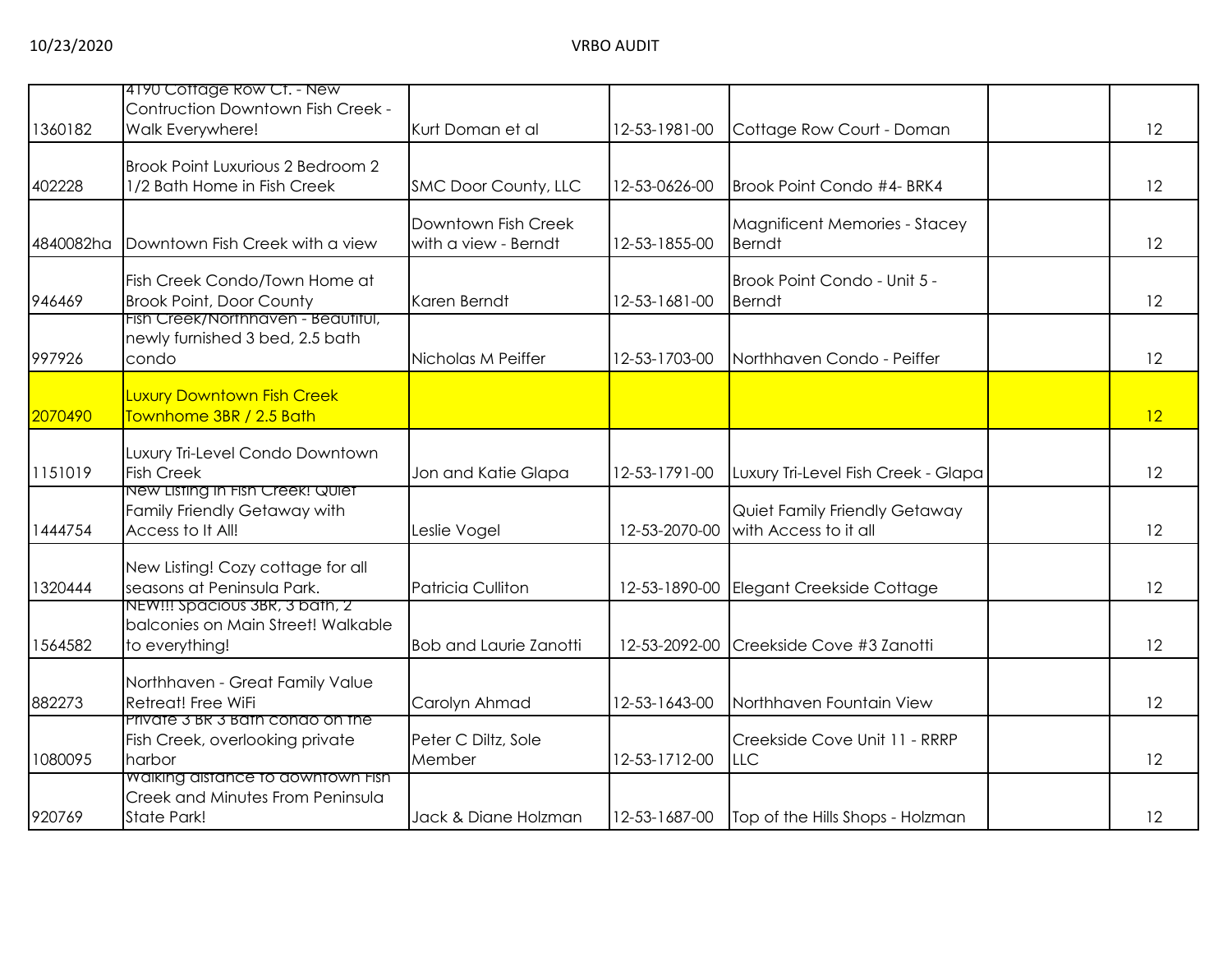| 1595723   | Walking distance to downtown Fish<br>Creek, DC Auditorium and Peninsula<br>State Park. | William and Kathleen<br>Kunst           | 12-53-2082-00 | Top of the Hill Shops - Kunst      |                          | 12              |
|-----------|----------------------------------------------------------------------------------------|-----------------------------------------|---------------|------------------------------------|--------------------------|-----------------|
| 7633541ha | Wonderful downtown Fish Creek<br>townhome.                                             | Scott Schmitz & Karin<br><b>Skare</b>   | 12-53-1764-00 | <b>Fish Creek Beach House, The</b> | permitted for 3          | 12 <sup>°</sup> |
| 469264    | Irish Hospitality In County Door!                                                      | Megan O'Meara                           | 12-54-0685-00 | O'Meara's Cottage Loft             |                          | 12              |
| 1060002   | Retro, Cozy Cottage - Peninsula St.<br>Park, Family/Pet Friendly - Open year           | <b>Brad Russell</b>                     | 12-56-1744-00 | Lille Cottage                      |                          | 12              |
| 2078232   | (NEW listing!) Beautitul, Spacious,<br>Spoltless, & Private Cabin in the<br>Woods.     | NICHOLAS J & CARRIE A<br><b>SERBIAN</b> | 12-56-2258-00 | Cedar Cabin - 9199 Silk Road       |                          | 12              |
| 4961062ha | Cliff Cottage' Door County Home -<br>Walk to Bay!                                      | Jennifer Ciesar                         | 12-56-1979-00 | Cliff Cottage LLC                  | Evolve                   | 12              |
| 619373    | 2 bedroom, Across from the YMCA                                                        | Troy and Carolee Lasecki                | 12-56-1450-00 | The Treeport                       | permitted for 3<br>units | 12              |
| 1361191   | 4188 Cottage Row Ct. - Beautiful<br>New Construction Condo<br>Downtown Fish Creek      | Kurt Doman et al                        | 12-56-0898-00 | Cottage Row Bluff House            | permitted for 2          | 12              |
| 144492    | A deluxe vacation rental home in<br>fish creek area open all year                      | Leon Hasenjager                         | 12-56-0588-00 | Hasenjagers Country Home           |                          | 12              |
| 1351038   | A Truly Luxurious Door County Retreat Carraig Cottages LLC                             |                                         | 12-56-1277-00 | Carruag Nua                        |                          | 12              |
| 453464    | As seen in Door County Magazine!<br>Private, Family Friendly, Sat TV, WIFI             | Todd and Lisa Mion                      | 12-56-1261-00 | <b>Five Birches</b>                |                          | 12              |
| 431472    | Bay View Lodge - Log Home<br><b>Overlooking Harbor</b>                                 | <b>Bay Breeze Resort Deb</b><br>Krause  | 12-56-0476-00 | <b>Bayview Lodge</b>               |                          | 12              |
| 2011886   | Built in 2020 this 4 bedroom<br>Farmhouse is close to it all!                          | David Thorp                             | 12-56-2295-06 | Apple Orchard House                |                          | 12              |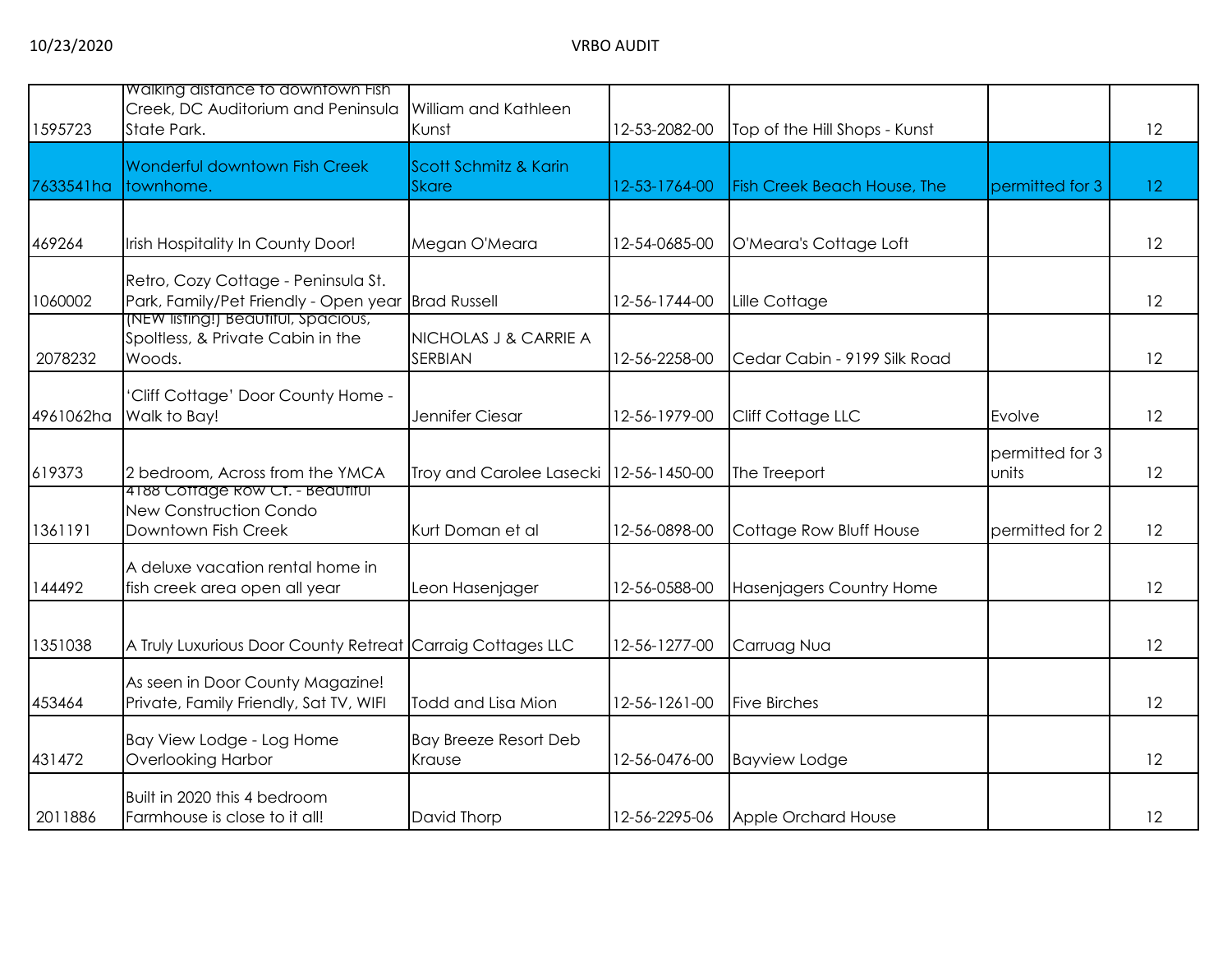| 182426    | Cedarwood, Rent 3 Nights & Get<br>One Night Free through June 1                        | Carla Marr                                | 12-55-0778-00 | Cedarwood Marr                            |                             | 12 |
|-----------|----------------------------------------------------------------------------------------|-------------------------------------------|---------------|-------------------------------------------|-----------------------------|----|
| 1987844   | Centrally Located DoCo Oasis                                                           | <b>Troy Tauber</b>                        | 12-56-2077-00 | Centrally Located Fish Creek<br>Cottage   |                             | 12 |
| 1262366   | Charming Cape Cod in Fish Creek                                                        | Deb Eckert                                | 12-56-0679-00 | <b>Eckert Vacation Home Cape</b><br>House |                             | 12 |
| 118184    | Country Chalet, Sleeps 6 Adults,<br><b>Book Your Mid-week Getaway!!</b>                | Dennis & Marla Sunstrom                   | 12-55-0830-00 | <b>Country Chalet</b>                     |                             | 12 |
| 1669804   | Country Farm House - Fish Creek<br>Cozy Cabin in the Woods: Between                    | Roger and Jeni Ripley                     | 12-56-2164-00 | Gibraltar Road Farm House                 |                             | 12 |
| 396135    | Fish Creek and Ephraim-- Perfect<br>location!                                          | Michelle and Kurt Van<br><b>Thiel</b>     | 12-56-1206-00 | Cozy Cabin in the Woods                   |                             | 12 |
| 642394    | Cozy, Comfortable, Quiet Cottage<br>in Fish Creek                                      | Pam Olafsson/Beth<br>Collins              | 12-56-1275-00 | Little Spring Cottage                     |                             | 12 |
| 1508518   | Cozy, Tranquil Home Minutes Away<br>from the Heart of Fish Creek                       | Paul and Tricia Kaye                      | 12-56-2054-00 | Kayes Hideaway                            |                             | 12 |
| 976203    | DOOR COUNTY HOME RETREAT IN<br><b>FISH CREEK</b>                                       | Steven and Lisa<br>Pachonphai             | 12-56-1692-00 | DC Home - Pachonphai                      |                             | 12 |
| 1351075   | Exceptional Home in Tranquil Door<br>County Setting                                    | <b>Carraig Cottages LLC</b>               | 12-56-1276-00 | Carriag Dale                              |                             | 12 |
| 896105    | Family Friendly Cabin With Modern<br>Kitchen, Working Fireplace, Wrap<br>Around Porch! | Eric Simonson                             | 12-56-1572-00 | <b>DC Thunder</b>                         |                             | 12 |
| 7181479ha | Family-Friendly Fish Creek 'Cape<br>House' w/Yard                                      | <b>Eckert Vacation Home</b><br>Cape House | 12-56-0679-00 | Deb Eckert                                | duplicate<br>listing evolve | 12 |
| 1497755   | FANTASTIC WATER VIEWS, Newly<br>Renovated, Secluded, Pet-Friendly                      | Jennifer Ninivaggi                        | 12-56-1748-00 | Casita Vistas                             |                             | 12 |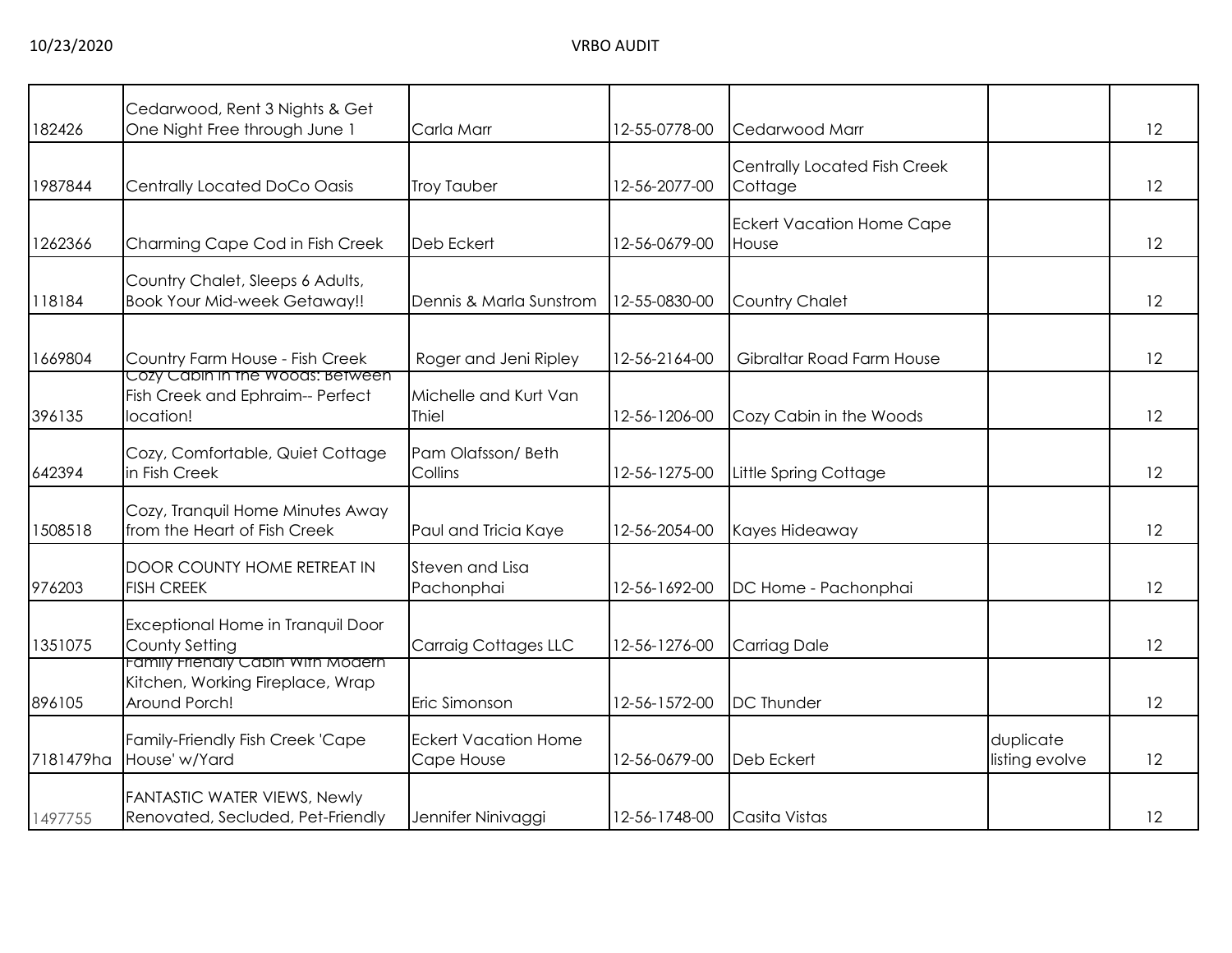| 813262  | Fish Creek- Gibraltar Rd.- Near YMCA Roger & Jeni Ripley                                      |                                                    | 12-56-1618-00 | Gibraltar Road Ripley                 |                          | 12                |
|---------|-----------------------------------------------------------------------------------------------|----------------------------------------------------|---------------|---------------------------------------|--------------------------|-------------------|
| 503056  | Fish Creek- Near Peninsula State Park Rick Ripley                                             |                                                    | 12-56-1114-00 | Ripley - 3802 & 3806 Gibraltar Rd     | permitted for 2          | $12 \overline{ }$ |
| 347567  | Fish Creek, 4 Bed, Near Ymca/<br>Peninsula State Park.                                        | <b>Ripley Properties, LLC</b>                      | 12-56-1114-00 | Ripley - 3802 & 3806 Gibraltar Rd     | permitted for 2          | 12                |
| 42183   | Gingerbread Cottage - Forest<br>Setting - Available Winter Too!                               | Daryle Capelle                                     | 12-56-1266-00 | Gingerbread Cottage                   |                          | 12                |
| 385243  | Great Family Vacation Spot! Across<br>from Fish Creek Beach. Sept/Oct<br>Available!           | Marlin Volz Jr.-Karen Volz<br>Campbell             | 12-56-0321-00 | Louisvilla                            |                          | 12                |
| 602669  | Great Location! Close to downtown<br>Fish Creek and Peninsula State Park                      | Troy and Carolee Lasecki   12-56-1450-00           |               | The Treeport                          | permitted for 3<br>units | 12                |
| 1328037 | Guest Bedroom at the Quarry House                                                             | Mitchel & Mary Heinrichs                           | 12-56-0805-00 | Quarry House                          | permitted for 2          | 12                |
| 257802  | <b>Heart of Fish Creek!- Newer</b><br>Construction - 4BR, 4.5BA Condo-<br>Sleeps 8-10         | Doman                                              | 12-56-0898-00 | <b>Bluffs at Cottage Row Court</b>    |                          | 12                |
| 1906185 | Historic Cabin on the Juddville<br>Riviera                                                    | <b>Door County Retreats</b><br>LLC - Peggy Reineck | 12-56-2251-00 | Door County Retreats LLC -<br>Reineck |                          | 12                |
| 614537  | Home on 5 acres just 1 mile from<br>town                                                      | Paul & Amy Devine                                  | 12-56-1439-06 | <b>Gibraltar House</b>                | dcpm                     | 12                |
| 1671663 | In town, on the water, dock, sleeps<br>12, brand new construction!                            | <b>Wickman LLC</b>                                 | 12-56-2142-06 | <b>Fish Creek Beach House</b>         | dcpm                     | 12                |
| 833837  | Large Guest House located within<br>the town of Fish Creek                                    | <b>Greg Lawler</b>                                 | 12-56-1573-00 | Lawler Guest House Blue               |                          | 12                |
| 1868302 | Lawler Guest House - Green - within<br>walking distance of everything in<br><b>Fish Creek</b> | <b>Greg Lawler</b>                                 | 12-56-2218-00 | Lawler Guest House Green              |                          | 12                |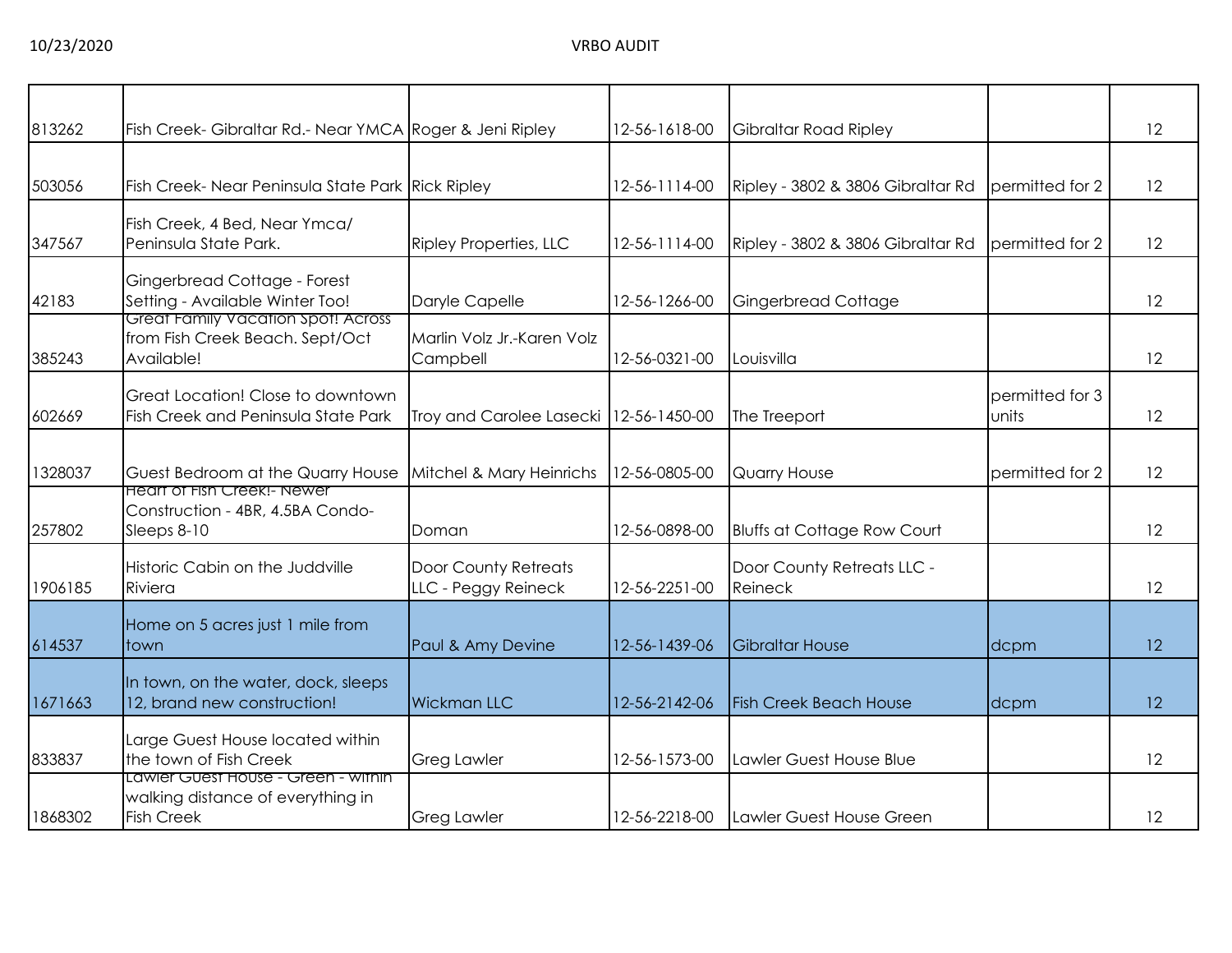|           | Located on the northside of fown,                                      |                                         |               |                                |                 |    |
|-----------|------------------------------------------------------------------------|-----------------------------------------|---------------|--------------------------------|-----------------|----|
|           | walking distance to beach,                                             |                                         |               |                                |                 |    |
| 1680472   | shopping and more!                                                     | <b>Brett Lecy</b>                       | 12-56-2147-06 | <b>Fish Creek Central Home</b> | dcpm            | 12 |
|           |                                                                        |                                         |               |                                |                 |    |
| 426335    | Log Retreat At Fish Creek                                              | <b>Bill Anderson</b>                    | 12-56-1225-06 | Log Retreat at Fish Creek      | dcpm            | 12 |
|           | Modernized Classic Log Home Close                                      |                                         |               |                                |                 |    |
| 348054    | to Shopping and Sunset Walks                                           | James Graham                            | 12-56-1294-00 | Modern Classic Log Home        |                 | 12 |
|           | New Construction - 2 Story - 4                                         | DCLife LLC - Pamela                     |               |                                |                 |    |
| 1216466   | bedroom, 3.5 bath                                                      | Hoppe                                   | 12-56-1840-00 | <b>DCLife LLC</b>              |                 | 12 |
|           | New home sleeps 10 downtown Fish                                       |                                         |               |                                |                 |    |
| 1671773   | Creek!                                                                 | <b>Wickman LLC</b>                      | 12-56-2141-06 | The Road House                 | dcpm            | 12 |
|           | NEW nome. GREAT location across<br>from YMCA. Can accommodate          |                                         |               |                                | permitted for 3 |    |
| 1127055   | LARGE groups                                                           | The Treeport                            | 12-56-1450-00 | Troy and Carolee Lasecki       | units           | 12 |
|           | NEW LISTING! Manistique Stone                                          |                                         |               |                                |                 |    |
| 1898332   | Cottage - Lovely retreat in Fish<br>Creek next to Peninsula State Park | Ryan and Karilyn Dayton                 | 12-56-1743-07 | Manistique Stone Cottage       | Simple Life     | 12 |
|           |                                                                        |                                         |               |                                |                 |    |
| 4713533ha | NEW-GREAT LOCATION-SLEEPS 14-<br><b>INDOOR &amp; OUTDOOR POOLS</b>     | Park House                              | 12-56-1801-00 | <b>PDW Rentals LLC</b>         |                 | 12 |
|           |                                                                        |                                         |               |                                |                 |    |
|           | Newly renovated farmhouse in Fish                                      |                                         |               |                                |                 |    |
| 7680927ha | Creek!<br>Nicely located Near Fish Creek,                              | <b>JJ JETTS LLC</b><br>Klems Investment | 12-56-2078-00 | Triangle Farmhouse             |                 | 12 |
|           | Ranch home, 4 bedroom, 2 bath.                                         | Properties LLC - Mary                   |               | Klems Investments - Klimczyk   |                 |    |
| 1444826   | NEW OWNERSHIP.                                                         | Klimczyk                                | 12-56-2027-00 | 8580 STH 42                    |                 | 12 |
|           | PEACE AND TRANQUILITY SETTING IN                                       |                                         |               |                                |                 |    |
| 365869    | THE WOODS                                                              | Allen & Emelie Franke                   | 12-55-0021-00 | <b>High Ridge Chalet</b>       | Charnetski      | 12 |
|           | Perfect for Family Reunions &                                          | Kenneth and Maxine                      |               |                                |                 |    |
| 418193    | Weekend Getaways, sleeps 12                                            | Riche                                   | 12-56-1241-00 | Riche - 9419 Tree Top          |                 | 12 |
|           | Perfect Location for Family,<br>spotlessly clean sleeps 18 friendly    |                                         |               |                                |                 |    |
| 503970    | owners                                                                 | Michael Servais                         | 12-56-1357-00 | Cedar Creek Lodge II           |                 | 12 |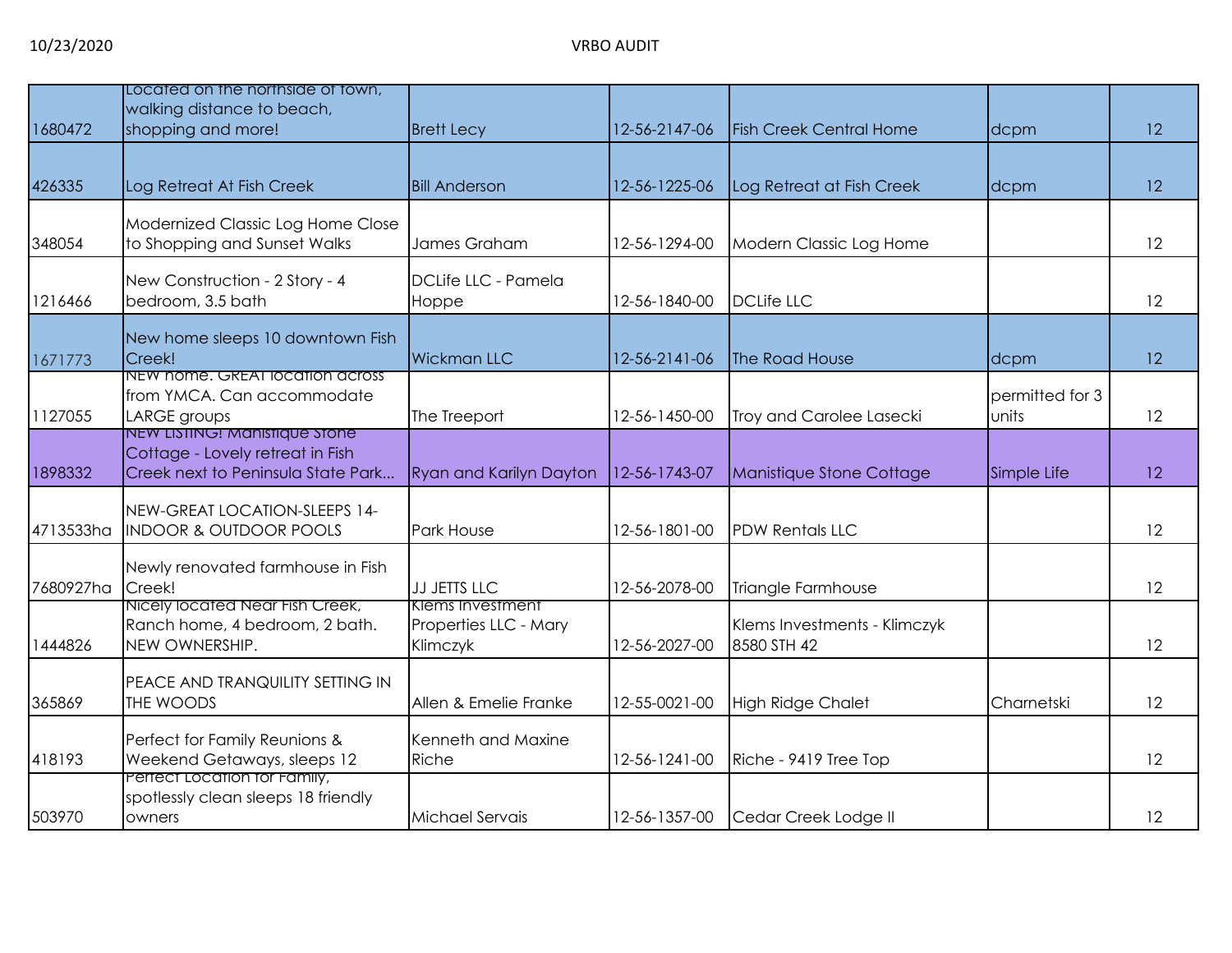|        |                                                                                                   | Minerva & Armando                      |               |                                    |                 |    |
|--------|---------------------------------------------------------------------------------------------------|----------------------------------------|---------------|------------------------------------|-----------------|----|
| 723814 | Pine Cone Guest House                                                                             | Mejia                                  | 12-56-0525-00 | Pine Cone Guest House              |                 | 12 |
| 223983 | Quiet Cottage in the Woods - Door<br>County Remote Seclusion                                      | <b>Charlie Eckhardt</b>                | 12-56-0910-00 | Eckhardt - 3003 Sugar Bush Rd      |                 | 12 |
| 410989 | Remodeled Cottage in Downtown<br>Fish Creek-the Cookery's Lodging                                 | <b>Richard Skare</b>                   | 12-55-0122-00 | Cookery Suites & Cottages          | permitted for 2 | 12 |
| 997318 | Spacious Custom 4bedroom a Mile<br>from Fish Creek                                                | Ross Lunn                              | 12-56-1033-00 | Gibraltar Lodge                    |                 | 12 |
| 824134 | Spectacular Views of Eagle Harbor<br>and Ephraim                                                  | Nancy Claypool                         | 12-56-1570-06 | Eagle Harbor View                  | dcpm            | 12 |
| 473918 | SPRING ROAD HOME, JUST MINUTES<br><b>FROM FISH CREEK</b>                                          | <b>Jeff Herbst</b>                     | 12-56-1318-00 | <b>Herbst Spring Road</b>          |                 | 12 |
| 424315 | The Java Hut, a cottage with 'perks'                                                              | Coffee & Crossbones<br>LLC/Carina Helm | 12-56-1188-00 | Java Hut, The                      |                 | 12 |
| 272736 | The Log Home at Fish Creek-In the<br><b>Heart of Door County</b>                                  | David & Linda Horne                    | 12-56-1023-00 | The Log Home at Fish Creek         |                 | 12 |
| 238110 | Unique Setting - Built on Quarry Bed                                                              | Mitchel & Mary Heinrichs               | 12-56-0805-00 | Quarry House                       | permitted for 2 | 12 |
| 569210 | <u>Updated Ketro Refreat! Indoor &amp;</u><br>Outdoor Fireplace, Backyard Oasis<br>With Waterfall | Mark Schneider                         | 12-56-1719-00 | <b>Fish Creek Beginnings</b>       |                 | 12 |
| 587050 | Walk to downtown Fish Creek and<br>Peninsula State Park!                                          | Michael & Diane Cotter                 | 12-56-1410-00 | Birch Grove II - Unit #2           |                 | 12 |
| 354913 | Walking distance to everything in<br>Heart of Fish Creek! 3BR/4BA Sleeps<br>$8 - 1$               | Martone                                | 12-56-1989-00 | <b>Bluffs at Cottage Row Court</b> |                 | 12 |
| 391901 | Water View in Downtown Fish Creek<br>- The Cookery's Lodging.                                     | Cookery Inc                            | 12-55-0122-00 | Cookery Suites & Cottages          | permitted for 2 | 12 |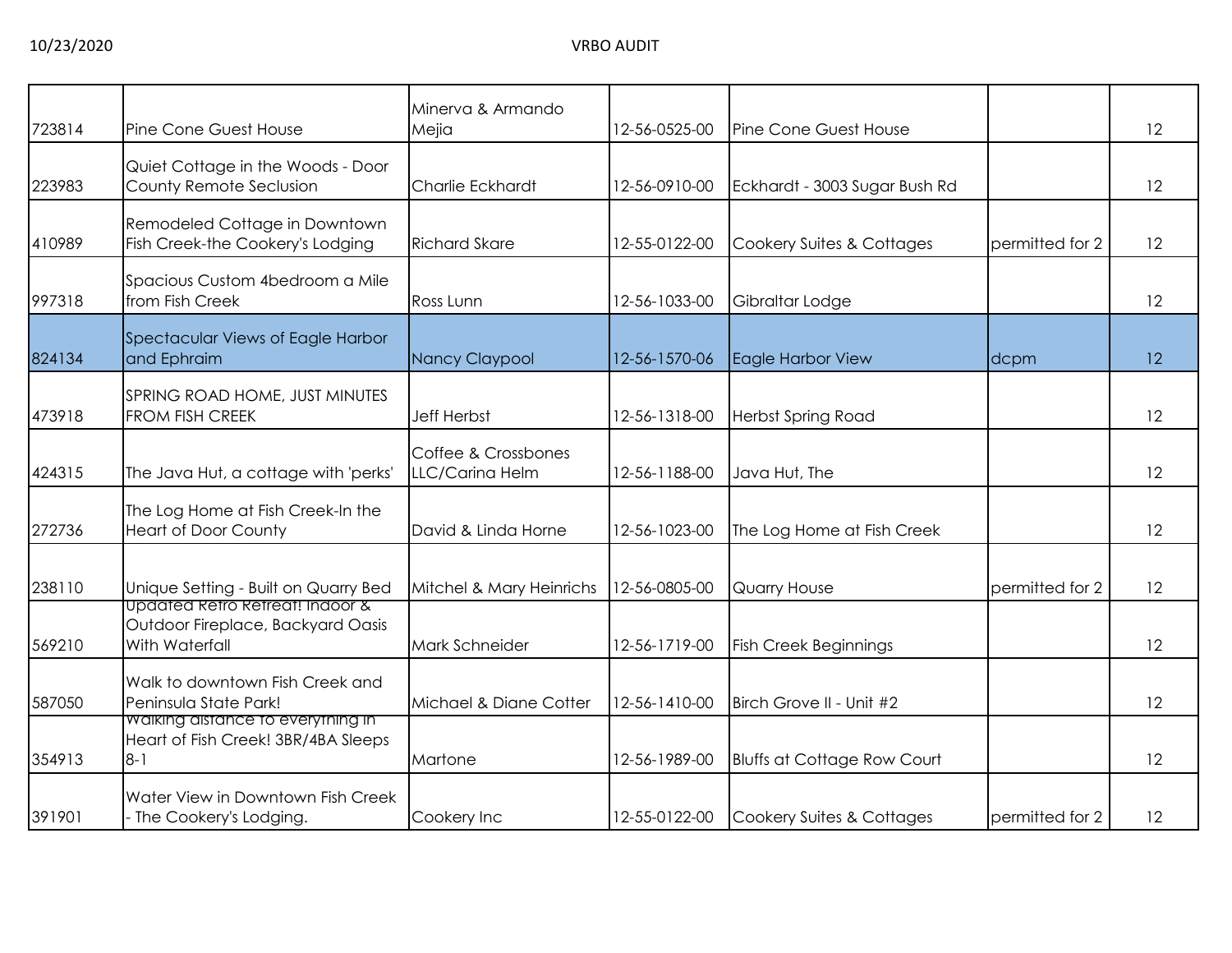| 90461   | Welcome to Your 3+ Bed Fish Creek<br>Retreat, Close to It All      | Donald Rubin                           | 12-56-0645-00 | <b>Fish Creek Retreat</b>     |                 | 12 |
|---------|--------------------------------------------------------------------|----------------------------------------|---------------|-------------------------------|-----------------|----|
|         |                                                                    |                                        |               |                               |                 |    |
|         | Woodlands 3 Bedroom, 1 1/2 Bath                                    |                                        |               |                               |                 |    |
| 715374  | <b>Fish Creek, Vacation Getaway</b>                                | Tim & Bonnie Mirkiewicz                | 12-56-1363-00 | Woodlands                     |                 | 12 |
|         |                                                                    |                                        |               |                               |                 |    |
| 559794  | 30+ day rental - no permit needed                                  |                                        |               |                               |                 | 12 |
|         |                                                                    | <u>WAIERFRONI COIIAGE</u>              |               |                               |                 |    |
|         |                                                                    | <b>ROW CONDO IN THE</b>                |               |                               |                 |    |
| 993369  | 30+ day rental - no permit needed                                  | <b>HEART OF FISH CREEK!</b>            |               |                               |                 | 12 |
|         |                                                                    |                                        |               |                               |                 |    |
|         |                                                                    |                                        |               |                               |                 |    |
|         |                                                                    |                                        |               |                               |                 |    |
|         | 4 Bedroom, 4 Bath, 2 Story Home,                                   |                                        |               |                               |                 |    |
|         | Sand Beach, Handicapped Access,                                    | Sunrise Shores #7 -                    |               |                               |                 |    |
| 585337  | Wifi, sleeps 12<br>Fantastic Sandy Beach Condo for                 | <b>DCRMAA LLC</b>                      | 15-53-1431-00 | <b>DCRMAALLC</b>              |                 | 15 |
|         | Family and Friends. Spectacular                                    |                                        |               |                               |                 |    |
| 505152  | Sunrises!                                                          | Sanata & Catherine Lau                 | 15-53-1362-00 | Sunrise Shores #6 - Lau       |                 | 15 |
|         |                                                                    |                                        |               |                               |                 |    |
|         |                                                                    |                                        |               |                               | switching from  |    |
| 1730634 | Gorgeous Sandy Beach Condo                                         | Sunrise Shores #2 - Tiedke             | 15-53-2210-04 | <b>Gary Tiedke</b>            | 2 to 04 Zeile   | 15 |
|         |                                                                    |                                        |               |                               |                 |    |
|         | Lake Michigan Sand Beach Front,                                    |                                        |               |                               |                 |    |
| 125749  | CLEAN, Quiet, 2 Bdrm, 2 bath                                       | <b>Sunrise Shores ASH</b>              | 15-53-0492-00 | Mark Ash                      |                 | 15 |
|         | Lake Michigan Sand Beachtront                                      |                                        |               |                               |                 |    |
|         | Condo, Spectacular Views, Sunrise                                  |                                        |               |                               |                 |    |
| 171303  | Shores, WiFi                                                       | Sunrise Shores #4                      | 15-53-1153-00 | Jeanne & Paul Wiesner         |                 | 15 |
|         |                                                                    |                                        |               |                               |                 |    |
|         | 5☆Modern Waterfront Lake Cabin                                     | Jeremy and Caitlyn                     |               |                               |                 |    |
| 1847094 | in Door County <sup>3</sup>                                        | Jeffery                                | 15-56-2215-00 | The Bay on Clark Lake         |                 | 15 |
|         | A Cozy, Compact, Welcoming<br>Cabin In The Woods ~ Perfect For 4-6 |                                        |               |                               |                 |    |
|         |                                                                    |                                        |               |                               |                 |    |
| 1775519 | People!                                                            | Fran Richter                           | 15-56-2230-00 | The Quilted Log               |                 | 15 |
|         | Beachfront Cottage, Spring 2018                                    |                                        |               | Quietside Cottages "the beach |                 |    |
| 352035  | Special 3 nights w/ 4th night free                                 | Quietside Leadership LLC 15-55-0398-00 |               | house"                        | permitted for 2 | 15 |
|         |                                                                    |                                        |               |                               |                 |    |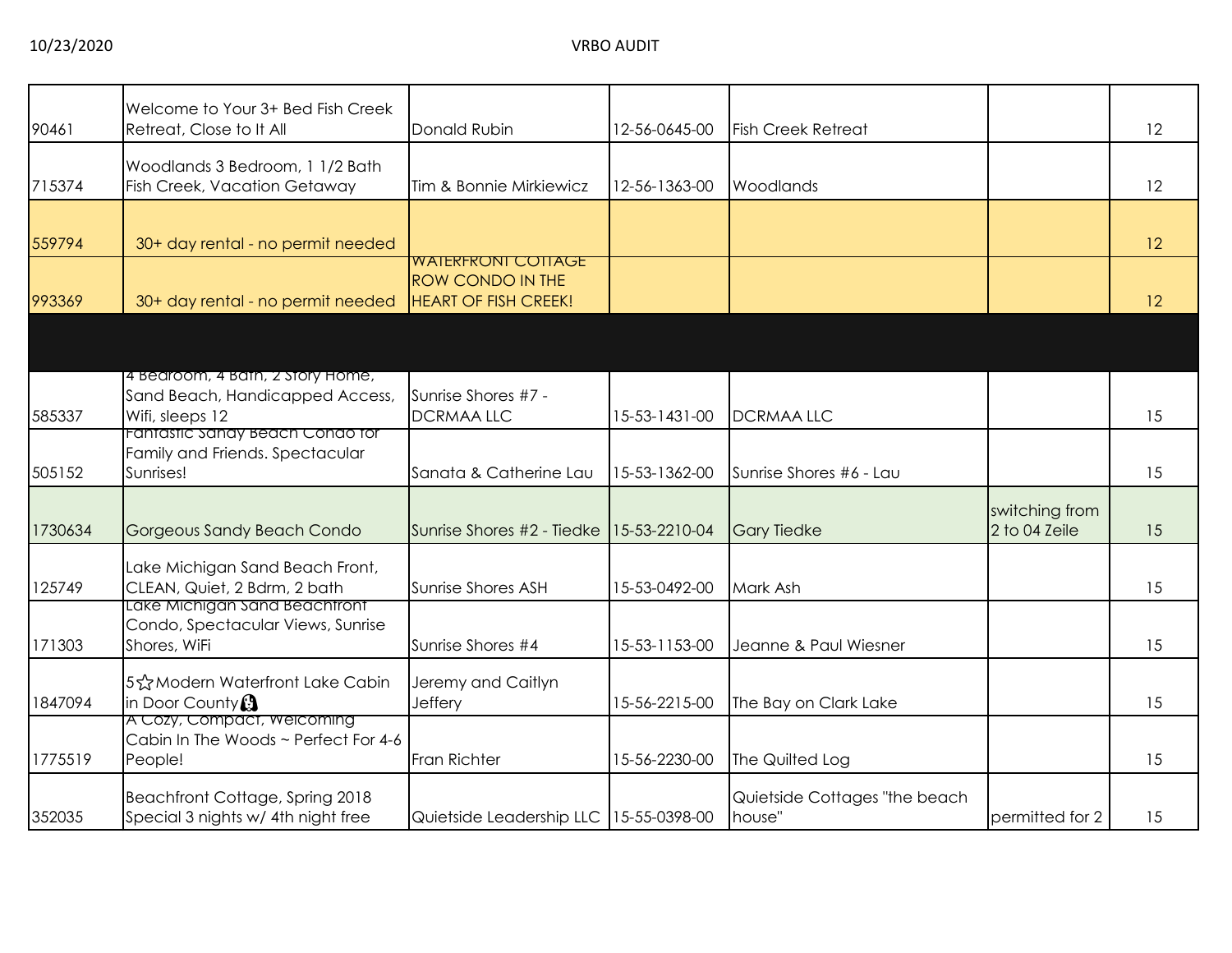| 1432604 | <b>Beautiful Clark Lake Cottage</b>                                                               | Scot and Kerri Hunt                           | 15-56-1998-00 | Beautiful Waterfront Cottage on<br><b>Clark Lake</b>    |                                   | 15 |
|---------|---------------------------------------------------------------------------------------------------|-----------------------------------------------|---------------|---------------------------------------------------------|-----------------------------------|----|
| 1887006 | Beautiful Cottage! Short Drive To<br>Sand Beach - Jacksonport                                     | Dan Rehberg - Rehberg<br><b>Boathouse LLC</b> | 15-56-1593-00 | Cottage at Trails End                                   |                                   | 15 |
| 744695  | <b>Beautiful Sunsets On Clark Lake</b><br>Located in Door County, Wi                              | Kaufman                                       | 15-56-1536-00 | Kaufman - 5543 Clark Lake Dr                            |                                   | 15 |
| 216654  | <u>CEDAR SHORES IS EXPANDING!-ON</u><br>SCHEDULE!1 Aug Wk Open. Book<br><b>CHOICE FALL DATES.</b> | Linda Schaap                                  | 15-55-0831-00 | Cedar Shores - Beach Front                              |                                   | 15 |
| 1961877 | Cozy Log Cabin on 4 Acres in<br>Jacksonport. Walk to town center<br>and beach.                    | Christie Skogg                                | 15-56-2237-00 | Recently Renovated Cozy Log<br>Cabin on 4 Acres         |                                   | 15 |
| 852534  | Lake Michigan Beachfront Cottage<br>Springl Special 3 Nights/4th free                             | Quietside Leadership LLC                      | 15-55-0398-00 | Quietside Cottages "the beach<br>house"                 | permitted for 2                   | 15 |
| 997026  | Lake Michigan Waterfront Summer<br>House                                                          | Mary Jo Jump                                  | 15-56-1263-04 | Jump Inn                                                | permitted for<br>2- Zeile         | 15 |
| 848144  | Lakefront Cottage with Sensational<br>Sunsets!                                                    | Paul & Tricia Kaye                            | 15-56-1621-00 | Kaye Cottage                                            |                                   | 15 |
| 244227  | Lakefront Home, Architect Designed<br>for His Family and Friends                                  | Janet Slater                                  | 15-56-1085-00 | Lakeside Paradise - Slater                              |                                   | 15 |
| 1665895 | Logan Creek Cottage - Jacksonport                                                                 | <b>Rob Geitner</b>                            | 15-56-2105-00 | Logan Creek Cottage                                     |                                   | 15 |
| 746483  | Neat Cottage getaway on the Lake<br>Michigan Rugged Shore=Relax-<br>Romantic-Restore-ah           | Sommer Property Mgmt<br>LLC                   | 15-56-0023-00 | All about the lake shore Door<br><b>County Cottages</b> | permitted for<br>3:1)Shadow<br>of | 15 |
| 1055782 | Neat Cottage Getaway On The<br>Lake Michigan Rugged Shore=relax-<br>romantic-restore-ah           | Sommer Property Mgmt<br>LLC                   | 15-56-0023-00 | All about the lakeshore Door<br><b>County Cottages</b>  |                                   | 15 |
| 1943899 | New for 2020! Beautiful Shoreline,<br>Sleeps 8                                                    | DGRE, LLC - Andrea<br>Dalton Wroblewski       | 15-56-2280-04 | Lakeview Retreat                                        | zeile                             | 15 |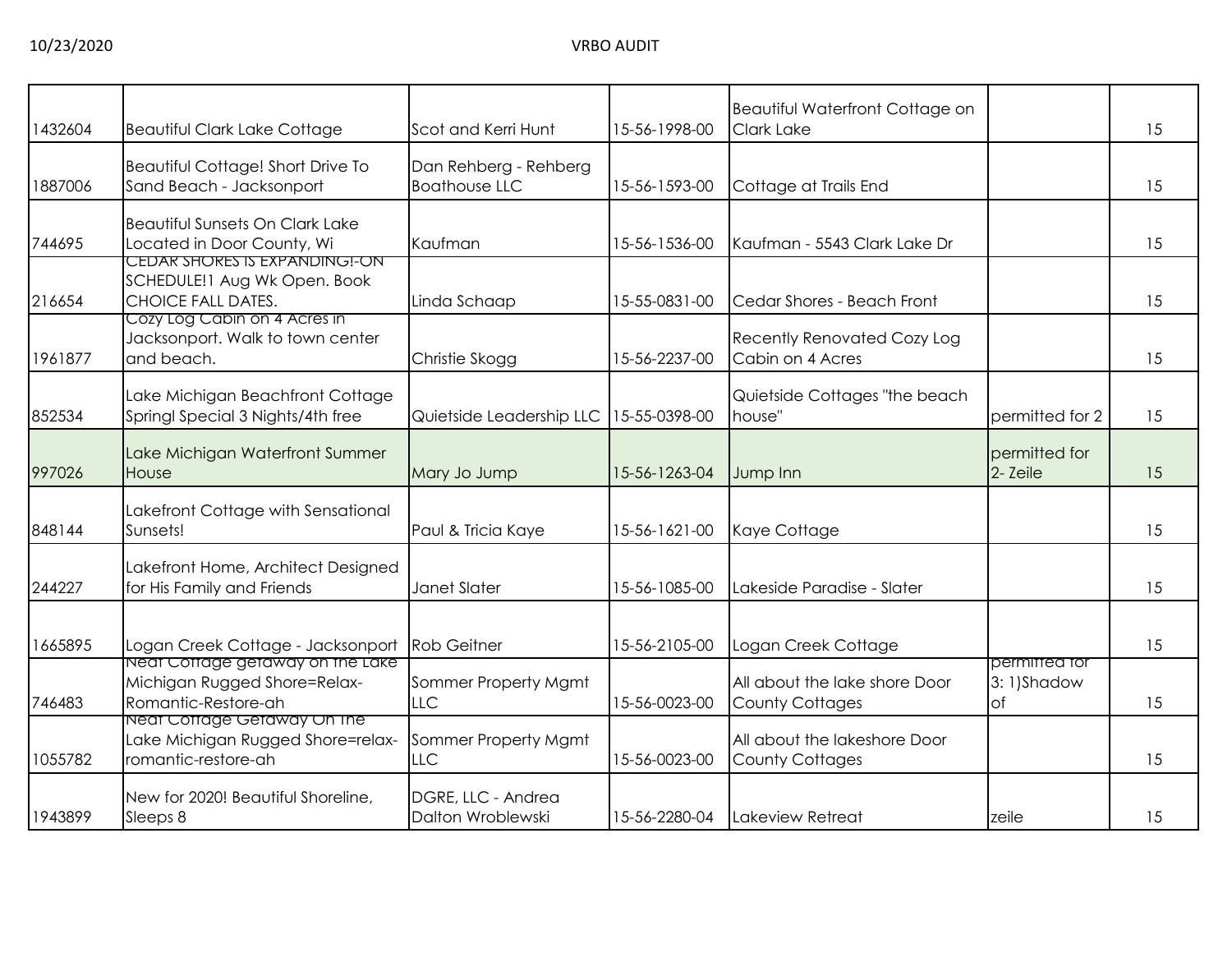| 1361580 | NEW LISTING: Spacious Cottage<br>Close to Lake Michigan with Heated<br>Pool!                  | Michael and Amanda<br>Warecki                | 15-56-1948-00 | Cottage at Cave Point, The                              |                          | 15 |
|---------|-----------------------------------------------------------------------------------------------|----------------------------------------------|---------------|---------------------------------------------------------|--------------------------|----|
| 1697009 | New! Door County Cottage on Lake<br>Michigan                                                  | Tamara Faulkner Milgen<br><b>Woods LLC</b>   | 15-56-2086-04 | Milgen Woods LLC - Rustic Charm zeile                   |                          | 15 |
| 1621220 | NEW! Door County Lake Cabin on<br>Private Peninsula with an East &<br><b>West Facing Dock</b> | Jeremy and Caitlyn<br>Jeffery                | 15-56-2060-00 | The Point on Clark Lake                                 |                          | 15 |
| 333509  | Newer Log Home on Clarks Lake<br>with Dock and Boats                                          | Vans Log Home on Clark<br>Lake               | 15-56-0308-06 | Vans Log Home                                           | dcpm                     | 15 |
| 34399   | Quintessential Door County Cabin<br>on Lake Michigan                                          | Carolyn Brzezinski                           | 15-56-0713-00 | Killasonna Lodge - Brzezinski                           |                          | 15 |
| 1055804 | <b>Romantic Classic Cedar Cottage-</b><br>door-county-rentals.com//-<br>Brochure.pdf          | Sommer Property Mgmt<br>LLC                  | 15-56-0023-00 | All about the lakeshore Door<br><b>County Cottages</b>  |                          | 15 |
| 1765230 | Sand Beach for 14 on Lake<br>Michigan!                                                        | <b>Carrington Family Trust</b><br>c/o Fergus | 15-56-2209-04 | Sandy Shores Beach House -<br><b>Shoreline Ventures</b> | zeile                    | 15 |
| 369476  | <b>Stella Maris Beach House</b>                                                               | Michael & Valerie Schierl                    | 15-56-1170-00 | Stella Maris Beach House/Stella<br>Vista Beach House    | permitted for 2          | 15 |
| 432667  | Stella Vista Beach House                                                                      | Michael & Valerie Schierl                    | 15-56-1170-00 | Stella Maris Beach House/Stella<br>Vista Beach House    | permitted for 2          | 15 |
| 414043  | Sunrises and S'Mores, Book Fall 2020<br>and Prime Time 2021 Now!                              | Kris Zeile et al & Mary Jo<br>Jump           | 15-56-1263-04 | Shoreline Ventures Inc & Jump<br>llnn.                  | permitted for 2<br>zeile | 15 |
| 1900670 | The Beach at Lakeside Park,<br>Jacksonport, Door County, USA                                  | Les Kiehnau                                  | 15-56-1531-00 | The Beach at Lake Side Park                             |                          | 15 |
|         |                                                                                               |                                              |               |                                                         |                          |    |
| 921026  | Beach Harbor Resort - Beach House<br>Cottage                                                  | <b>Beach Harbor Resort</b>                   | 27-51-0807-00 | Jon Hanson                                              |                          | 27 |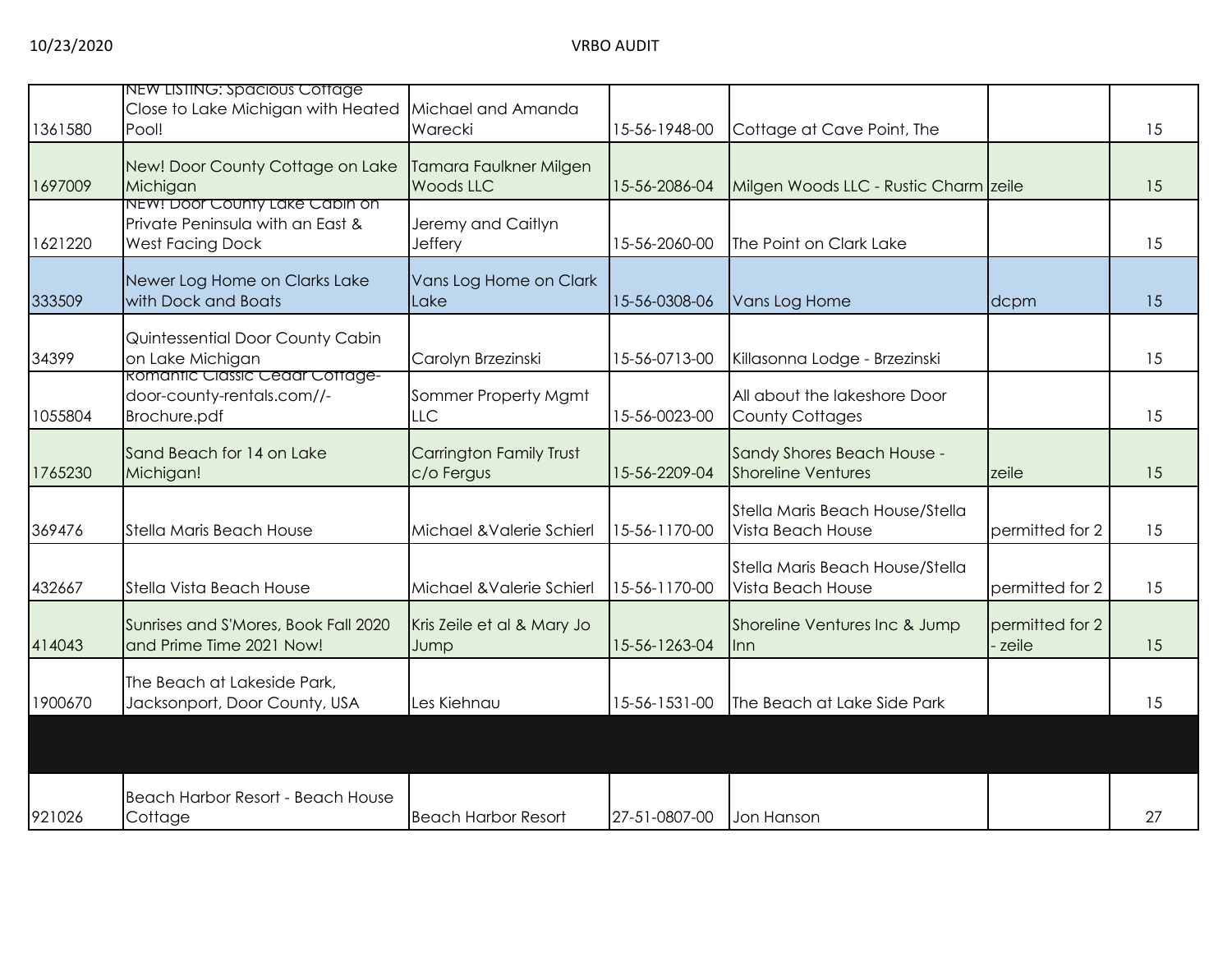| 1913719   | <b>Beach Harbor Resort - Deluxe</b><br>Apartment                                                    | <b>Beach Harbor Resort</b>                  | 27-51-0807-00 | Jon Hanson                                       | 27 |
|-----------|-----------------------------------------------------------------------------------------------------|---------------------------------------------|---------------|--------------------------------------------------|----|
| 921123    | <b>Beach Harbor Resort - Studio</b><br>Cottage                                                      | <b>Beach Harbor Resort</b>                  | 27-51-0807-00 | Jon Hanson                                       | 27 |
| 1938011   | 3 Bedroom Home on the Water in<br>Quiet Southern Door County                                        | Lynn and Ron's                              | 27-56-2265-00 | Marilyn Nelson Family Trust -<br>Diana Haberkamp | 27 |
| 112606    | Country setting just outside the city!!!                                                            | <b>Terry Kinney</b>                         | 27-55-0737-00 | Door County Country Home                         | 27 |
| 747958    | Cozy retreat Off the beaten path.                                                                   | <b>Hideaway Cottage</b><br>Smola            | 27-56-1542-00 | Connel Smola                                     | 27 |
| 1405853   | Family friendly updated home in<br>Idlewild Peninsula, Door County, WI                              | <b>Richard and Judith</b><br>Laessig        | 27-56-1995-00 | Uncle Bob's Guest House                          | 27 |
| 1802819   | Holiday Lodge on Green Bay-<br><b>GRAND OPENING!</b>                                                | Fred and Nacy Mahaffey 27-56-2276-00        |               | Holiday Lodge                                    | 27 |
| 9448269ha | <b>Idlewild Golf Getaway</b>                                                                        | <b>Idlewild Golf Getaway -</b><br>Alexander | 27-56-2308-00 | Jon Alexander                                    | 27 |
| 1688165   | Log Cabin House on the Water<br>(Waterfront)                                                        | <b>Rachel Messner</b>                       | 27-56-2184-00 | Log Cabin House on the Water                     | 27 |
| 1368363   | Nasewaupee Trail Log Home                                                                           | Nasewaupee Trail Log<br>Home react 5/29/18  | 27-56-1841-00 | <b>Terry Kinney</b>                              | 27 |
| 1449030   | NEW LISTING • Great Getaway with<br>Lots of Comfort and Charm!                                      | Steve and Joan Rockwell 27-56-2008-00       |               | The Doorstop - Rockwell                          | 27 |
| 1450867   | <u>Newly updated cottage on 12 acres Bungalow at</u><br>only minutes from Potawatomi State<br>Park! | Potawatomi Park-<br>Isaacson                | 27-56-2011-00 | Andrew and Erin Isaacson                         | 27 |
| 267726    | One of a Kind Door County<br><b>Boathouse Waiting for Your Visit</b>                                | Deb Robinson                                | 27-56-1050-00 | One of a kind Door County Boat<br>House          | 27 |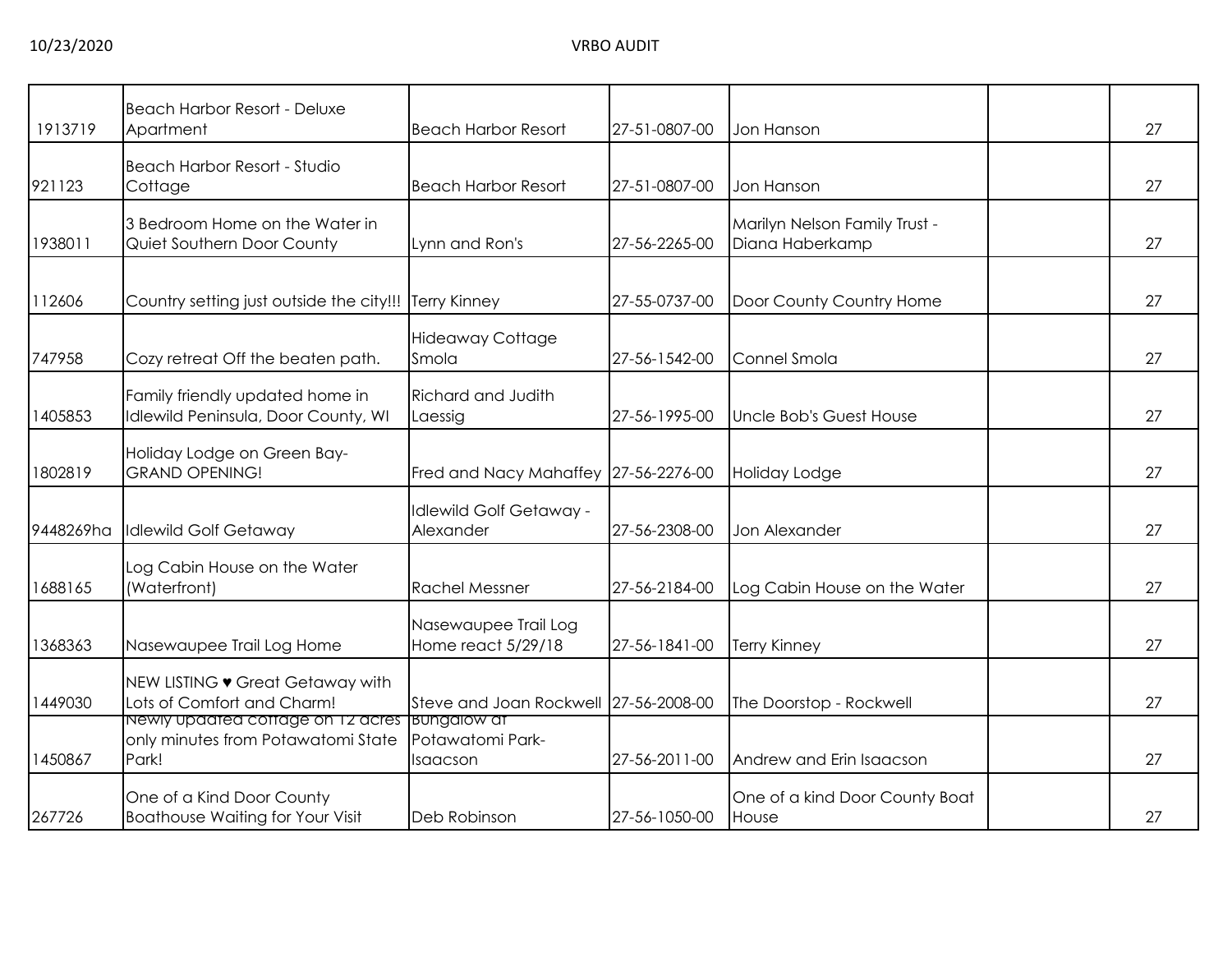|          | Open Door Oasis - Door County - A                             | White Slope Hospitality                   |               |                                |    |
|----------|---------------------------------------------------------------|-------------------------------------------|---------------|--------------------------------|----|
|          | spacious home located on a                                    | Partners LLC-Przemyslaw                   |               |                                |    |
| 1944682  | peninsula                                                     | (Peter) Szewczyk                          | 27-56-2204-00 | <b>Open Door Oasis</b>         | 27 |
|          | Outback Cottages in Door County -                             |                                           |               |                                |    |
|          | near beach, modern, private,                                  |                                           |               |                                |    |
| 902029ha | peaceful                                                      | <b>Outback Cottages</b>                   | 27-56-1143-00 | Galen & Pam Carpenter          | 27 |
|          | Sand Bay Lodge And Cottages                                   |                                           |               |                                |    |
| 312662   | Waterfront Sleeps 23                                          | Sand Bay Lodge                            | 27-55-0667-00 | Dan Farah                      | 27 |
|          | <b>Irillium Cottage - Family Frienaly</b>                     |                                           |               |                                |    |
|          | Retreat on Sand Bay Point in Door                             | Trillim Cottage - 4088                    |               |                                |    |
| 1629251  | County                                                        | Snake Island Road                         | 27-56-2118-00 | Andrew Swartz and Kristin Long | 27 |
|          | Very Rustic, Dog Frienaly, Door                               |                                           |               |                                |    |
|          | County Cottage - 100ft From the                               | John Yount Jr and Sarah                   |               |                                |    |
| 1773717  | Water's Edge <sup>11</sup>                                    | <b>B</b> Yount                            | 27-56-2153-00 | <b>Robertsons Cottages</b>     | 27 |
|          | very Rustic, Dog Frienaly, Door                               |                                           |               |                                |    |
|          | County Cottage - Close to the                                 | John Yount Jr and Sarah                   |               |                                |    |
| 1766707  | Water's Edge <sup>11</sup>                                    | <b>B</b> Yount                            | 27-56-2153-00 | <b>Robertsons Cottages</b>     | 27 |
|          | Very Rustic, Dog Friendly, Door                               |                                           |               |                                |    |
|          | County Cottage - Overlooks Sawyer                             | John Yount Jr and Sarah                   |               |                                |    |
| 1780536  | Harbor <b>fff</b>                                             | <b>B</b> Yount                            | 27-56-2153-00 | <b>Robertsons Cottages</b>     | 27 |
|          | Very Rustic, Dog Frienaly, Door                               |                                           |               |                                |    |
|          | County Cottage - Right on the                                 | John Yount Jr and Sarah                   |               |                                |    |
| 1878869  | Water's Edge <sup>11</sup><br>Very Rustic, Dog Frienaly, Door | <b>B</b> Yount                            | 27-56-2153-00 | <b>Robertsons Cottages</b>     | 27 |
|          |                                                               |                                           |               |                                |    |
|          | County Cottage - Right on the                                 | John Yount Jr and Sarah<br><b>B</b> Yount |               |                                | 27 |
| 1879325  | Water's Edge <sup>11</sup><br>Very Rustic, Dog Frienaly, Door |                                           | 27-56-2153-00 | <b>Robertsons Cottages</b>     |    |
|          | County Cottage ~ 200ft From the                               | John Yount Jr and Sarah                   |               |                                |    |
| 1879414  | Water's Edge <sup>11</sup>                                    | <b>B</b> Yount                            | 27-56-2153-00 | <b>Robertsons Cottages</b>     | 27 |
|          | <del>very Rushc, סטע רחפוזמון, סטסו</del>                     |                                           |               |                                |    |
|          | County Cottage ~ 250ft From the                               | John Yount Jr and Sarah                   |               |                                |    |
| 1879482  | Water's Edge <sup>11</sup>                                    | <b>B</b> Yount                            | 27-56-2153-00 | <b>Robertsons Cottages</b>     | 27 |
|          | Watertront 2 b.r. Bay View                                    |                                           |               |                                |    |
|          | Cottage/sunsets/wineries/lighthouses                          |                                           |               |                                |    |
| 642597   | /beaches/fishing                                              | Sand Bay Lodge                            | 27-55-0667-00 | Dan Farah                      | 27 |
|          | Watertront 4 b.r./3                                           |                                           |               |                                |    |
|          | ba/beaches/fishing/sunsets/wineries                           |                                           |               |                                |    |
| 642598   | /lighthouses/state parks                                      | Sand Bay Lodge                            | 27-55-0667-00 | Dan Farah                      | 27 |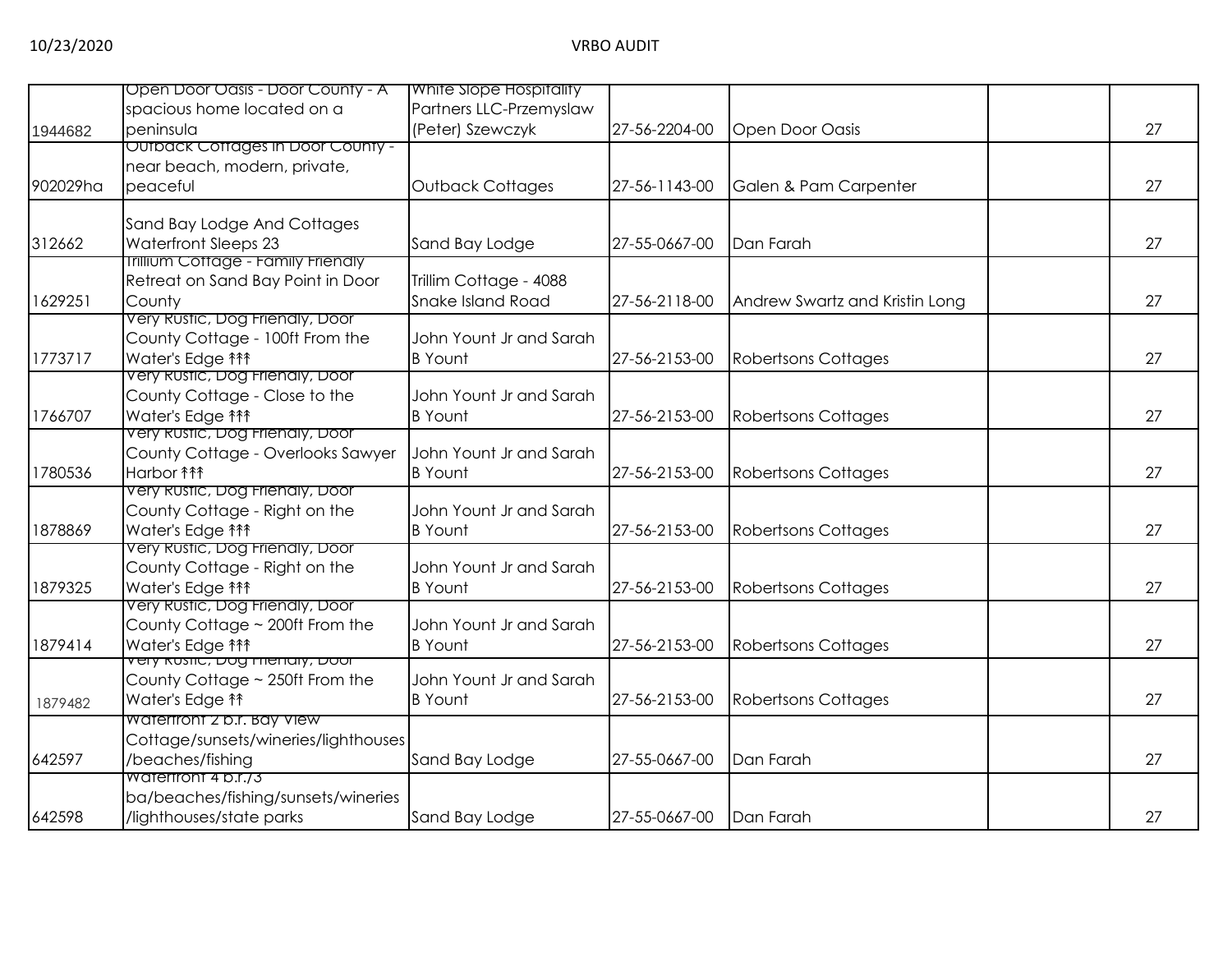| 802382    | Waterfront Cottage: 2 bedroom, 1.5<br>bathrooms                                            | McComb's= 4143 Snake<br><b>Island Road</b> | 27-56-1598-00 | John McCombs                                       |      | 27 |
|-----------|--------------------------------------------------------------------------------------------|--------------------------------------------|---------------|----------------------------------------------------|------|----|
| 135683    | <b>Watertront Swedish-style Log Cabin</b><br>on Sand Bay, Door County -<br>Moonlight Magic | Tammy M Leemon                             | 27-56-1014-00 | Moonlight Magic                                    |      | 27 |
| 154010    | Waterside Retreat -- Swedish Stuga<br>(Cottage)                                            | Barbro & Glen Wilson                       | 27-56-0948-00 | <b>Wilson Sherwood Point</b>                       |      | 27 |
|           |                                                                                            |                                            |               |                                                    |      |    |
| 1936999   | Maple Grove House (B) Handicap /<br>Wheel Chair Accessible Rental!                         | John Nolte                                 | 32-50-2223-00 | Maple Grove Motel LLC                              |      | 32 |
| 1883604   | Winter / Summer House w/fireplace -<br><b>Experience Original Door County</b>              | John Nolte                                 | 32-50-2223-00 | Maple Grove Motel LLC                              |      | 32 |
| 1576440   | <b>Beautiful Shoreline Condominium</b>                                                     | Shoreline Resort and<br>Condos             | 32-51-0796-00 | Rockton-Shoreline LLC                              |      | 32 |
| 3915169ha | Ellison Bay Bluff Waterview Condo<br>Retreat                                               | Ellison Bay Bluff Retreat                  | 32-53-1533-00 | Daniel & Cynthia Shaulis<br><b>Revocable Trust</b> |      | 32 |
| 84278     | Great Waterview Home in Door<br>County. Fabulous Home Sleeps 14!!                          | Hale - 1615 Big Pine Ln                    | 32-53-0717-00 | Lyn Hale                                           |      | 32 |
| 340966    | The Hideaway: New Construction<br>walk to Beach and Town                                   | <b>Hideaway the Herman</b>                 | 32-53-0955-06 | Greg Herman                                        | dcpm | 32 |
| 254081    | Historic Log Cabin by the Bay (Lake<br>Views & Access)                                     | Docs Hideaway                              | 32-56-2311-00 | Greg Bott                                          |      | 32 |
| 567511    | 2500 sq ft open floor plan short walk<br>to water!                                         | <b>Arnies Sanctuary</b>                    | 32-56-1352-06 | James Arneson                                      | dcpm | 32 |
| 1161665   | 4 Bearm, 3 Bath! Between Sister Bay<br>& Ellison Bay. New on VRBO, Spring,<br>2018.        | <b>Woodfield House</b>                     | 32-56-1710-00 | Susanne Beaumont                                   |      | 32 |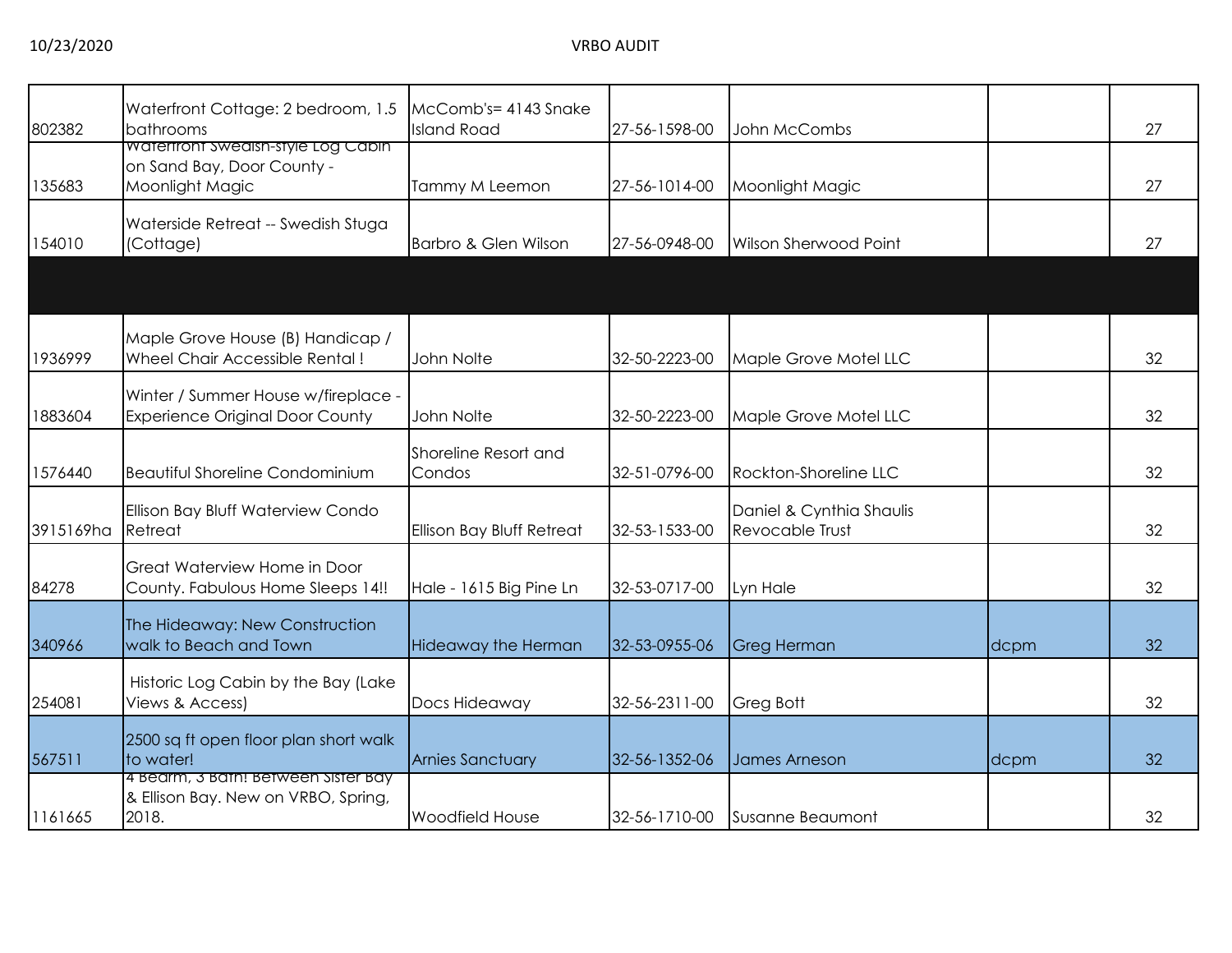| 1691117   | 4 bedroom countryside home yet<br>close to town!                                            | Greg & Suzanne Sunstrom 32-56-2144-06     |               | Counry Lane Home                            | dcpm            | 32 |
|-----------|---------------------------------------------------------------------------------------------|-------------------------------------------|---------------|---------------------------------------------|-----------------|----|
| 2002691   | 4 Bedroom home right on the shores<br>of Rowleys Bay!                                       | House 21 at Rowleys Bay                   | 32-56-2304-06 | Charles Kraemer Trust C/O Sarah<br>Mohr     | dcpm            | 32 |
| 1739000   | 4 bedroom waterfront home on 100<br>feet of shorefront!                                     | <b>Krause Cottage</b>                     | 32-56-1466-06 | Douglas & Elln Krause                       | dcpm            | 32 |
| 1140156   | Beautiful 3 Bearoom Door County,<br>Heavily Wooded, Pet Friendly, NOW<br><b>OFFERS WIFI</b> | Door Stop                                 | 32-56-1612-00 | Terrence Rogers                             | permitted for 2 | 32 |
| 4039459ha | <b>Beautiful Bayfront Sunset Views</b>                                                      | On the Rocks - Gills Rock-<br>Steeno      | 32-56-1464-00 | David and Susan Steeno                      |                 | 32 |
| 133165    | Beautiful Cottage on the Green Bay<br>Waterfront                                            | <b>Schwandt Cottage</b>                   | 32-55-0177-00 | Georgina Schwandt                           |                 | 32 |
| 880863    | <b>Beautiful Home with specatcular</b><br>views of Garrett Bay and Gills Rock!              | Garret Bay Bluff                          | 32-56-1641-06 | <b>William Berry</b>                        | dcpm            | 32 |
| 996903    | Beautiful Home With Water Views in<br><b>Peaceful Gills Rock</b>                            | <b>Hedgehog Harbor House</b><br>& Cottage | 32-56-1506-00 | David & Patricia Bernhard                   |                 | 32 |
| 659326    | Beautiful log home on 5 acres just<br>steps away from Lake Michigan                         | <b>Hoffmans Up North</b>                  | 32-56-1463-06 | Hoffman's Up North LLC - Matthel<br>Hoffman | dcpm            | 32 |
| 116351    | Beautiful Log Home on 5 quiet acres                                                         | The Refuge/Appleport<br>Enterprises       | 32-55-0623-00 | Marc & Lori Maillefer                       |                 | 32 |
| 2091596   | Beechwood Cottage - Secluded A-<br>Frame in Sister Bay                                      | <b>Beechwood Cottage</b>                  | 32-56-2342-00 | Megan Welter                                |                 | 32 |
| 601468    | Cedar Dell Chalet is the<br>quintessential Door county cabin                                | <b>Cedar Dell Chalet</b>                  | 32-56-1203-06 | <b>Vicky Kalscheur</b>                      | dcpm            | 32 |
| 1217459   | Charming cedar log cabin nestled<br>in the woods, footsteps from<br>Rowley's Bay            | Wagon Trail Dombrowski -<br>Unit 1        | 32-56-1831-00 | Edward and Jill Dombrowski                  |                 | 32 |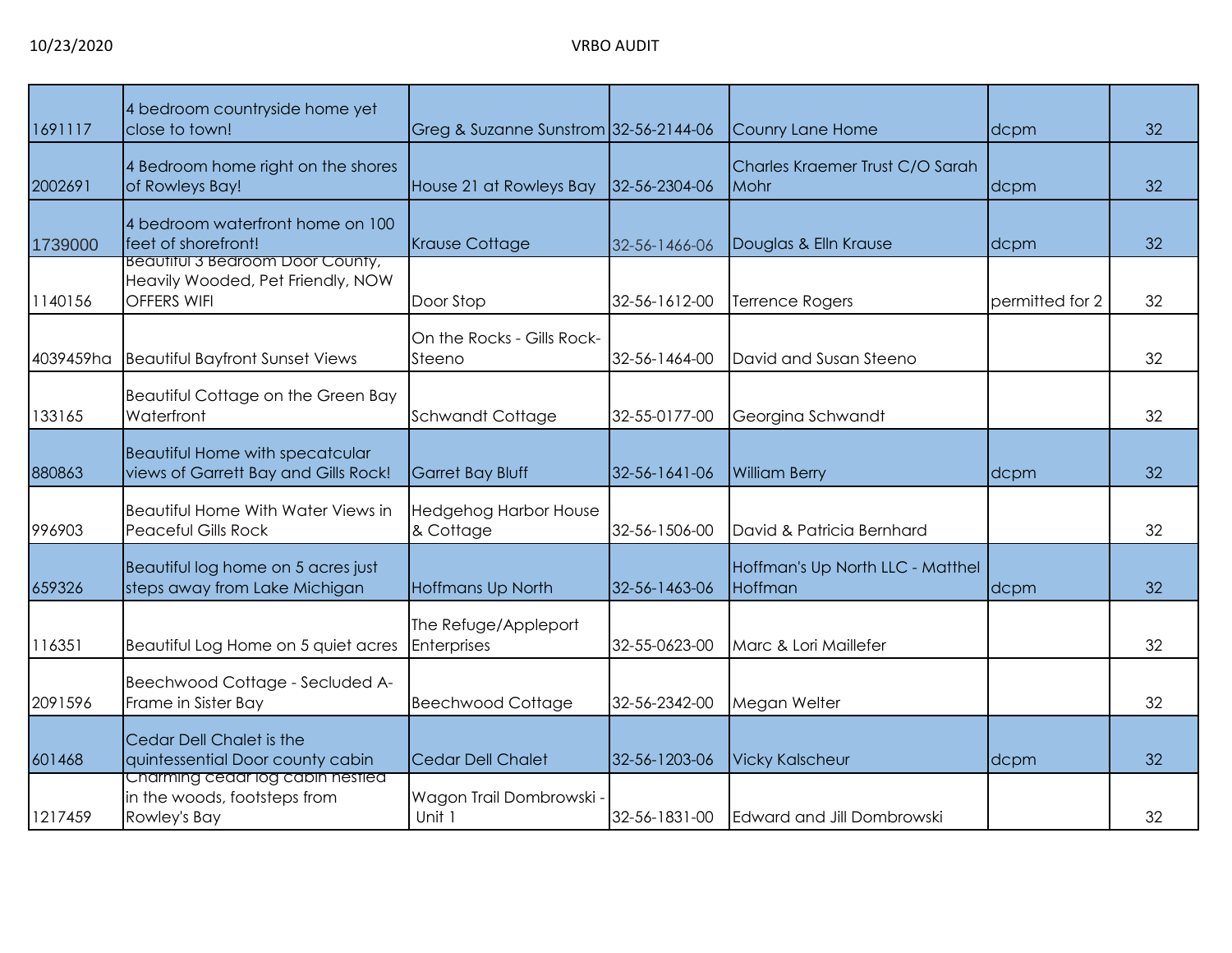| 482895    | Charming Cottage On The Shore Of<br>Lake Michigan!                                  | <b>Appleport Sunrise</b>                               | 32-56-1913-06 | Kathleen & Edward Callahan      | dcpm            | 32 |
|-----------|-------------------------------------------------------------------------------------|--------------------------------------------------------|---------------|---------------------------------|-----------------|----|
| 343690    | <b>Charming Traditional Cottages</b><br>Affordable and Travel Green                 | <b>Terra Cottages</b>                                  | 32-55-0124-00 | Deborah Taubert Gehan           | permitted for 5 | 32 |
| 706539    | Charming, Warm, and Naturally Well-<br>Lit with Wooded Privacy                      | Wagon Trail #26 Lengh-<br>Little House in the Woods    | 32-56-1589-00 | Carolyn Lengh                   |                 | 32 |
| 571419    | Classic 1927 Shore Log Home. Sleeps<br>8. Enjoy water views from 7 of 9<br>rooms!   | Northern Lights Properties<br>Summer Joy &<br>Windsong | 32-56-1325-00 | Alan Frisoni                    | permitted for 2 | 32 |
| 1603939   | Classic Waterfront Estate,<br>Spectacular Sunset Views, Sleeps 20                   | <b>Shadow Lawn</b>                                     | 32-56-0190-06 | John Peterson                   | dcpm            | 32 |
| 7064918ha | Country Haven on Mink River Road                                                    | Country Haven                                          | 32-55-0329-00 | Myron & Andrea Beard            | permitted for 2 | 32 |
| 9173517ha | Cro's Nest Watertront Home on the<br>Edge of Baylake Bluff. Amazing<br>water views! | Cro's Nest                                             | 32-56-2270-00 | Donald "Lee" Buckingham         |                 | 32 |
| 571451    | Ellison Bay bluff retreat with water<br>views                                       | The Refuge/Appleport<br>Enterprises                    | 32-55-0623-00 | Marc & Lori Maillefer           |                 | 32 |
| 4555418ha | Ellison Bay tranquility close to Europe<br>Lake and Newport State Park!             | Country Comfot                                         | 32-56-1753-00 | Daniel & Valerie Austgen        |                 | 32 |
| 724130    | Enjoy Your Own Private View Of<br>Sister Bay Sunsets on the Waterfront              | The Nest                                               | 32-56-1514-06 | Paul O'Keeffe & Tiffany Hubbard | dcpm            | 32 |
| 1022944   | Family Retreat Lake Front Wifi Bikes<br><b>Grill Lakeshore Fire Pits</b>            | <b>Sunset Shore Cottages</b>                           | 32-56-1720-00 | David & Deborah Cresto          | permitted for 2 | 32 |
| 1036054   | Family Refreat Lake View Wifi Cable<br>Tv Grill Lakeshore Fire Pits Dog<br>Friendly | <b>Sunset Shore Cottages</b>                           | 32-56-1720-00 | David & Deborah Cresto          | permitted for 2 | 32 |
| 998960    | Great water view in peaceful<br>Northern Door                                       | <b>Hedgehog Harbor House</b><br>& Cottage              | 32-56-1506-00 | David & Patricia Bernhard       | permitted for 2 | 32 |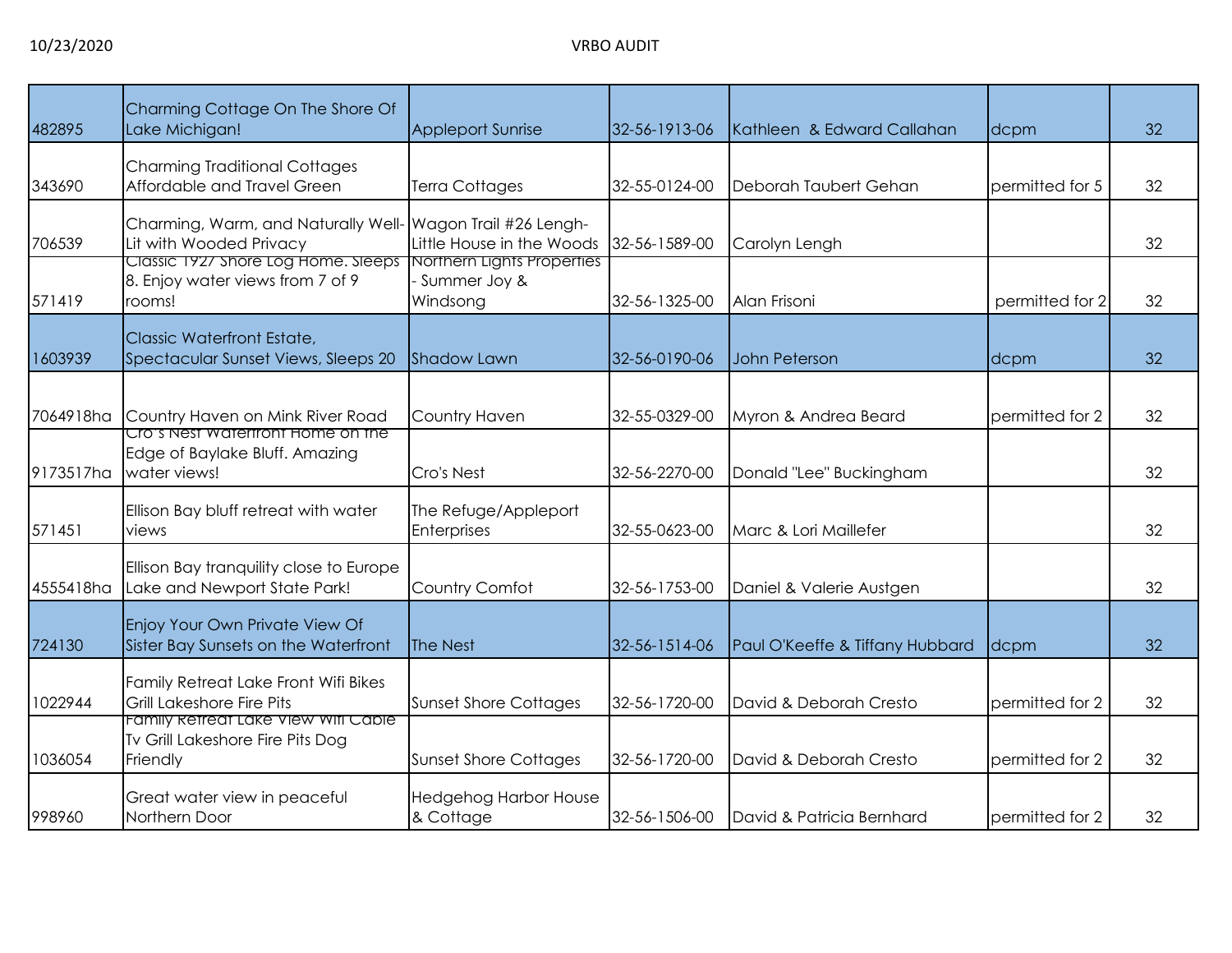| 396817ha  | Little House on the Bay---Door<br>County Retro Style/ Comfortable--                                                  | Little House on the Bay                      | 32-56-1142-00 | Schaulis & Schaulis & Werdeard<br>& Schaulis |          | 32 |
|-----------|----------------------------------------------------------------------------------------------------------------------|----------------------------------------------|---------------|----------------------------------------------|----------|----|
| 821538    | Located in Ellison Bay, less than 1/4<br>mile from a public boat launch on<br>beautiful<br>LUXUrious Laketront Home! | <b>Beechers Cabin</b>                        | 32-56-1571-06 | Susan Szabo & Mark Beecher                   | dcpm     | 32 |
| 1896787   | Convenient Location, Unrivaled<br>Privacy                                                                            | <b>Waterfront Bruckner</b>                   | 32-56-1865-00 | Dan Bruckner                                 |          | 32 |
| 181532    | Marina Breeze, Spectacular Ellison<br><b>Bay View &amp; Dbl Master Suites</b>                                        | <b>Marina Breeze</b>                         | 32-55-0759-00 | Robert & Sherry Stein                        |          | 32 |
| 1185191   | Murphy's "KipDee" Cottage                                                                                            | Murphy's Kipdee Cottage 32-56-1827-00        |               | Jon Murphy                                   |          | 32 |
| 7921159   | NEW! Cottage in Roweleys Bay w/<br>Deck & Grill!                                                                     | <b>Rowleys Bay Cabins</b>                    | 32-55-0014-00 | Mary Cole                                    | evolve   | 32 |
| 1409799   | NEW! DOOR 42- minutes away from<br>the hustle and bustle of Sister Bay!                                              | Door 42                                      | 32-56-1976-00 | <b>Shawn and Kim Marshall</b>                |          | 32 |
| 9470717ha | NEW! Door County Retreat ~3 Mi to<br>Sister Bay Beach                                                                | Lovely Apartment in<br>Sister Bay - Dimitrov | 32-56-2006-00 | <b>Stoyan Dimitov</b>                        | evolve   | 32 |
| 7921221   | NEW! Rowleys Bay Cottage w/Grill &<br>Fire Pit!                                                                      | <b>Rowleys Bay Cabins</b>                    | 32-55-0014-00 | Mary Cole                                    | evolve   | 32 |
| 9127709ha | NEW! Updated Home w/Deck, 2 Mi<br>to Sister Bay Beach                                                                | <b>Beach Road Cottage -</b><br>Schwalbach    | 32-56-2200-00 | <b>Brian and Alissa Schwalbach</b>           | evolve   | 32 |
| 1854116   | Newley remolded Northern Lights<br>Farmhouse                                                                         | Northern Lights Farm<br>House                | 32-56-1722-21 | <b>Randall Daubner</b>                       | Lindsley | 32 |
| 2086685   | Picturesque, Wooded Privacy,<br>Retreat                                                                              | Wagon Trail #24 - The<br>Cedar House         | 32-56-0447-00 | Wess Vogt                                    |          | 32 |
| 886997    | Porcupine Shores Has An Elevated<br>View And Access To The Water                                                     | <b>Porcupine Shores</b>                      | 32-56-1603-06 | Brian Bartell & Kim Winburn                  | dcpm     | 32 |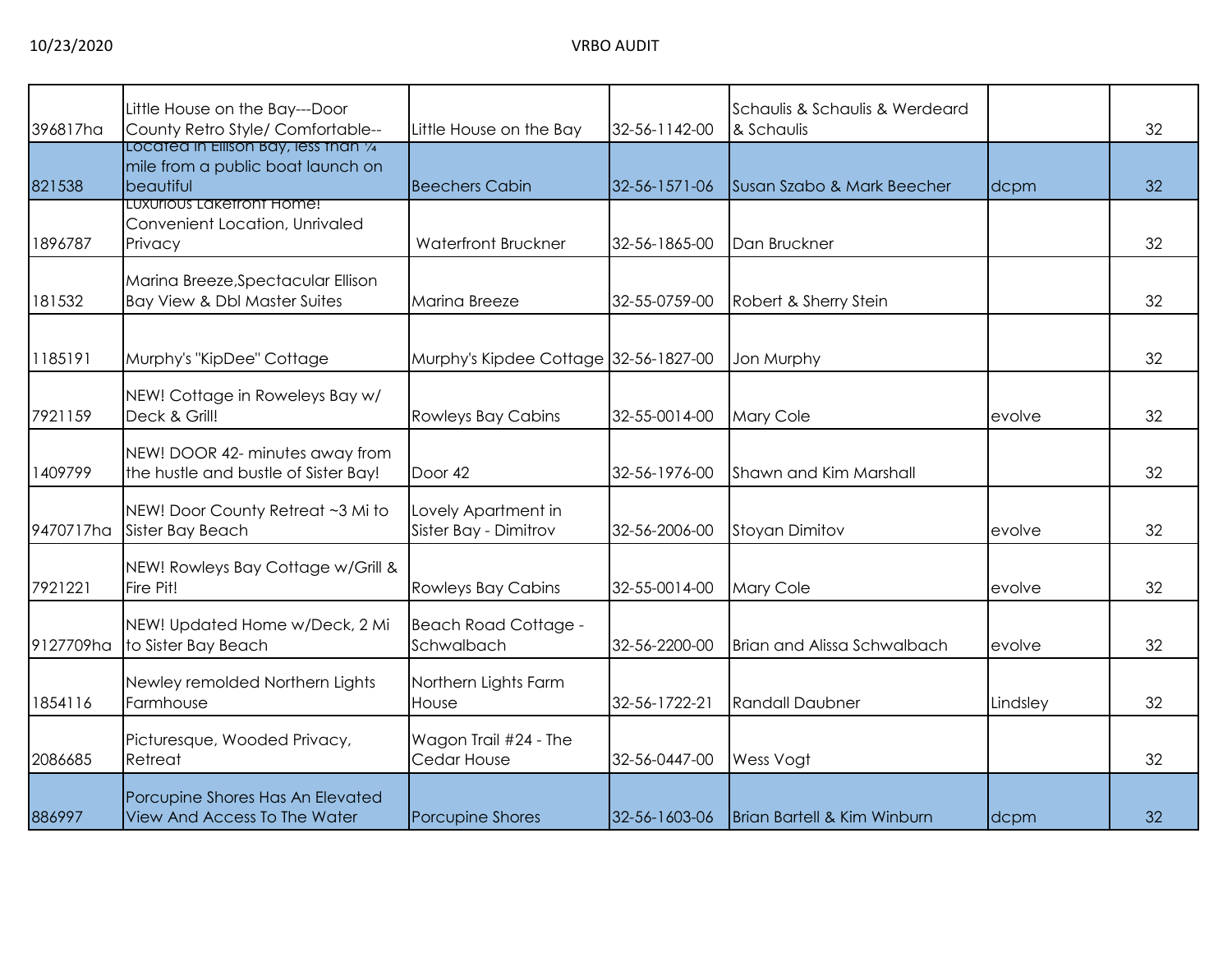|           | Premier Vacation Rental Just a Short                                                                                          |                                                        |               |                                |                 |    |
|-----------|-------------------------------------------------------------------------------------------------------------------------------|--------------------------------------------------------|---------------|--------------------------------|-----------------|----|
| 1177141   | Walk to The Heart of Sister Bay!!                                                                                             | Sister Bay Respite                                     | 32-56-1838-00 | <b>Todd and Michelle Cox</b>   |                 | 32 |
| 835033    | Premier Vacation Rental, Pet<br>Friendly, Walk to Water, Restaurant,<br>Shopping, WiFi<br>Romantic getaway for 2 With all the | Door Stop                                              | 32-56-1612-00 | <b>Terrence Rogers</b>         | permitted for 2 | 32 |
| 1711483   | charm & comfort for an<br>unforgettable getaway                                                                               | Forget me not cottage                                  | 32-56-2177-00 | Darla Yanny                    |                 | 32 |
| 403817    | Romantic Waterfront Suite with<br>amazing water views (Cherry)                                                                | Dan's Fish, Inc. d/b/a<br>Hedgehog Harbor Rental       | 32-56-1195-00 | Daniel and Sherrie Schwarz     |                 | 32 |
| 9472591ha | Secluded Door County home within<br>minutes to everything!                                                                    | The Cottage Retreat at<br><b>Birch Cove</b>            | 32-56-2320-00 | Brandon & Tonya Buchner        |                 | 32 |
| 1362190   | serendipity Meadow: Family-friendly,<br>7-acre oasis                                                                          | Serendipity Meadow                                     | 32-56-1963-00 | Cecilia & Dennis Lindell       |                 | 32 |
| 59435     | <b>Sister Bay Door County Private</b><br><b>Vacation Paradise</b>                                                             | <b>Dovetail Acres</b>                                  | 32-55-0422-00 | Terry Wurster                  |                 | 32 |
| 1601979   | Spacious Family-Friendly Cottage in<br>peaceful woods                                                                         | Wagon Trail #33 - Wald<br>Haus                         | 32-56-0451-00 | Merven Smucker & Ann Hostetler |                 | 32 |
| 1153343   | <b>Spacious Lakefront Home Minutes</b><br>From Sister Bay                                                                     | Wagon Trail #20 - DiSalvo                              | 32-56-1786-00 | Michah & August DiSalvo        |                 | 32 |
| 482130    | Summer Joy Cottage in Sister Bay,<br>WIYou Can't Get Any Closer to the<br>Water                                               | Northern Lights Properties<br>Summer Joy &<br>Windsong | 32-56-1325-00 | Alan Frisoni                   | permitted for 2 | 32 |
| 738760    | Sunny Cottage in Ellison Bay                                                                                                  | <b>Terra Cottages</b>                                  | 32-55-0124-00 | Deborah Taubert Gehan          | permitted for 5 | 32 |
| 2042461   | <b>Swerdish Orchard Farm</b>                                                                                                  | <b>Swedish Orchard Farm</b>                            | 32-56-2083-00 | Peder Nelson                   |                 | 32 |
| 4465521   | <b>Inree Sisters Meadow Sweet Retreat-</b><br>a quiet, spacious relaxation haven<br>to unwind                                 | Three Sisters Farm                                     | 32-56-1523-00 | Tim and Kathleen Kay           |                 | 32 |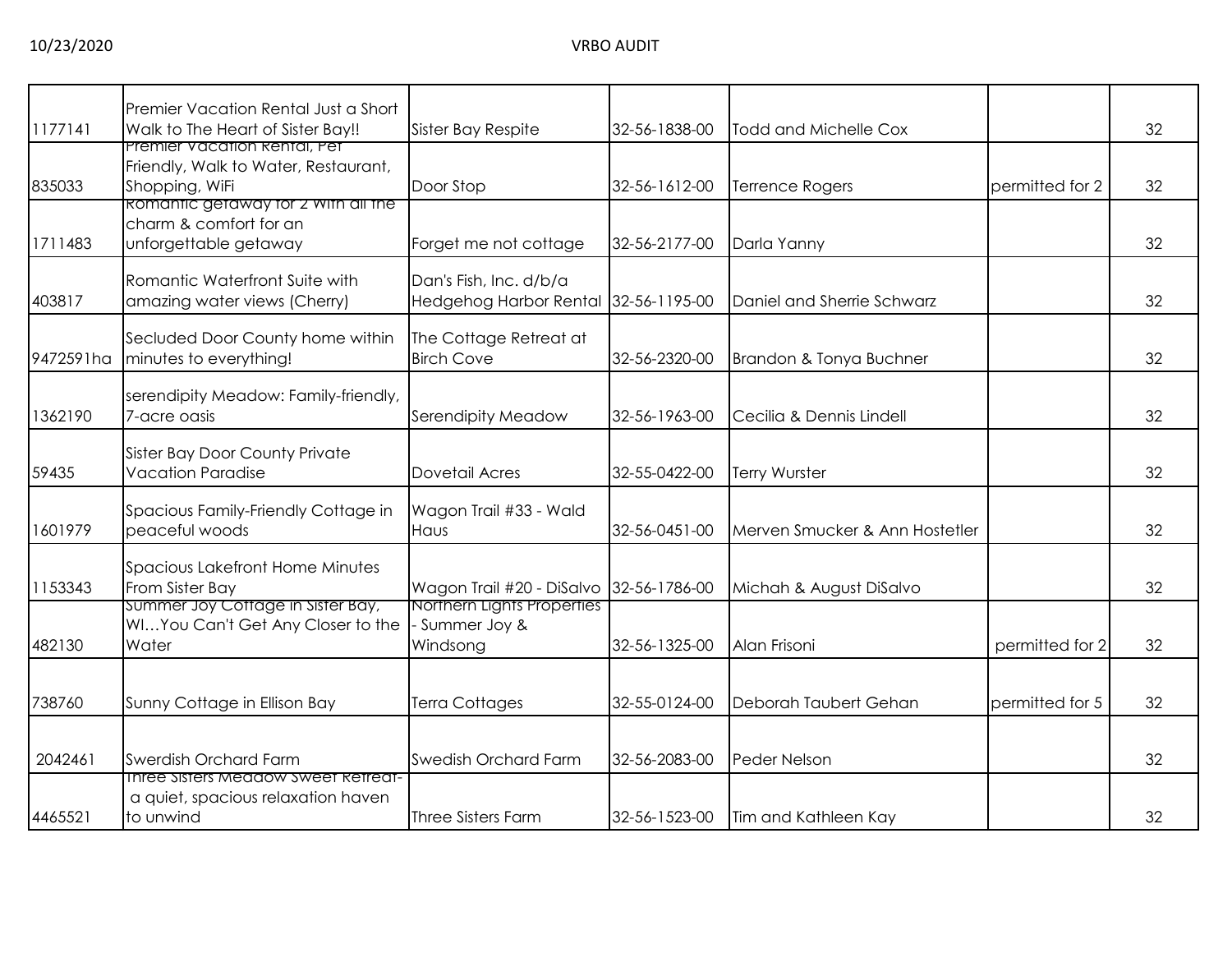| 611204   | <b>Totally Remodeled 2012 Brenner</b><br>Tower!                                                  | <b>Brenner Tower</b>                              | 32-56-1227-06 | <b>Brenner Tower, LLC</b>           | dcpm                 | 32 |
|----------|--------------------------------------------------------------------------------------------------|---------------------------------------------------|---------------|-------------------------------------|----------------------|----|
| 431068   | Two person efficiency cottage on<br>green bay                                                    | Door County Vacation<br>Cottage                   | 32-56-0932-00 | John Finn & Carol Molepske          | permitted for 2      | 32 |
| 839291   | Water Front Log Cabin!                                                                           | <b>East Haven</b>                                 | 32-56-1592-06 | <b>Barbara Moline</b>               | dcpm                 | 32 |
|          | <b>Watertront I bearcom and lott</b><br>cottage with small private pier on<br>900879 Garrett Bay | Jen Hanrahan                                      | 32-56-2293-00 | Hanrahan - 1230 Garrett Bay<br>Road |                      | 32 |
|          | waterfront 3 bedroom cottage with<br>2021994 dock and amazing views                              | Mary Ann Rademacher                               | 32-56-0455-00 | Fleetwing                           |                      | 32 |
| 241353   | Waterfront Cottage Nestled in<br>Picturesque Setting, Gills Rock                                 | Teskies Cottage                                   | 32-56-0962-00 | Lyle Teskie                         |                      | 32 |
| 350098   | Waterfront Cottage with Views of<br>Deaths Door, New Kitchen                                     | Bells Cottage - 12748 N<br><b>Port Des Mortes</b> | 32-56-1131-06 | Matt & Ryan Bell                    | dcpm                 | 32 |
| 403462   | Waterfront Dream Cottage with a<br>Million Dollar View (Apple)                                   | Dan's Fish, Inc. d/b/a<br>Hedgehog Harbor Rental  | 32-56-1195-00 | Daniel and Sherrie Schwarz          |                      | 32 |
| 1351557  | Your own sandy shore on the most<br>pleasant bay in Door County!                                 | <b>Vandelay Shore</b>                             | 32-56-1870-06 | Matthew P Shumway                   | dcpm                 | 32 |
|          |                                                                                                  |                                                   |               |                                     |                      |    |
| 130307ha | 8 miles of Sand Beach and 1/2 price<br>rates Monday - Thurs                                      | Mary Spangler                                     | 33-56-0400-00 | Mary's Beach House                  |                      | 33 |
| 137311   | A Waterfront Home for All-Seasons in<br>Door County!                                             | Killkare                                          | 33-55-0483-00 | Tom Nebel                           | 369083ha             | 33 |
| 369083ha | A Waterfront Home for All-Seasons in<br>Door County!                                             | Killkare                                          | 33-55-0483-00 | <b>Tom Nebel</b>                    | duplicate<br>listing | 33 |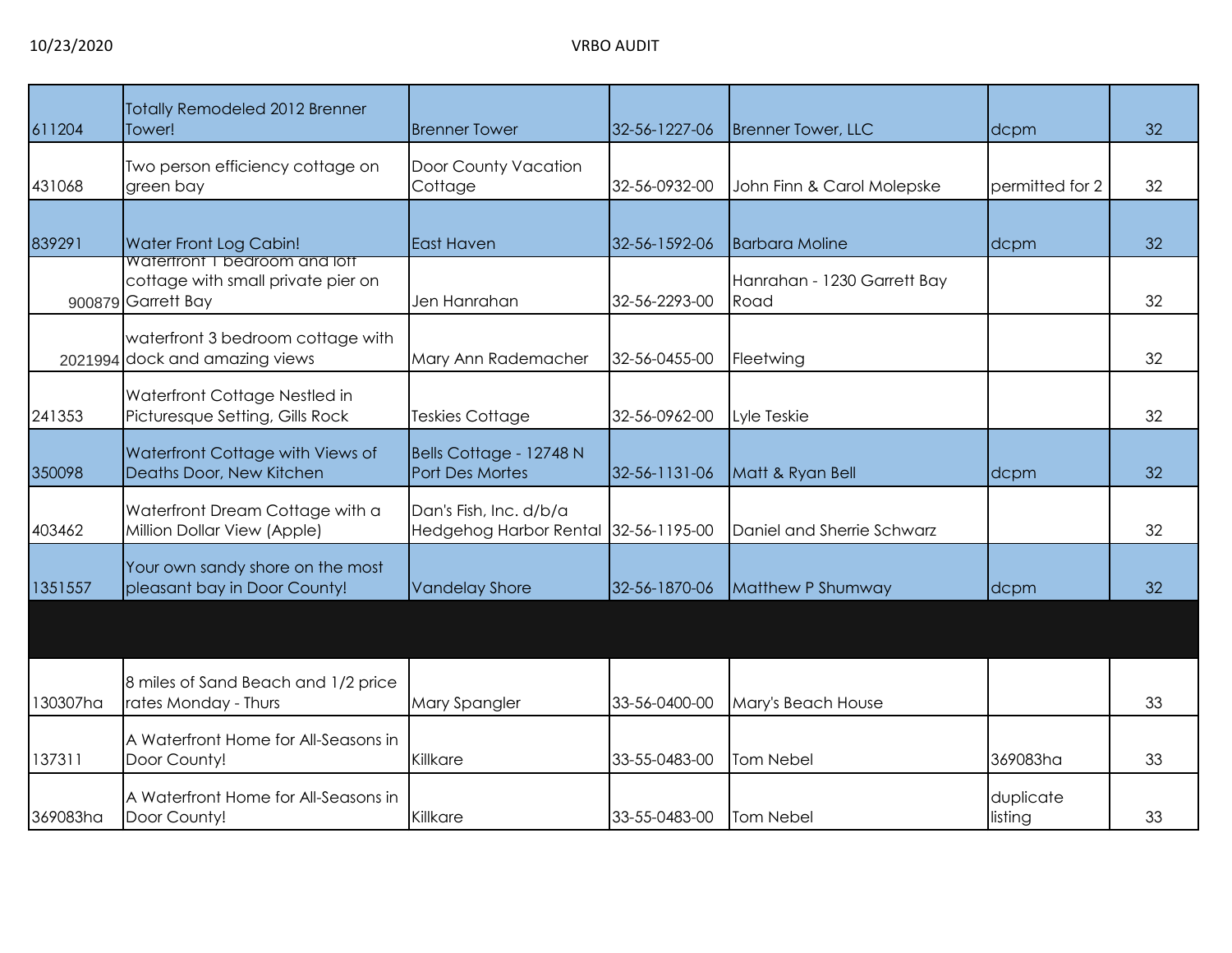| 1331712   | Amazing views of Lake Michigan                                                        | Sand Beach Cottage -<br>Anderson      | 33-56-1942-00 | Greg, Mary, Nick and Jennelle<br>Anderson          |                 | 33 |
|-----------|---------------------------------------------------------------------------------------|---------------------------------------|---------------|----------------------------------------------------|-----------------|----|
| 371719    | At-The-Lake Lake Michigan Cape<br>Cod Home with Sand Beach Access<br>to Lake Mich.    | At the Lake                           | 33-56-0350-00 | Sally Jilot                                        |                 | 33 |
| 114234    | <b>Beachfront Cottage with Rustic</b><br>Charm and Beautiful Sunsets                  | BayShore Sunset Cottage 33-55-0240-00 |               | Paul Peot                                          |                 | 33 |
| 330470    | Best Location, ON THE BEACH.<br>borders Whitefish Dunes State Park                    | William Thornton                      | 33-56-2075-00 | Door County Beach Home                             |                 | 33 |
| 3554564ha | BIG SUIIY'S BAY Shore House! JUIY IS<br>Booked. August Has Limited<br>Availability.   | <b>Tim Sullivan</b>                   | 33-55-0829-00 | <b>Hidden Gem Cottages</b>                         |                 | 33 |
| 327497ha  | Borders the Whitetish Dunes State<br>Park, Private Sand Beach - Best<br>Beach in Dc!! | William Thornton                      | 33-55-0726-00 | Door County Beach Retreat                          |                 | 33 |
| 1024399   | <b>Camelot Cliffs- Making Magical</b><br>Memories                                     | <b>Brian Dougal</b>                   | 33-56-1740-00 | <b>Camelot Cliffs</b>                              |                 | 33 |
| 1154220   | Clean Cozy Cottage On Waterfront<br>Property Privacy Yet Close To Town                | Andrew J & Annette J<br>Andropolis    | 33-55-0030-00 | Andropolis Waterfront Cottages -<br>4309 Bay Shore | permitted for 4 | 33 |
| 1154198   | Clean Cozy Door County Cottage<br>On A Quiet Resort Property                          | Andropolis Waterfront<br>Cottages     | 33-55-0030-00 | Andrew J & Annette J Andropolis permitted for 4    |                 | 33 |
| 123981    | Clean Cozy Door County Cottage.<br>Waterfront Property, Free row boat<br>use + WiFi.  | Andropolis Waterfront<br>Cottages     | 33-55-0030-00 | Andrew J & Annette J Andropolis Permitted for 4    |                 | 33 |
| 1108105   | Coastal Cottage Resort. Comty<br>Cozy Cottage. Sleeps upto 5, Free<br>WiFi, secluded  | Andropolis Waterfront<br>Cottages     | 33-55-0030-00 | Andrew J & Annette J Andropolis permitted for 4    |                 | 33 |
| 569474    | Country Charm-North Of Sturgeon<br>Bay On Hwy 42                                      | Country Charm                         | 33-56-1436-00 | Nancy Raye                                         |                 | 33 |
| 26252     | Cozy Cottage Newly Available for<br>Winter and All 2019 Dates!                        | Kevin & Laura Forrest                 | 33-55-0619-00 | Hidden Glidden                                     |                 | 33 |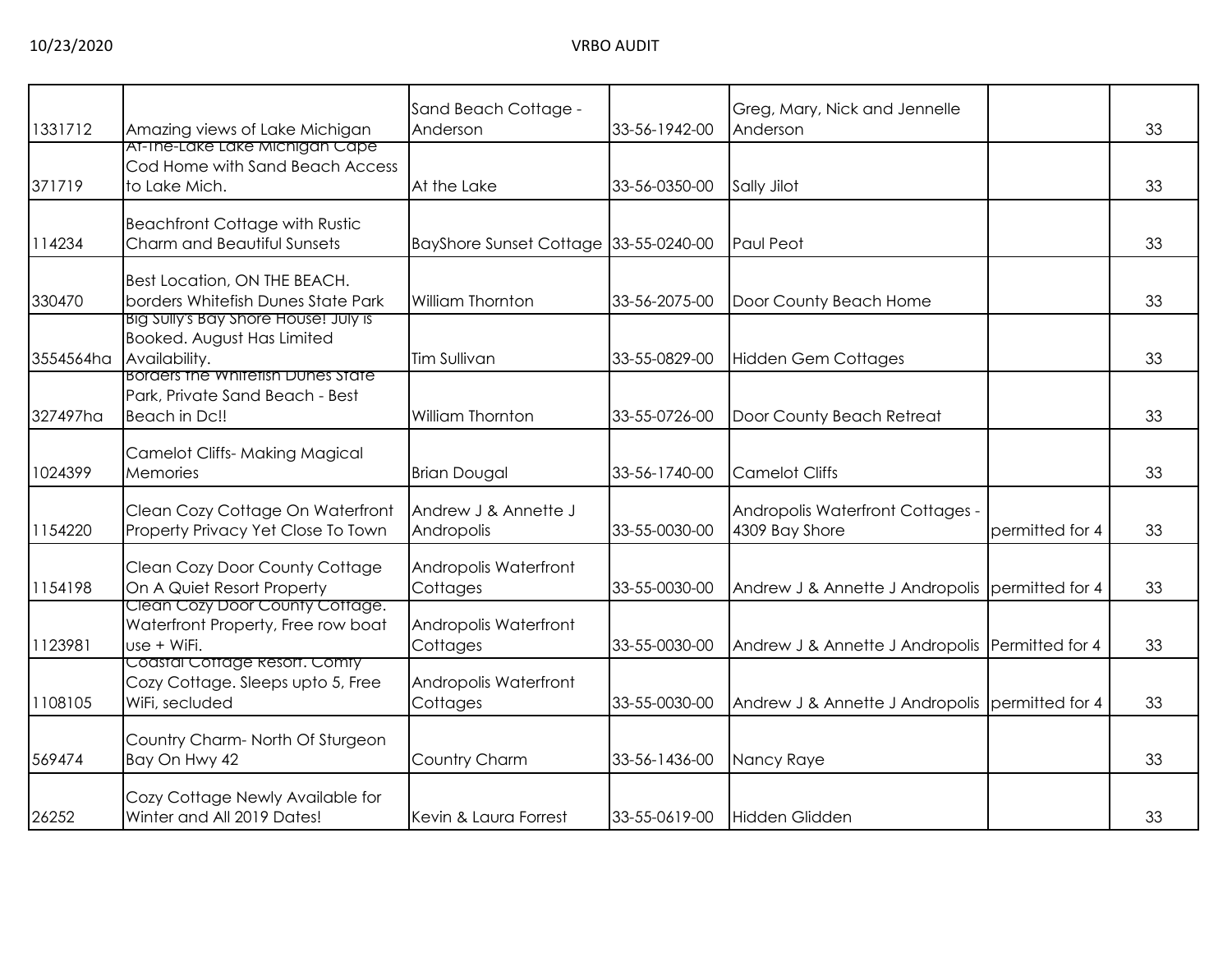| 1370751  | Door County Bayside Waterfront<br>Home                                                | Scott & Tammy Duncan                                    | 33-56-2018-00 | Duncan - 5092 Bay Shore Dr              |            | 33 |
|----------|---------------------------------------------------------------------------------------|---------------------------------------------------------|---------------|-----------------------------------------|------------|----|
| 1469978  | <b>Door County Waterfront</b>                                                         | Polly and Doug Kerkman -<br><b>Shirley Becker Trust</b> | 33-56-1492-17 | Lodge on Laurie Lane                    | restassure | 33 |
| 235306ha | 'Dream Home' Borders Whitefish<br>Dunes Park, Private Sand Beach - Wifi Fred Suchy    |                                                         | 33-56-0695-00 | Door County Dream Home                  |            | 33 |
| 813345   | Enjoy beautiful sunset on the bay in<br>this large lakefront family retreat           | Ian & Lindsey Kazian                                    | 33-56-1584-00 | Camp Sunset                             |            | 33 |
| 433696   | Enjoy the best of Door County with<br>waterfront Lake Michigan Views                  | Lakeside Haven                                          | 33-56-1240-06 | <b>Kathy Richmond</b>                   | dcpm       | 33 |
| 567961   | Family Friendly Glidden Drive Beach<br>Retreat on Lake Michigan                       | Glidden Drive Beach<br>Retreat                          | 33-56-1405-00 | Jill Parak & Ryan Cantzler              |            | 33 |
| 194419   | Fantastic Family Cottage on Sand<br>Beach                                             | Nicola Kaftan                                           | 33-55-0777-00 | Kaftan                                  |            | 33 |
| 113217   | Featured in Door County Magazine<br>Luxuy                                             | Travis & Jolyn Boland                                   | 33-56-0620-00 | <b>Boland</b>                           |            | 33 |
| 1995510  | Glidden Beach Cottage **New<br>Listing**                                              | Jenelle Anderson                                        | 33-56-2316-00 | Glidden Beach Cottage - 4336<br>Glidden |            | 33 |
| 705536   | Just a short walk or bike ride to<br>downtown Sturgeon Bay.                           | The Green House                                         | 33-56-1493-06 | A&J Properties, LLC                     | dcpm       | 33 |
| 241956ha | Log Cabin on the Water-Best Beach<br>in Door County - Wifi                            | <b>Fred Suchy</b>                                       | 33-56-1447-00 | Log Cabin on the Water                  |            | 33 |
| 1695687  | New 772019* Beautiful * Seciuded *<br>Romantic or Kid-Friendly * Unique<br>Experience | Estes Equestrian - 4606<br><b>Bechtel Rd</b>            | 33-56-2172-00 | <b>Tammy Estes</b>                      |            | 33 |
| 1352380  | New As Of June '18 - Sunrise Cove -<br><b>Sandy Beach</b>                             | Sunrise Cove - Cecchini                                 | 33-56-1871-04 | Jill and Tony Cecchini                  | zeile      | 33 |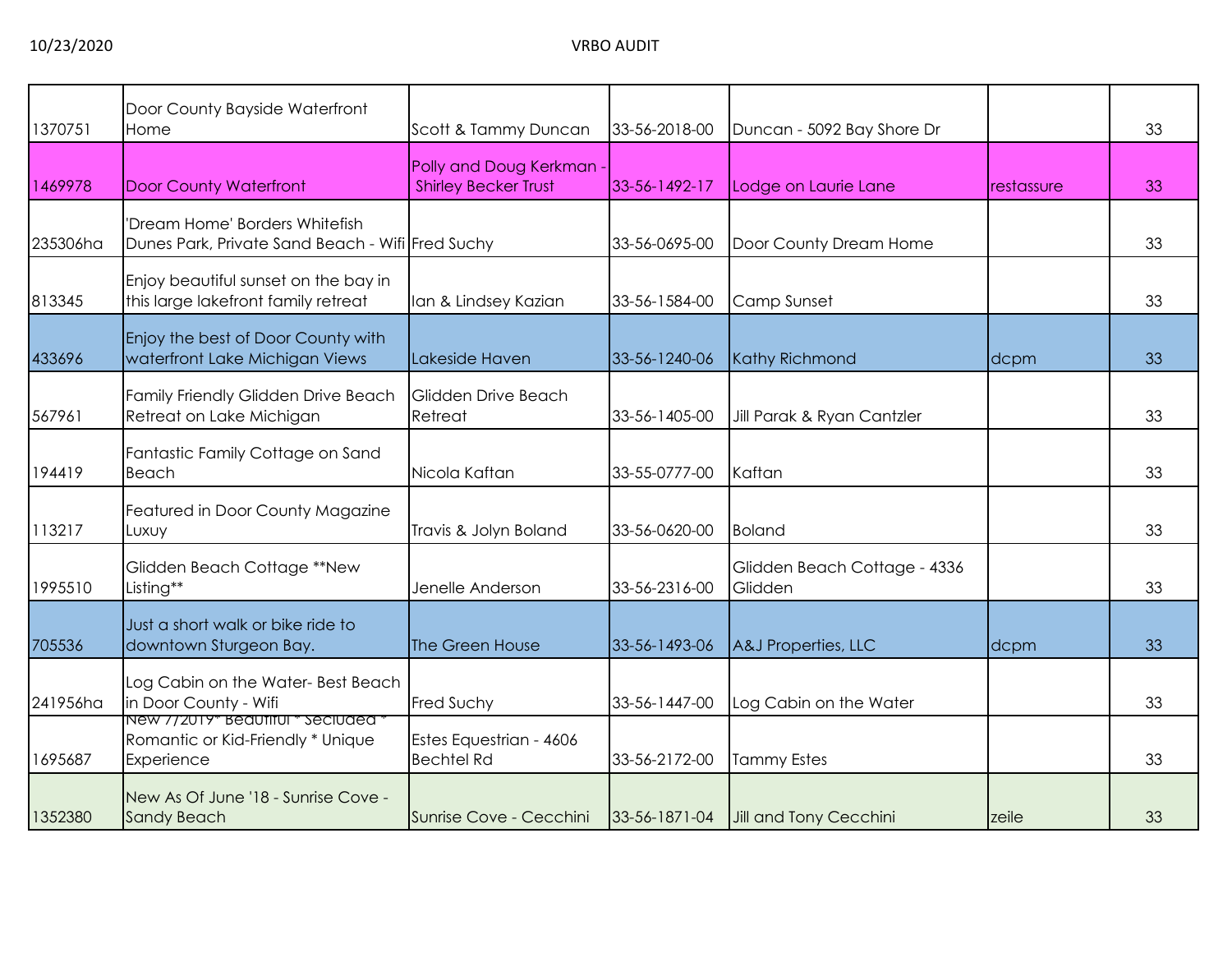| 1610629       | NEW LISTING - Thenell Cottage -<br>Rustic Charm just steps from the Bay!                          | <b>Thenells Cottage</b>                   | 33-55-0063-07 | <b>John Thenell</b>                 | simplelife     | 33 |
|---------------|---------------------------------------------------------------------------------------------------|-------------------------------------------|---------------|-------------------------------------|----------------|----|
| 2012122       | NEW -Stunning Blutt Views of Bay!<br>Game room w/ Golf Simulator and<br>Bar                       | Hendrickson Trust - Terese<br>Hendrickson | 33-56-2236-07 | <b>Baydream Believer</b>            | simplelife     | 33 |
| 476585        | On the Water. In the Woods. Close<br>to Everything. Perfect for Two.<br>Prancing Pony - Norwegian | <b>Gmamas Place</b>                       | 33-56-1246-00 | Diane Knutson                       |                | 33 |
| 676548        | Timberframe Home in Whitefish<br><b>Bay/Family Friendly</b><br>secluded Home right on Lake        | Laura Siebert                             | 33-56-0283-00 | <b>Prancing Pony</b>                |                | 33 |
| 847672        | Michigan! The quiet side is a<br>wonderful place to be!                                           | Linzmeier's on Glidden                    | 33-56-1604-00 | Mark & Margaret Linzmeier           |                | 33 |
| 580389        | Snug Harbor Inn - Midship Cottage                                                                 | Jon Hanson / Snug<br>Harbor               | 33-56-0906-00 | Little Harbor Cottages              |                | 33 |
| 579668        | Snug Harbor Inn - Port Cottage                                                                    | Jon Hanson / Snug<br>Harbor               | 33-56-0906-00 | Little Harbor Cottages              |                | 33 |
| 580438        | Snug Harbor Inn - Starboard Cottage Harbor<br>spectacular Lake Michigan                           | Jon Hanson / Snug                         | 33-56-0906-00 | Little Harbor Cottages              | pemitted for 3 | 33 |
| 1326854       | Waterfront on Glidden Drive - Sleeps<br>12                                                        | Garth Kolterjahn & Greg<br>Powlowski      | 33-56-1380-04 | Lake House                          | zeile          | 33 |
| 236281ha      | The Cottage on Lake<br>Michigan-sand beach, wooded lot,<br>family friendly                        | <b>Stehling Cottage</b>                   | 33-56-0970-00 | Susan M Stehling                    |                | 33 |
| 1835135       | The Forrest - Newly Available!                                                                    | The Forrest                               | 33-56-2238-00 | Kevin Forrest- Bernard Forest Trust |                | 33 |
|               |                                                                                                   |                                           |               |                                     |                |    |
| 4884541ha Bed | Scandinavian Lodge - Near<br>Waterfront Park - Studio Suite, 1 King                               | Scandinavian Lodge<br>COA, Inc            | 34-51-0036-00 | Scandinavian Lodge                  |                | 34 |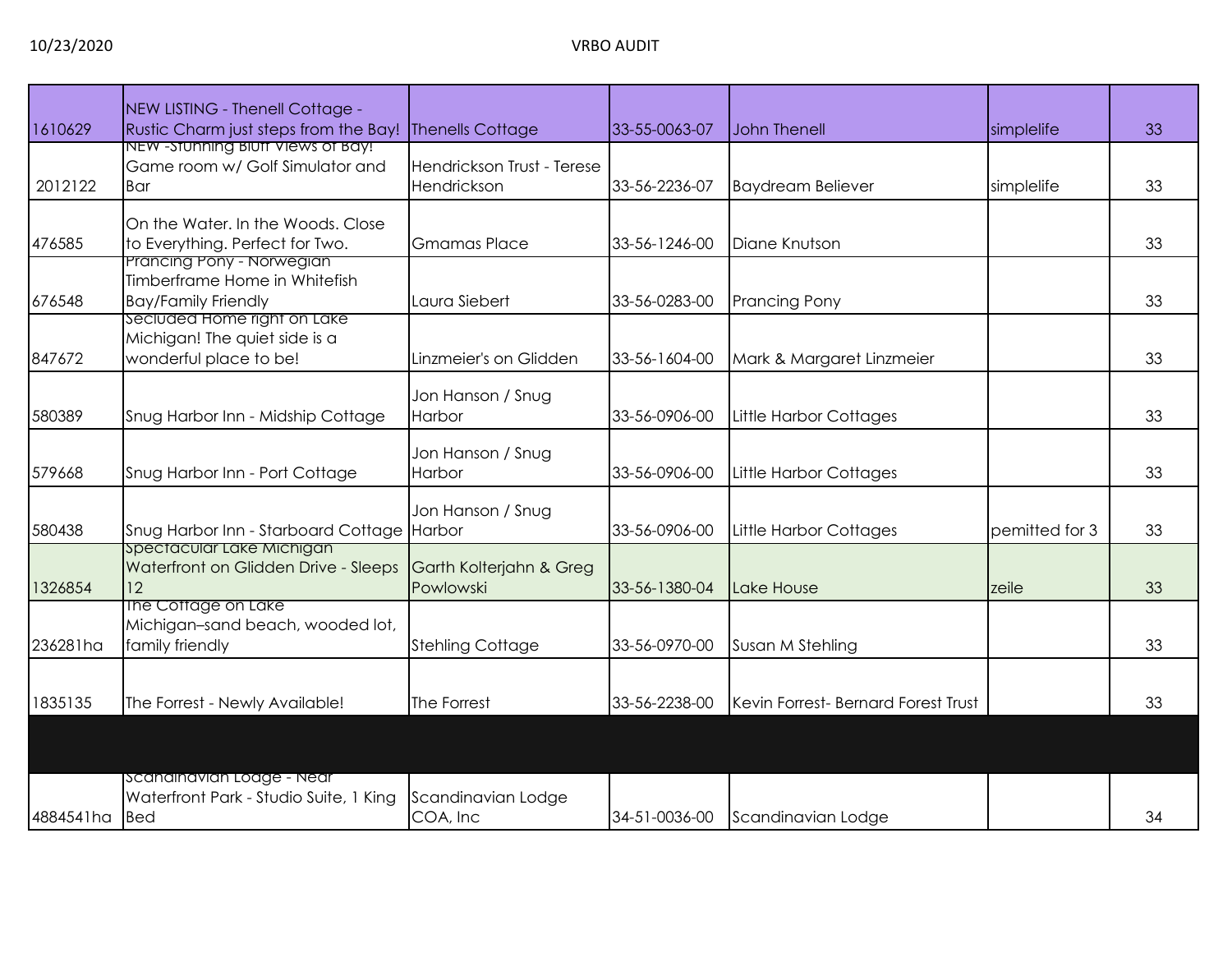| 7931748 | 101: Downtown Sister Bay, Door<br>County, Wisconsin                                         | Mary Erickson                              | 34-53-2150-00 | Marina View Condominium #101            |      | 34 |
|---------|---------------------------------------------------------------------------------------------|--------------------------------------------|---------------|-----------------------------------------|------|----|
| 1925641 | 2 bedroom condo with pool only<br>minutes from downtown Sister Bay!                         | <b>Rebecca and Erik</b><br>Spychalski      | 34-53-2261-06 | <b>Highland Escape</b>                  | dcpm | 34 |
| 347875  | Amazing winter deals!!! Thanksgiving<br>4 nights for the price of 3 nights!!                | Richard & Ellen Weber                      | 34-53-0392-00 | <b>Skogland Weber</b>                   |      | 34 |
| 297305  | Beautiful and Cozy Condo in Sister<br>Bay!                                                  | Sarah George                               | 34-53-1039-00 | George's Getaway                        |      | 34 |
| 1647494 | Brand new Water View Condo<br>across from marina and walk to<br>everything in town!         | <b>Max McCormick</b>                       | 34-53-2023-06 | Marina View Condo #104                  | dcpm | 34 |
| 1166404 | Downtown Sister Bay!                                                                        | Susan Schlieble                            | 34-53-1795-00 | Harborview Condo - Schieble             |      | 34 |
| 1434839 | Downtown, luxury unit! Water View,<br>Walking Distance to all of Sister Bay!                | Marina Development LLC 34-53-2021-18       |               | Marina View Condominium #102 Northpoint |      | 34 |
| 1477900 | Marina View 203! Water View<br>Downtown New Construction Now<br>Renting Summer 2019!        | Marina Development LLC 34-53-2025-18       |               | Marina View Condominium #203 Northpoint |      | 34 |
| 1468836 | Marina View 204! Water View<br>Downtown New Construction Now<br>Renting Summer 2019!        | Marina Development LLC 34-53-2026-18       |               | Marina View Condominium #204 Northpoint |      | 34 |
| 1432397 | Marina View 302! Water View<br>Downtown New Construction Now<br><b>Renting Summer 2019!</b> | Marina Development LLC 34-53-2213-18       |               | Marina View Condominium #302 Northpoint |      | 34 |
| 1647469 | Newly built Excecutive Condo<br>located in heart of Sister Bay!                             | <b>Patrick Quinn</b>                       | 34-53-2072-06 | Mill Road Place 1                       | dcpm | 34 |
| 1669304 | Newly constructed Condo in town<br>only a block from Sister Bay Beach!                      | Kevin and Vicki Quinn                      | 34-53-2120-06 | Mill Road Place 2                       | dcpm | 34 |
| 1680444 | Newly constructed Condominium in<br>the heart of Sister Bay!                                | Ken Larsen - Mill Road<br><b>Place LLC</b> | 34-53-2112-06 | Mill Road Place 3                       | dcpm | 34 |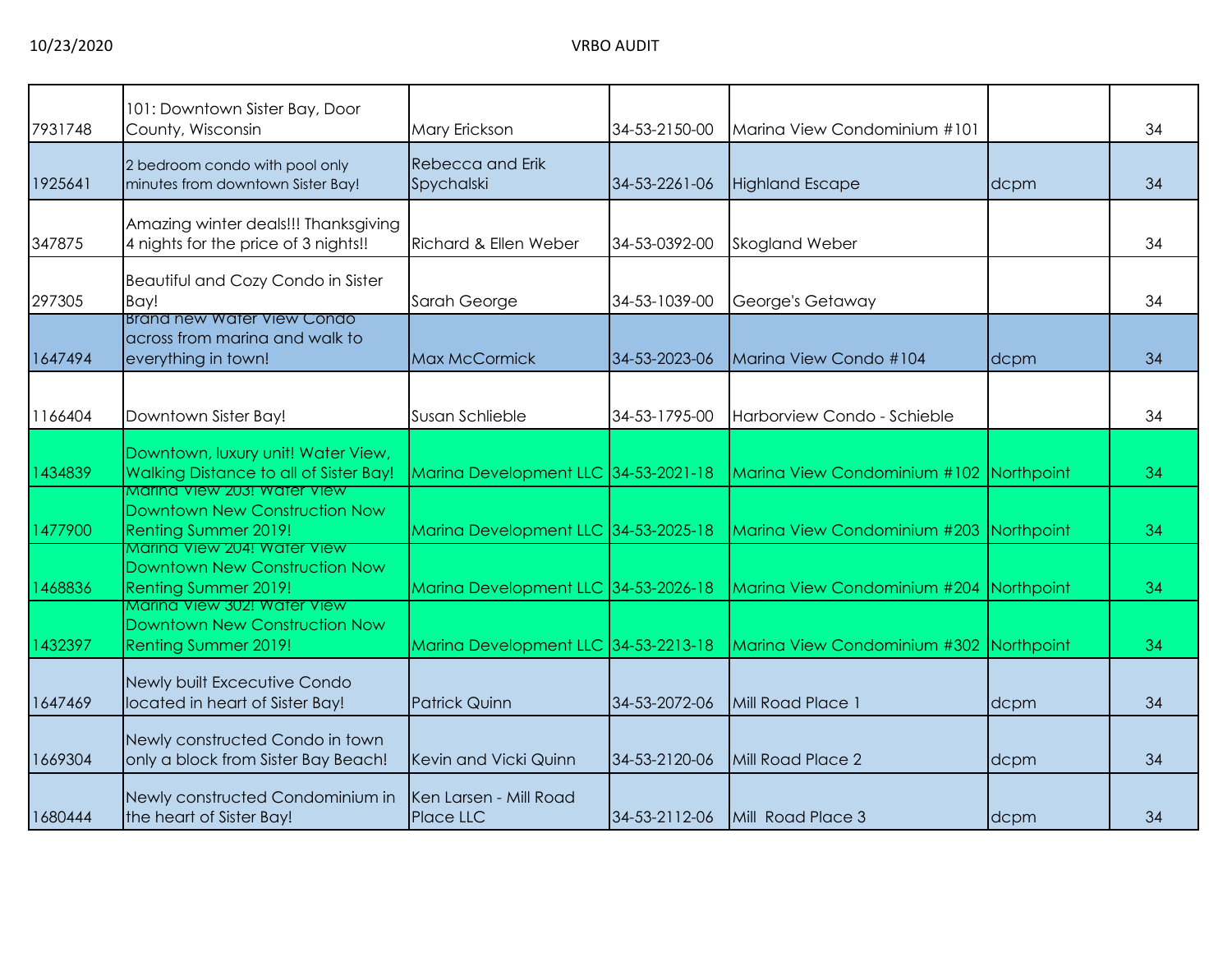| 1658821   | Newly constructed Mill Road Place is<br>in heart of downtown Sister Bay!                  | Ken Larsen - Mill Road<br>Place LLC  | 34-53-2113-06 | Mill Road Place 4            | dcpm | 34 |
|-----------|-------------------------------------------------------------------------------------------|--------------------------------------|---------------|------------------------------|------|----|
| 1913142   | 3 bearoom home walking distance<br>to beach, park, marina, restaurants<br>and shopping    | <b>Charles Raymond</b>               | 34-56-2260-06 | Pheasant Court Near the Bay  | dcpm | 34 |
| 482635    | 3800 Sq Ft Home On Wood Lot,<br><b>Walking Distance To Town!</b>                          | Jack and Teresa Wall                 | 34-56-1335-06 | Wall to Wall Retreat         | dcpm | 34 |
| 1747178   | 4 bedroom, remodeled kitchen,<br>new flooring throughout, and<br>updated bathrooms!!      | Kevin Schuhart                       | 34-56-1291-06 | Abode on Spring              | dcpm | 34 |
| 1585184   | Amazing water views from the<br>moment you drive up                                       | Lynn and Jason Gilroy                | 34-56-2102-00 | Sunny Bluff - Gilroy         |      | 34 |
| 854329    | <b>Beach Views, Waterfront Park</b><br>Access, Downtown Convenience!                      | Dawn and Walter Nawrot 34-56-1620-00 |               | The Sister Bay Getaway       |      | 34 |
| 188785    | Copper Moon Cottage                                                                       | Donald & Linda Denny                 | 34-55-0761-06 | Copper Moon Cottage          | dcpm | 34 |
| 299942    | Door County Church Restored to a<br><b>Beautiful Home</b>                                 | <b>Gary Polipnick</b>                | 34-56-2050-00 | Maple Manor                  |      | 34 |
| 1282834   | Door County Farm House Sister Bay                                                         | Dorin Colcer                         | 34-56-1945-00 | My Door County Home - Colcer |      | 34 |
| 4941549ha | Downtown Sister Bay Cottage (walk<br>to everything), Sleeps 15, Open Year<br>Round.       | <b>Brandon Cotter</b>                | 34-56-1885-00 | Cotter Cottage               |      | 34 |
| 788504    | Downtown-Walking Distance to<br>Everything                                                | Alma Vaicekauskas                    | 34-56-1597-00 | <b>Parkview Rental</b>       |      | 34 |
| 1098719   | Enjoy the holidays in the heart of<br>Sister Bay.                                         | David and Karen Bushre               | 34-56-1771-00 | Sunset Drive - Bushre        |      | 34 |
| 1359639   | Enjoy this restored, old log home<br>with recently completed renovations David R Peterson |                                      | 34-56-1805-06 | Another Thyme                | dcpm | 34 |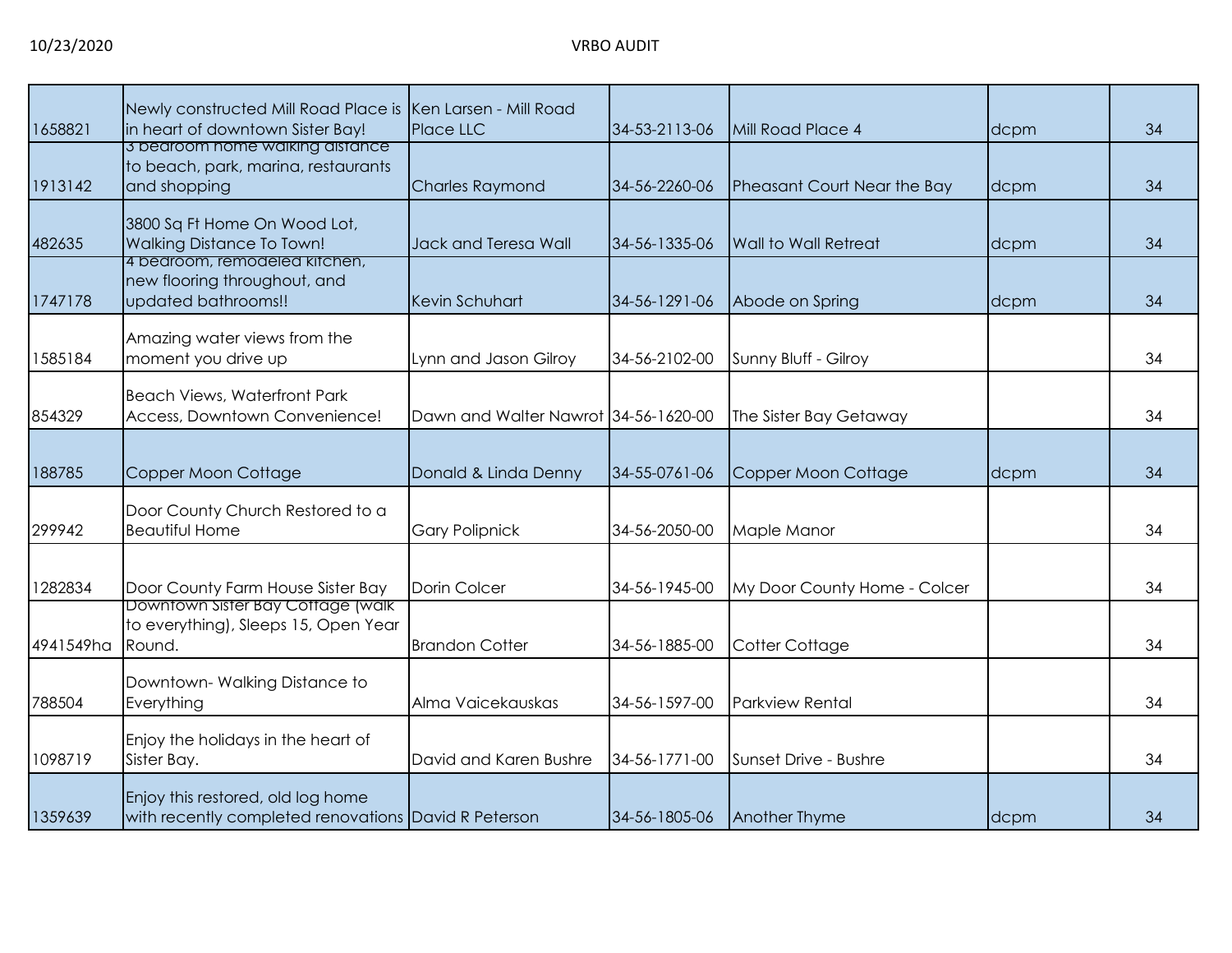| 4444671ha | Family Friendly Retreat in the Heart<br>of Sister Bay                                                          | Pam Schmitz                                                            | 34-56-1695-00 | <b>Sister Bay Chalet</b>                        |                 | 34 |
|-----------|----------------------------------------------------------------------------------------------------------------|------------------------------------------------------------------------|---------------|-------------------------------------------------|-----------------|----|
| 1996553   | Fresh & Charming Vintage DC Log<br>Cabin - June 2020 Remodel                                                   | Scott and Michelle<br>Thompson - Matthew<br>Thompson                   | 34-56-2341-00 | A Door Away                                     |                 | 34 |
| 1201340   | IN THE HEART OF SISTER BAY!!!                                                                                  | Dan and Chris Murphy                                                   | 34-56-1289-00 | <b>Waterview Place</b>                          | permitted for 3 | 34 |
| 810432    | In Town Sister Bay, Completely<br>Renovated In 2015 With Excellent<br><b>Upgrades</b>                          | Jett & Alicia Wiswell -<br><b>Wiswell Property Group</b><br><b>LLC</b> | 34-56-1888-06 | <b>High Garden Wiswell</b>                      | dcpm            | 34 |
| 1983538   | Large Classic Cottage in Heart of<br>Sister Bay                                                                | ASHLEY PRANGE ET AL                                                    | 34-56-1985-00 | Large Classic Cottage in Heart<br>of Sister Bay |                 | 34 |
| 1624727   | Mid-Century Home Close to the<br>Beach                                                                         | Louis J Wuollett                                                       | 34-56-2106-00 | Mid Century on Forest                           |                 | 34 |
| 7625994ha | Minutes away from downtown Sis                                                                                 | Enza Piech                                                             | 34-56-2064-00 | Piech -10873 N Spring                           |                 | 34 |
|           | 1551169 Modern Dörr   Brand NEW Downtown VandenLangenberg                                                      | Sarah                                                                  | 34-56-2196-00 | <b>Modern Dorr</b>                              |                 | 34 |
| 1239848   | New 2018 Condo - Water View -<br>Walk To Everything                                                            | Dan & Chris Murphy                                                     | 34-56-1289-00 | <b>Waterview Place</b>                          | permitted for 3 | 34 |
| 1215728   | New Condo in the heart of Sister Bay<br>Waterview!!!                                                           | Chris and Dan Murphy                                                   | 34-56-1289-00 | <b>Water View Place</b>                         | permitted for 3 | 34 |
| 849698    | New for 2016, Luxuriously<br>Renovated, Walk to the Beach &<br>Downtown Sister Bay                             | <b>Wiswell Property Group</b><br><b>LLC</b>                            | 34-56-1602-06 | Kings Landing                                   | dcpm            | 34 |
| 1635434   | New Gathering Spot in Heart of<br>Door County!                                                                 | Daniel & Laurel Simons                                                 | 34-56-2173-00 | Treetops in Sister Bay                          |                 | 34 |
| 2057783   | <b>NEW LISTING! NEWLY REMODELED!!!</b><br>Pet friendly home in Sister Bay!<br>Walking distance to all that Sis | Dean Lagenfeld (Tom<br>Ackley)                                         | 34-56-2314-07 | Scandia Haven - Lagenfeld -<br>2210 Scandia     | Simple Life     | 34 |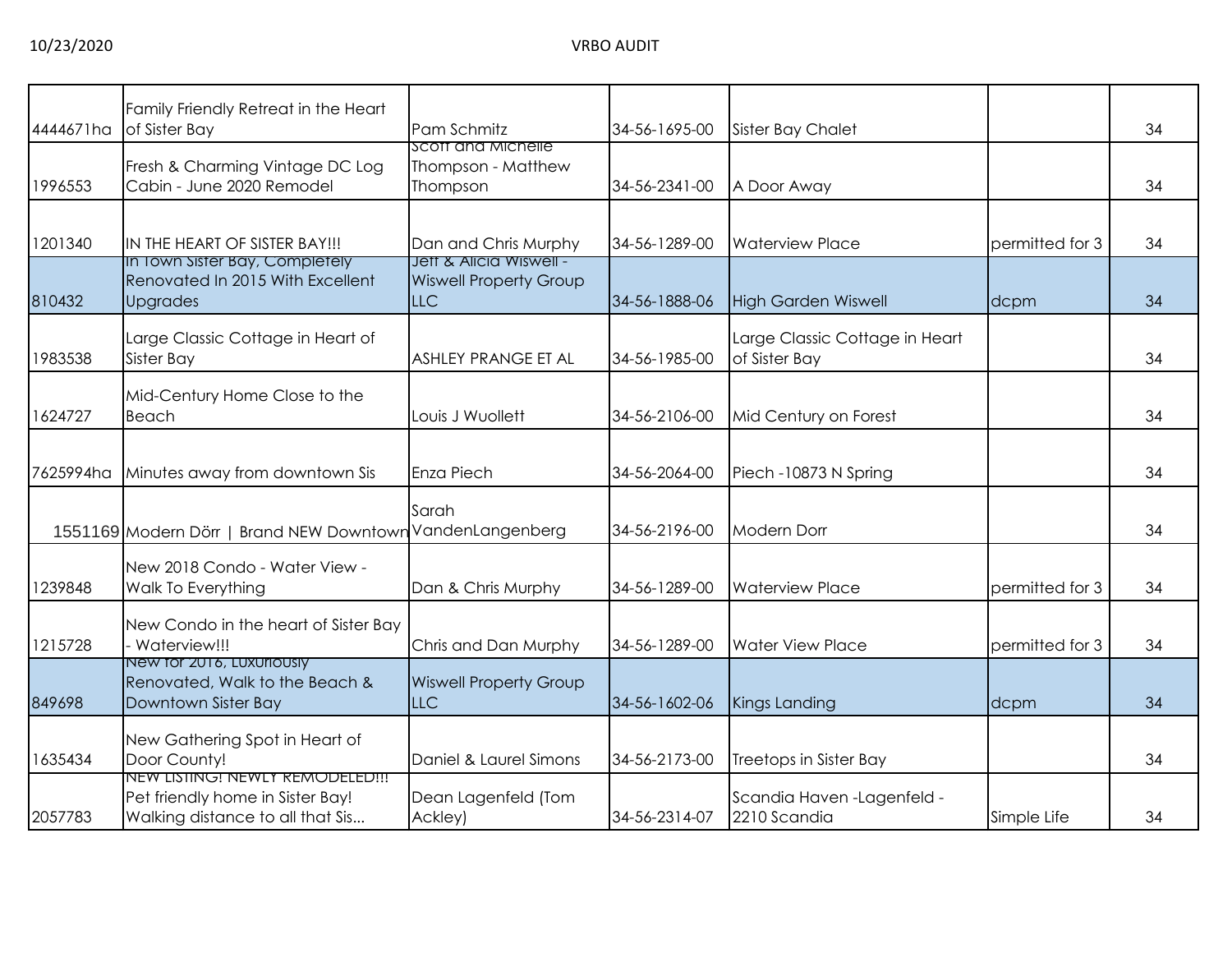| 2003945   | Newly remodeled cottage walking<br>distance to shopping, beach,<br>marina and food | Jack and Teresa Wall                                | 34-56-2306-06 | Wall to Wall Cottage                         | <b>DCPM</b>     | 34 |
|-----------|------------------------------------------------------------------------------------|-----------------------------------------------------|---------------|----------------------------------------------|-----------------|----|
| 9130657ha | NEW-Sister Bay Home w/Fire Pit, Walk<br>to Beach+Town                              | <b>Hristo Blagoev</b>                               | 34-56-2180-00 | Spacious Sister Bay Home - FEG<br><b>LLC</b> | evolve          | 34 |
| 2082885   | Open Concept Home with Gas<br>Fireplace a Short Walk to Sister Bay<br>Fun!         | <b>EKJ Ventures -Beth</b><br>Anderson               | 34-56-2294-00 | <b>Sunset Drive Getaway</b>                  |                 | 34 |
| 286713    | Port New, One Block from<br>Downtown and Public Beach                              | Andrew Boockmeier                                   | 34-56-0075-06 | Port New                                     | dcpm            | 34 |
| 1359612   | Remodeled Cottage only steps<br>away from Sister Bay!                              | Jim Sailinsky                                       | 34-56-1757-06 | Salinsky's Domicile - Cottage                | dcpm            | 34 |
| 1335838   | Sister Bay Condo, Walk to the Beach<br>and Village                                 | Jean Rosio                                          | 34-56-1941-00 | Rosio Condo                                  |                 | 34 |
| 1158494   | Sister Bay Cozy Cottage                                                            | Karen Berndt                                        | 34-56-1788-00 | Sister Bay Cottage - Berndt                  |                 | 34 |
| 1631282   | Sister Bay Modern Farmhouse on<br>Northwoods                                       | Louis J Wuollett                                    | 34-56-2080-00 | Farmhouse on Northwoods                      |                 | 34 |
| 1208896   | Sister Bay Parkview Beach Cottage<br>#1                                            | Kim Erzinger                                        | 34-56-1385-00 | Parkview Beach Cottage                       | permitted for 2 | 34 |
| 1218114   | Sister Bay Parkview Beach Cottage<br>#2                                            | Kim Erzinger                                        | 34-56-1385-00 | Parkview Beach Cottage                       | permitted for 2 | 34 |
| 1891154   | Spectacular view just minutes away<br>from the Marina and beach.                   | Joan Chapeau Irust -<br>Roberta Champeau<br>Trustee | 34-56-2282-00 | Cape Cod on the Shore                        | charnetski      | 34 |
| 1360790   | Trillium Retreat is conveniently<br>located in the Village of Sister Bay           | Dennis & Maribeth Dorn                              | 34-56-0495-06 | <b>Trillium Retreat</b>                      | dcpm            | 34 |
| 1022700   | Walk to town! Newly furnished 4<br>bedrooom home in Sister Bay                     | Julie & Nathan Slovin                               | 34-56-1702-06 | Hidden Gem on Trillium                       | dcpm            | 34 |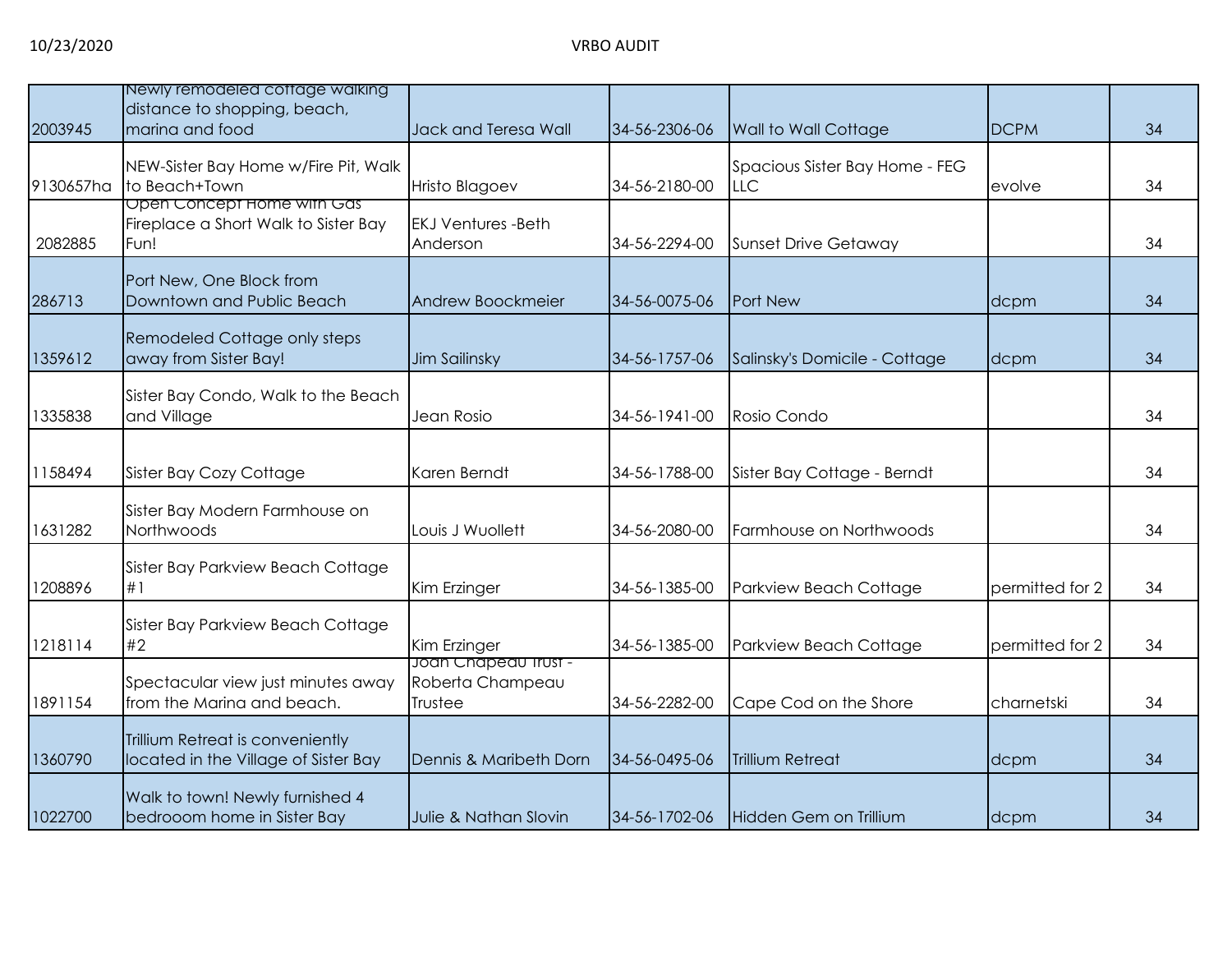| 7465774ha | Walk to Town, Quiet, Wooded<br>Neighborhood                           | Pam Schmitz                                             | 34-56-2051-00 | Hillside Hideaway                        |                 | 34 |
|-----------|-----------------------------------------------------------------------|---------------------------------------------------------|---------------|------------------------------------------|-----------------|----|
| 1357055   | Walking Distance to beach, shops<br>and Sister Bay!                   | Tom Ahlbeck - Daisy<br><b>Ahlbeck Trust</b>             | 34-56-1892-06 | Door in the Woods                        | dcpm            | 34 |
| 2066304   | Waterfront Home Downtown Sister<br>Bay                                | White Family Cottages<br>LLC - Adam and Brigid<br>White | 34-56-2343-00 | White Family Cottage-Captains<br>Cottage |                 | 34 |
| 1607444   | Welcome to your home away from<br>home in the heart of Sister Bay!    | Dennis King                                             | 34-56-2101-00 | Sister Bay House - DJK Properties        |                 | 34 |
| 1984096   | Welcome to your own private<br>getaway!                               | Nissa Norton                                            | 34-56-2290-00 | Norton - 10640 Little Sister Road        |                 | 34 |
|           |                                                                       |                                                         |               |                                          |                 |    |
| 1913722   | Snug Harbor Inn - 2 Bedroom<br>Cottage                                | Snug Harbor Real Estate<br><b>Holdings LLC</b>          | 35-50-0907-00 | Snug Harbor Inn                          |                 | 35 |
| 1913717   | Snug Harbor Inn - Cottage 1A                                          | Snug Harbor Real Estate<br><b>Holdings LLC</b>          | 35-50-0907-00 | Snug Harbor Inn                          |                 | 35 |
| 1913716   | Snug Harbor Inn - Luxury Cottage 1                                    | Snug Harbor Real Estate<br><b>Holdings LLC</b>          | 35-50-0907-00 | Snug Harbor Inn                          |                 | 35 |
| 1913723   | Snug Harbor Inn - Luxury Cottage 4                                    | Snug Harbor Real Estate<br><b>Holdings LLC</b>          | 35-50-0907-00 | Snug Harbor Inn                          |                 | 35 |
| 746476    | Arbor Suite - Modern Comfort in the<br>Heart of Downtown Sturgeon Bay | The Arbor & Postcard -<br><b>RME Holdings</b>           | 35-53-1452-00 | Robert Esposito RME Holdings             | permitted for 2 | 35 |
| 1103228   | Historic, Renovated Coach House in<br>the Heart of Sturgeon Bay       | Villa, Coach and Corner<br>Suite                        | 35-53-1628-00 | <b>ADIP LLC</b>                          |                 | 35 |
| 483699    | Modern Comfort in the Heart of<br>Downtown Sturgeon Bay               | RME Holdings - Robert<br>Esposito                       | 35-53-1452-00 | Arbor & Postcard - RME Holdings          | permitted for 2 | 35 |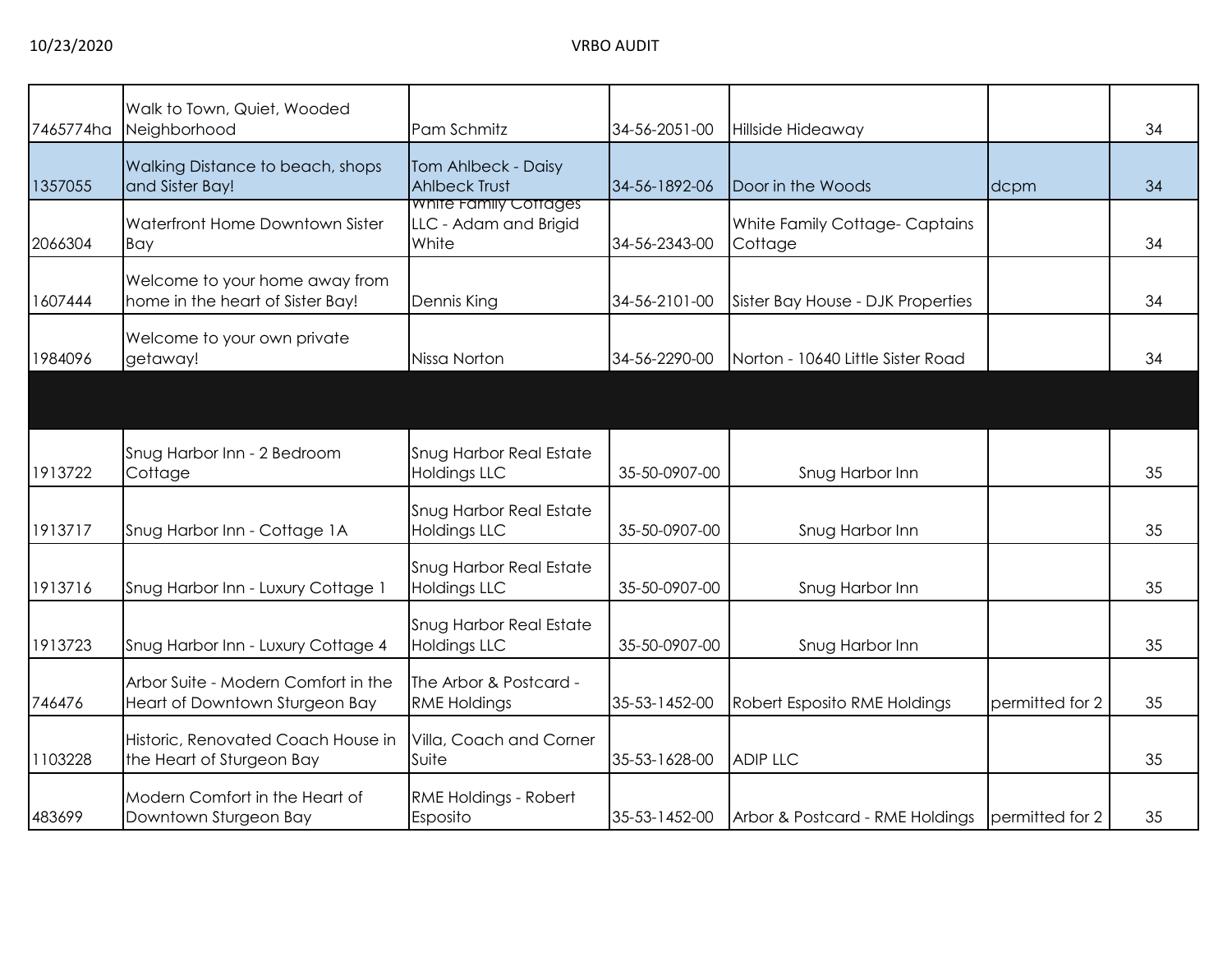|           | Rustic Italian Charm in the Heart of                                                 |                                                                      |               |                                               |                          |    |
|-----------|--------------------------------------------------------------------------------------|----------------------------------------------------------------------|---------------|-----------------------------------------------|--------------------------|----|
| 862731    | Downtown Sturgeon Bay                                                                | <b>Villa and Corner Suite</b>                                        | 35-53-1628-00 | <b>ADIP LLC</b>                               | permitted for 3          | 35 |
| 360120    | The Magnolia Suite-Romantic<br>Victorian Elegance                                    | Diane Allen & Mike Perski                                            | 35-53-1096-00 | The Magnolia Suite                            |                          | 35 |
| 794064    | Historic Luxurious Suite, Modern<br>Amenitites, Downtown, One block<br>to waterfront | Tami Dal Santo                                                       | 35-54-1544-00 | Diplomat B&B                                  | permitted for 6<br>units | 35 |
| 814648    | Historic Luxurious Suite, Modern<br>Amenitites, Downtown, One block<br>to waterfront | Tami Dal Santo                                                       | 35-54-1544-00 | Diplomat B&B                                  | permitted for 6<br>units | 35 |
| 7154645ha | 'Collectic Farmhouse Suite!' in<br>Sturgeon Bay!                                     | Hilpipre- 228 N 7th Ave -<br>Collectic Farmhouse Suite 35-56-1939-00 |               | Aaron Hilpipre                                | permitted for 3          | 35 |
| 2092944   | *NEW LISTING!* *Pet Friendly* Walk to<br>downtown Sturgeon Bay!                      | Weber- 630 Kentucky                                                  | 35-56-2339-07 | Cindy Weber                                   | Simple Life              | 35 |
| 2035331   | Authentic 1882 Hand Huen Log<br>Home                                                 | <b>Russ Cihlar</b>                                                   | 35-56-2310-00 | <b>Cihlar Homestead</b>                       |                          | 35 |
| 1986532   | Canal House - Centrally Located On<br>The Sturgeon Bay Waterfront                    | Shaun & David Tauber                                                 | 35-56-2163-00 | <b>Tauber Memorial Drive - Canal</b><br>House |                          | 35 |
| 2044745   | Charming Door County Home                                                            | Maria Gotsch                                                         | 35-56-2174-00 | Gotsch - Hudson Ave Hudson<br>House           |                          | 35 |
| 1391961   | Door County Home Away From<br>Home                                                   | Door County Home<br>Away from Home -<br>Weckler                      | 35-56-2001-00 | Phil and Alison Weckler                       |                          | 35 |
| 1017982   | Door County Waterfront Cottage                                                       | Door County Waterfront<br>Cottage - Minten                           | 35-56-1767-00 | <b>Eric Minten</b>                            |                          | 35 |
| 7713779ha | Door County Waterfront Cottage<br>with Indoor/Outdoor Pools                          | Marina<br>Cottages/Centerpointe<br>Marina                            | 35-56-0911-00 | <b>Shipyard Partners</b>                      | permitted for 3          | 35 |
| 243639ha  | Door County Waterfront Cottage<br>with Indoor/Outdoor Pools                          | Marina<br>Cottages/Centerpointe<br>Marina                            | 35-56-0911-00 | <b>Shipyard Partners</b>                      | permitted for 3          | 35 |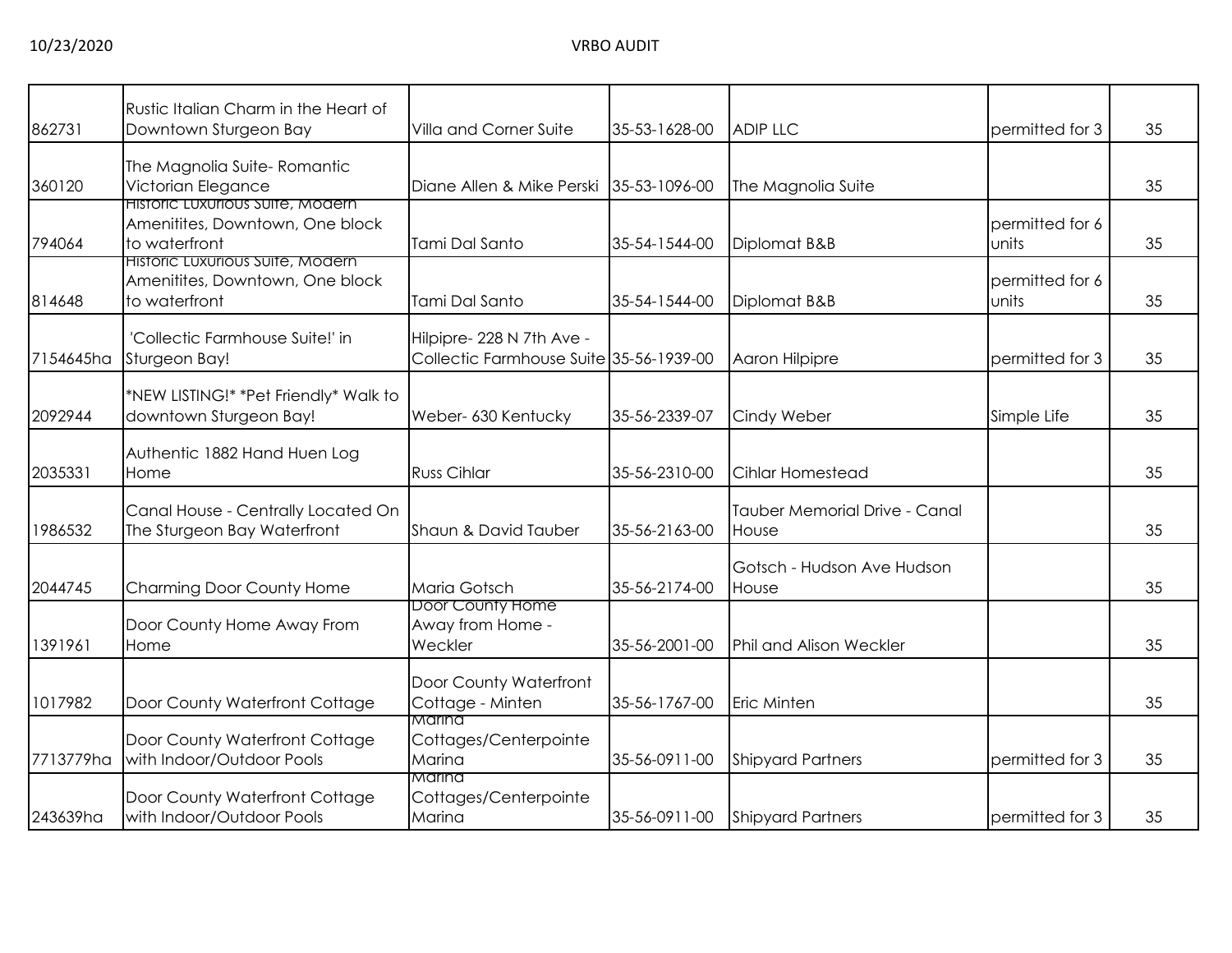| 892303    | Door County's Chalet on the Shore                                                      | Chalet on the Shore                                 | 35-56-1663-00 | Jennifer Jorns & Brian Frisque       |                 | 35 |
|-----------|----------------------------------------------------------------------------------------|-----------------------------------------------------|---------------|--------------------------------------|-----------------|----|
| 27887     | Downtown Sturgeon Bay Waterfront<br>Home                                               | <b>Valhalla Guest House</b>                         | 35-56-2345-00 | Sanja Roberts and David<br>Corbisier |                 | 35 |
| 1618234   | Eagle's Nest, Waterfront Apartment                                                     | Lily Pad Cottage &<br>Eagles Nest                   | 35-56-1808-00 | Alisa Landman                        | permitted for 2 | 35 |
| 2030702   | Holy Hideaway                                                                          | Sunset House/Door Bell -<br>Keleny - ODK PROPERTIES | 35-56-2017-00 | Ben Keleny - ODK Properties LLC      | permitted for 4 | 35 |
| 1618607   | Lily Pad, a Door County Waterfront<br>Cottage in Sturgeon Bay                          | Lily Pad Cottage &<br><b>Eagles Nest</b>            | 35-56-1808-00 | Alisa Landman                        | permitted for 2 | 35 |
| 1948262   | Modern clean style + comfort                                                           | <b>Compass Cove</b>                                 | 35-56-2048-17 | Matthew and Desiree Wood             | restassure      | 35 |
| 862730    | Modern Comfort in the Heart of<br>Downtown Sturgeon Bay                                | Robert and Teresa<br>Esposito                       | 35-56-1628-00 | Villa and Corner Suite               | permitted for 3 | 35 |
| 1318797   | New Listing -Lagoon Bungalow<br>Retreat in Sturgeon Bay, with direct<br>water access!  | Lagoon Bungalow                                     | 35-56-1898-00 | Anne Thenell                         |                 | 35 |
| 1359613   | New Listing!! Beautiful Waterfront<br>Retreat On Sturgeon Bay with 114'<br>private doc | Tacoma Beach Getaway 35-56-0880-00                  |               | Anne Thenell                         |                 | 35 |
| 9434291ha | NEW! Chic Sturgeon Bay Home:<br>Walk to Beach & Park!                                  | Hammarstrom Hill                                    | 35-56-2274-00 | Heather Weasler / Nancy Popp         | Evolve          | 35 |
| 9434291ha | NEW! Chic Sturgeon Bay Home:<br>Walk to Beach & Park!                                  | Hammarstrom Hill                                    | 35-56-2274-00 | <b>Heather Weasler</b>               | Evolve          | 35 |
| 9367663ha | NEW! Modern Home w/Yard, 1 Mi to<br>Dtwn Sturgeon Bay                                  | Doors Seventh Ave -<br>Struzynski                   | 35-56-2157-00 | Christine Struzynski                 | Evolve          | 35 |
| 7124043ha | NEW! Sturgeon Bay Home Near<br>Potawatomi State Park!                                  | Port View Cottage                                   | 35-56-1927-00 | <b>Christine Dehnert</b>             |                 | 35 |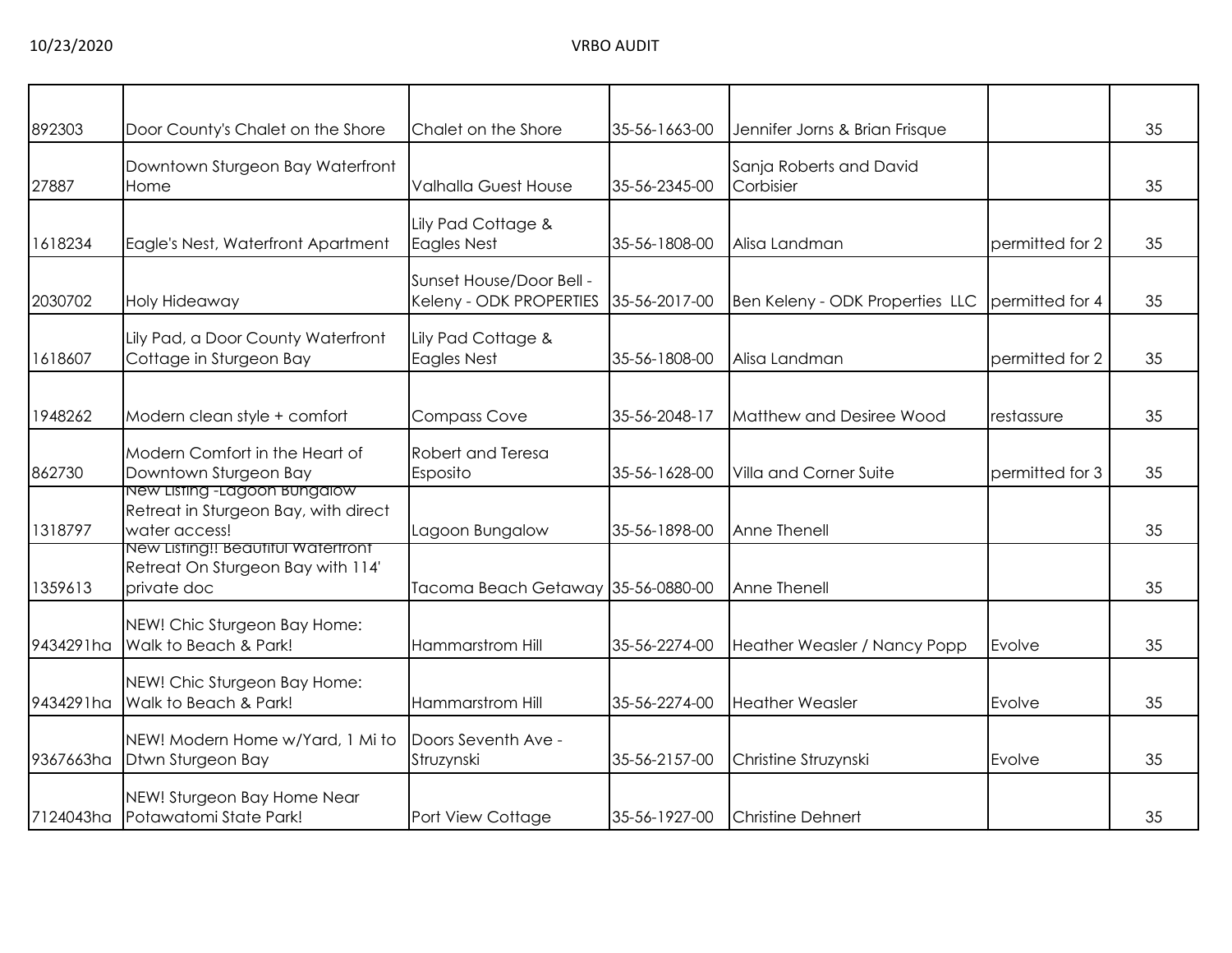|           | One-of-a-Kind Rustic Retreat in Dtwn Hilpipre-228 N 7th Ave -<br>9436747ha Sturgeon Bay! | Collectic Farmhouse Suite 35-56-1939-00             |               | Aaron Hilpipre                          | permitted for 3 | 35 |
|-----------|------------------------------------------------------------------------------------------|-----------------------------------------------------|---------------|-----------------------------------------|-----------------|----|
| 1988844   | Quiet Rental House on the Sturgeon<br><b>Bay Canal</b>                                   | Door Peninsula Rental                               | 35-56-1760-00 | Christopher Kruck                       |                 | 35 |
| 9341498ha | Restored 1930's Bungalow w/ Fire Pit,<br>In Town!                                        | Barlas Holdings - 610<br>Jefferson St               | 35-56-2076-00 | <b>Barlas Holdings</b>                  | evolve          | 35 |
| 1870341   | Shabby chic updated downtown<br>living                                                   | Sunset House/Door Bell -<br>Keleny - ODK PROPERTIES | 35-56-2017-00 | <b>ODK Properties</b>                   |                 | 35 |
| 1576606   | Sturgeon Bay Hidden Gem                                                                  | Sturgeon Bay Hidden<br>Gem                          | 35-56-2074-00 | Paul Peot                               |                 | 35 |
| 1349260   | Sturgeon Bay Waterfront Estate                                                           | R & H Bayshore Estate                               | 35-56-1957-00 | Helen & Robin Urban                     |                 | 35 |
| 1643221   | Waterfront cottage 2bdrm                                                                 | Bleck-316 N Joliet                                  | 35-56-1911-00 | <b>Mike Bleck</b>                       |                 | 35 |
| 4976711ha | Waterfront Sturgeon Bay Home w/<br>Deck & Fire Pit                                       | Cheryl Link                                         | 35-56-1875-00 | On Bay Thyme                            | evolve          | 35 |
|           |                                                                                          |                                                     |               |                                         |                 |    |
| 418990    | A Scenic Laketront cottage. Door<br>County spring is comsing soon<br>flowers wildlife    | David & Kay Jenkins                                 | 36-56-1243-00 | Jenkins 2359-2361 S Lake<br>Michigan Dr | permitted for 3 | 36 |
| 437119    | All Season Home- 200 Ft. of<br>Beachfront, Spectacular Views of<br>Lily Bay              | Mike Moreno                                         | 36-56-1323-00 | Moreno All Season Home                  |                 | 36 |
| 838167    | Arrowhead Waterfront Log Cottage<br>On Sand Beach With Fireplace.                        | Arrowhead Cottage                                   | 36-56-0844-00 | Tom Groenfeldt                          |                 | 36 |
| 893687    | Authentic Waterfront Log Cottage<br>On Sand Beach                                        | Pioneer Cottage                                     | 36-56-0866-00 | David Groenfeldt                        |                 | 36 |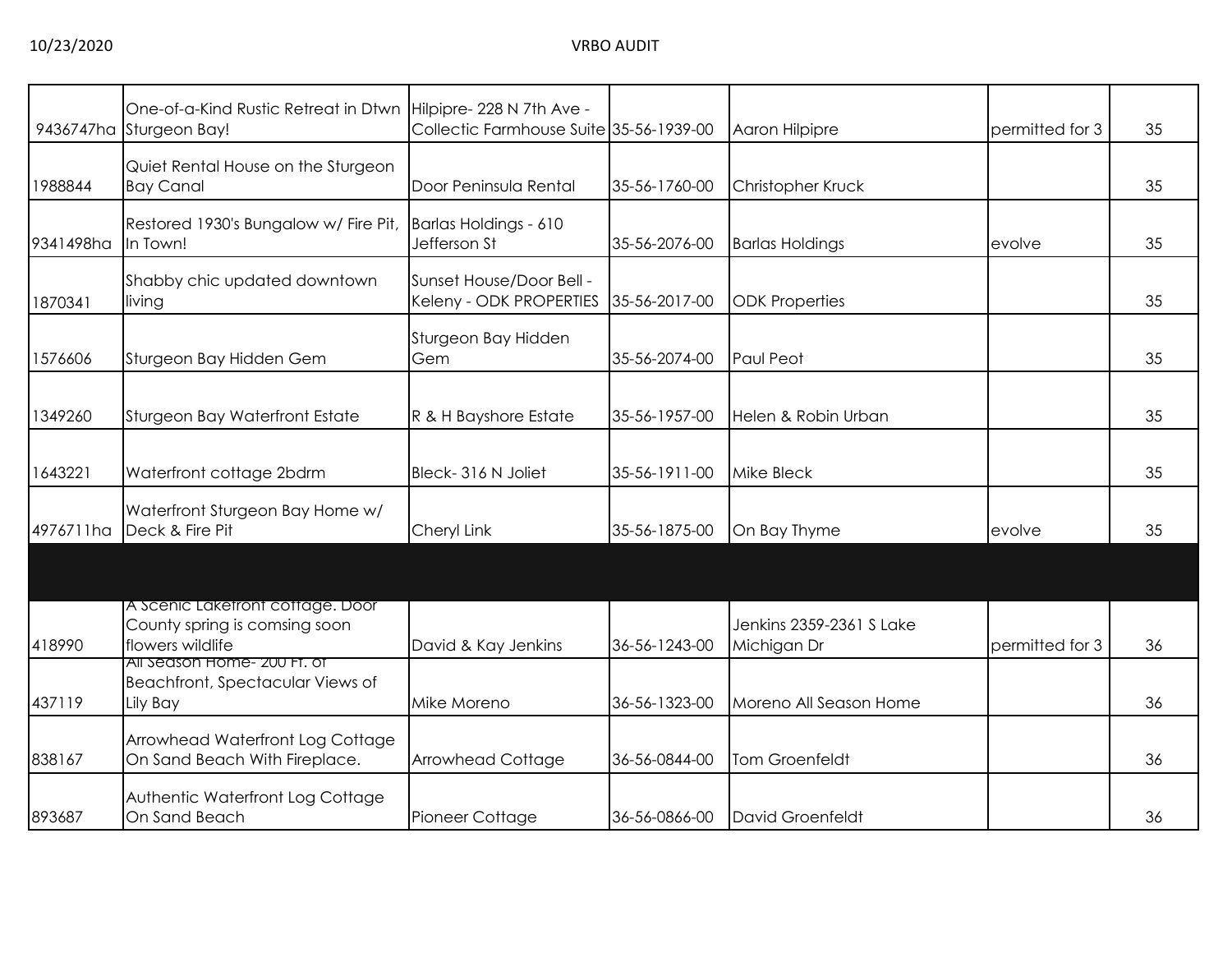| 429277    | Beautiful cozy coffage on Lake<br>Michigan. Steps to sandy beach.<br>Shake off winter!             | David & Kay Jenkins                  | 36-56-1243-00 | Jenkins 2359-2361 S Lake<br>Michigan Dr  | permitted for 3 | 36 |
|-----------|----------------------------------------------------------------------------------------------------|--------------------------------------|---------------|------------------------------------------|-----------------|----|
| 659505    | Beautiful waterfront home with<br>swimming pond - North Unit                                       | Joe Fittshur                         | 36-56-1329-00 | Porthaven Executive Homes                | permitted for 2 | 36 |
| 659503    | <b>Beautiful Waterfront Home with</b><br>swimming pond - south unit<br>Door County sand Beach Lake | Joe Fittshur                         | 36-56-1329-00 | Porthaven Executive Homes                | permitted for 2 | 36 |
| 1013091   | House * Linens Incl. * Prime Beach<br>Location * Kayaks                                            | <b>Harbour Lake House</b>            | 36-56-1701-00 | <b>Tammy Estes</b>                       |                 | 36 |
| 1154854   | Get away from it all at this serene,<br>modern Door County estate.                                 | The Clerestory on Lake<br>Michigan   | 36-56-1789-00 | Christopher Mohar and Kerry<br>Kretchmar |                 | 36 |
| 433883    | Great Lake Michigan Beach in Door<br>County. Don't miss summer fun!                                | David & Kay Jenkins                  | 36-56-1243-00 | Jenkins 2359-2361 S Lake<br>Michigan Dr  | permitted for 3 | 36 |
| 1375405   | Lake Michigan Beach Home with<br>Over 100' of Private Sand Beach!<br>Pets Welcome!                 | Just Beechy                          | 36-56-1924-00 | Kristin & Theodore Blackwood             |                 | 36 |
| 505916    | Lake Michigan Home; Awesome<br>SAND Beach; Taking October<br>Reservations; filling up!             | Mike Boyer                           | 36-56-1358-00 | <b>Boyer Beach House</b>                 |                 | 36 |
| 701320    | Merry Breeze 4 Cottage~Romantic<br>Getaway With 212 Ft Of Sandy Lake<br>Michigan Beach             | Merry Breeze Unit 4                  | 36-55-1438-00 | Peggy & Don Donaldson                    |                 | 36 |
| 1863503   | Newly remodeled water front home<br>on Lilly Bay!                                                  | Philip & Rebecca Roever              | 36-56-2232-06 | Cedars on Lily Bay                       | <b>DCPM</b>     | 36 |
| 7189649ha | Peace of Beach Coffage, private<br>cottage on beautiful shores of Door<br>County                   | Chris Jeanquart                      | 36-56-1969-00 | Jeanquart -3140 Lake Forest Park         |                 | 36 |
| 870129    | Sand Beach on Lake Michigan-<br>Rustic-Tolan's Log Cabin                                           | <b>Tolans Cottage</b>                | 36-56-0816-13 | Sally Tolan (Sandy Tolan)                |                 | 36 |
| 1928341   | Spacious Waterfront Home + High<br>Speed Internet                                                  | Writt- 3446 N Lake<br>Michigan Drive | 36-56-2139-17 | Amber and Brian Writt                    | restassure      | 36 |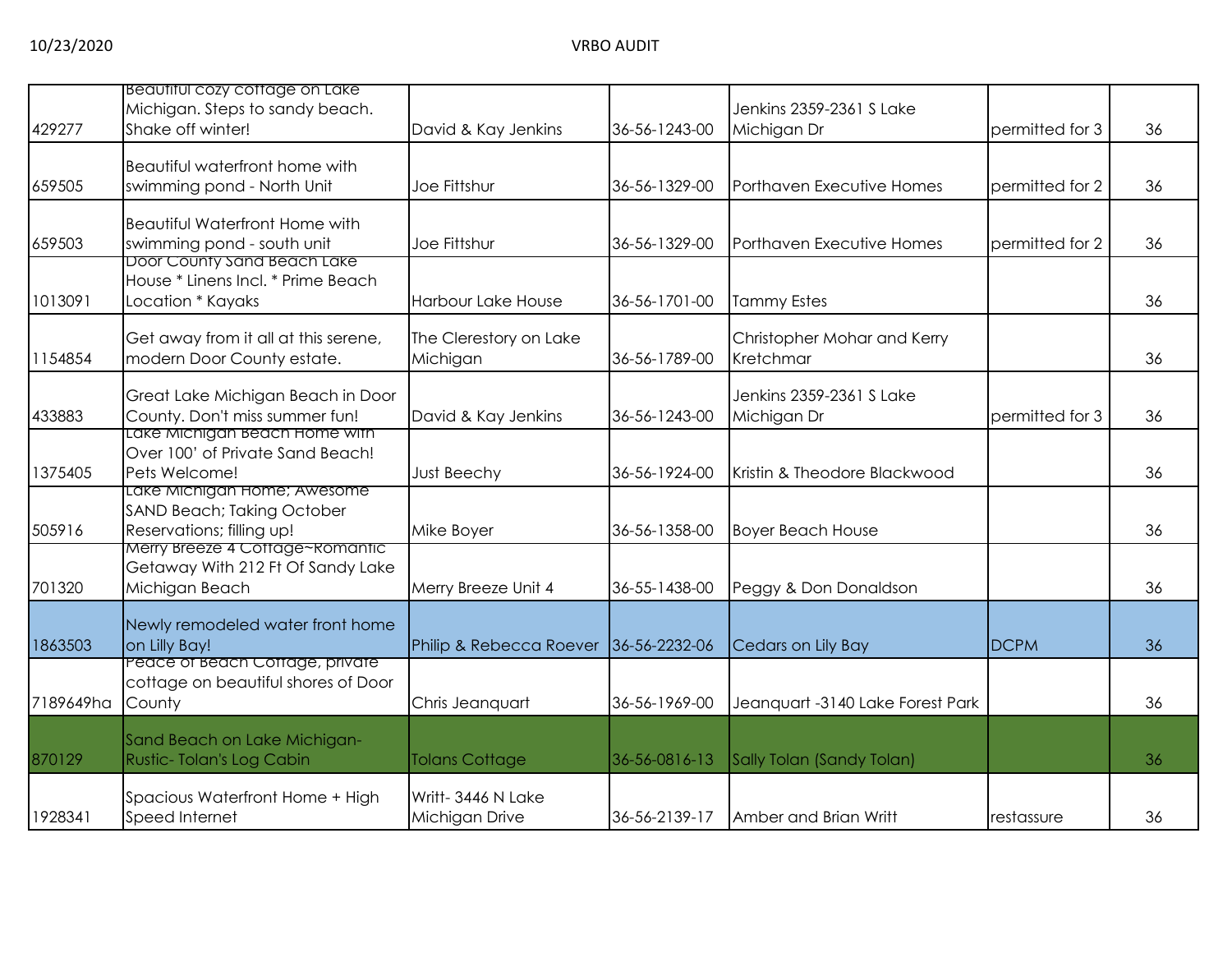| 451482  | Sunrises, Quiet Beach WalksRelax<br>with Family & Friends. Dogs<br>Welcome!                   | Abode on the Beach               | 36-56-0811-00 | Great Wulf Partners LLC/Capn<br>Wulf           |                 | 36 |
|---------|-----------------------------------------------------------------------------------------------|----------------------------------|---------------|------------------------------------------------|-----------------|----|
| 1489258 | Walking distance to Lake Michigan -<br>Public Beaches   Family-Pet friendly                   | Clay Banks Woodsy<br>Retreat     | 36-56-1731-17 | David Goettelman                               | restassure      | 36 |
|         |                                                                                               |                                  |               |                                                |                 |    |
| 810620  | <u>BOOKING NOW! WAIERFRONI-</u><br>ISLAND-LG.SCREEN PORCH-SUNRISE-<br><b>SUNSET-CAMPFIRES</b> | Gordon's Isle View<br>Cottages   | 39-56-1648-00 | Jane & Brett Barr/ Jerry &<br>Jacquelyn Gordon |                 | 39 |
| 570935  | <b>BOOKING NOW-WAIERFRONI-</b><br>ISLAND- FIRE PIT-SUNRISE SUNSET-9<br>MI.TO STURGEON BAY     | Gordon's Isle View<br>Cottages   | 39-56-1648-00 | Jane & Brett Barr/ Jerry &<br>Jacquelyn Gordon | permitted for 2 | 39 |
| 1492937 | Cozy newly built home 35 feet off<br>the Bay with stunning sunsets                            | Fox Lane Beach House             | 39-56-2039-00 | Duane and Linda Nolte                          |                 | 39 |
| 962273  | Family Friendly Cabin On The Bay!                                                             | Cabin on the Bay -<br>Goffard    | 39-56-1709-00 | <b>Gregory Goffard</b>                         |                 | 39 |
| 1765908 | Picturesque Door County Watertront<br>Cottage! Swim, Play, RelaxHave It<br>All!               | Bayhouse, The - 2769 Bay<br>Road | 39-56-2219-00 | Michael Morrison                               |                 | 39 |
| 586665  | Snug Harbor Inn - Sunset Cottage                                                              | Jon Hanson / Snug<br>Harbor      | 39-56-0860-00 | Sunset Cliff Cottage                           |                 | 39 |
|         |                                                                                               |                                  |               |                                                |                 |    |
| 1150626 | Dock, Firepit, WIFI, Large Private Yard Waterfront Property                                   | <b>Writers Haven - Desotell</b>  | 42-56-1781-13 | <b>Helen M Desotell &amp; Tim Desotell</b>     | dreamland       | 42 |
| 1269309 | Door county rental on Sand Beach or Madl                                                      | Sand Beach Cottage -             | 42-56-1862-00 | George Madle                                   |                 | 42 |
| 9455216 | Door County Serene Waterfront Bay<br>House - Phenomenal Sunsets                               | <b>Bay House</b>                 | 42-56-2292-00 | <b>Mary Dref</b>                               |                 | 42 |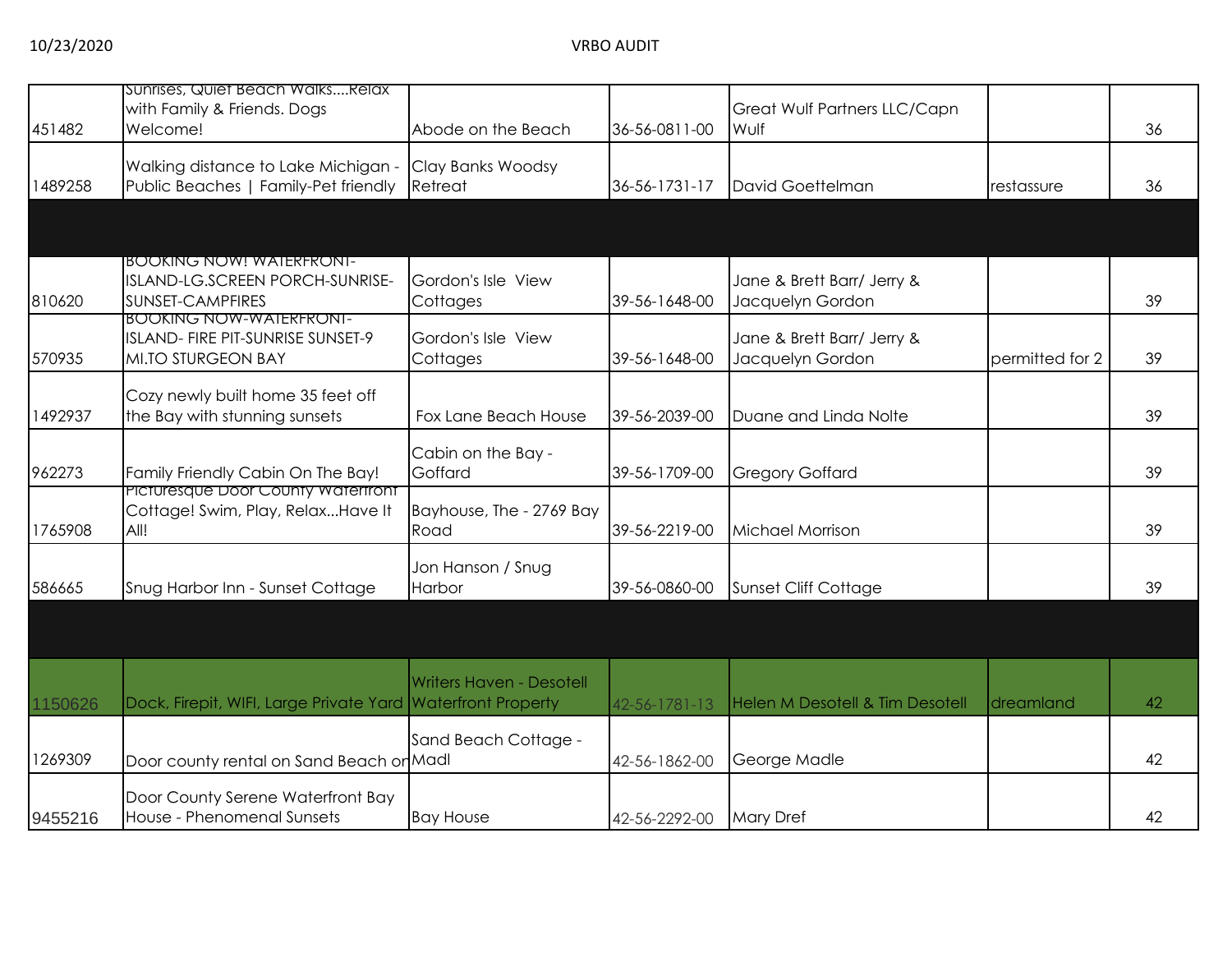| 4264111ha | Door County, Green Bay watertront<br>Cottage. 20 minutes to Green Bay<br>and Stur. Bay   | Waterfront Cottage - Bur                   | 42-56-1666-00 | Waterfront Cottage - Bur                           |            | 42 |
|-----------|------------------------------------------------------------------------------------------|--------------------------------------------|---------------|----------------------------------------------------|------------|----|
| 1688188   | NEW!!! STUNNING BAY-FRONT NEW<br>CONSTRUCTION IN SOUTHERN DOOR! 315 Breezy Acres         |                                            | 42-56-2115-07 | KAMI LLC-315 Breezy Acres LLC -<br>Michael Martell | simplelife | 42 |
| 1117085   | <b>Waterfront Cottage in Southern</b><br>Door County, near Green Bay and<br>Sturgeon Bay | <b>Waterfront Cottage</b><br>Soukup        | 42-56-1774-00 | Lisa Soukup                                        |            | 42 |
|           |                                                                                          |                                            |               |                                                    |            |    |
| 285175    | Amazing Sunsets*80ft shore* 25<br>acres*great cottage                                    | Amy Jorgenson                              | 46-56-0581-00 | <b>Funks Cottage</b>                               |            | 46 |
| 292728    | Beautiful lake front 4 bedrom home<br>with incredible sunsets                            | <b>RC Rudolph</b>                          | 46-55-0566-00 | Cascio Cottages                                    |            | 46 |
| 1889052   | Beautiful waterfront log home,<br>stunning private swimming area                         | Washington Island LP -<br>Jennifer Imig    | 46-56-2262-00 | Sunrise Cove - 406 Hemlock                         |            | 46 |
| 1391479   | <b>Breezy Beach Cottage</b>                                                              | <b>Richard Tobey</b>                       | 46-56-1940-00 | <b>Breezy Beach</b>                                |            | 46 |
| 806333    | Century farmhouse with 4 bedrooms<br>and large outside deck.                             | Debra Sheridan (Thielke)<br>and Dawn Chier | 46-56-1867-00 | Old Orchard Century Farmhouse                      |            | 46 |
| 780911    | Great sunrises 200 ff of Lake<br>Michigan Shorefront 1.5 acres, 2<br>bedroom 1 bath      | Greg & Kristine Koetter                    | 46-56-1588-00 | Koetter                                            |            | 46 |
| 594977    | Home Owner Custom Built Log Cabin Dan & Lory Porter                                      |                                            | 46-56-1668-00 | Log Cabin House - Porter                           |            | 46 |
| 1243560   | Initiative's Retreat - Ultimate<br>Lakefront Destination!                                | Initiatives Retreat LLC                    | 46-56-1846-00 | Initiatives Retreat                                |            | 46 |
| 1999039   | Popular Figenscaus Bay House With<br>Private Dock, Paddleboat, Kayak<br>and Canoe        | Richard K. Moeller                         | 46-56-1151-11 | Shorefront - #103 Moeller                          |            | 46 |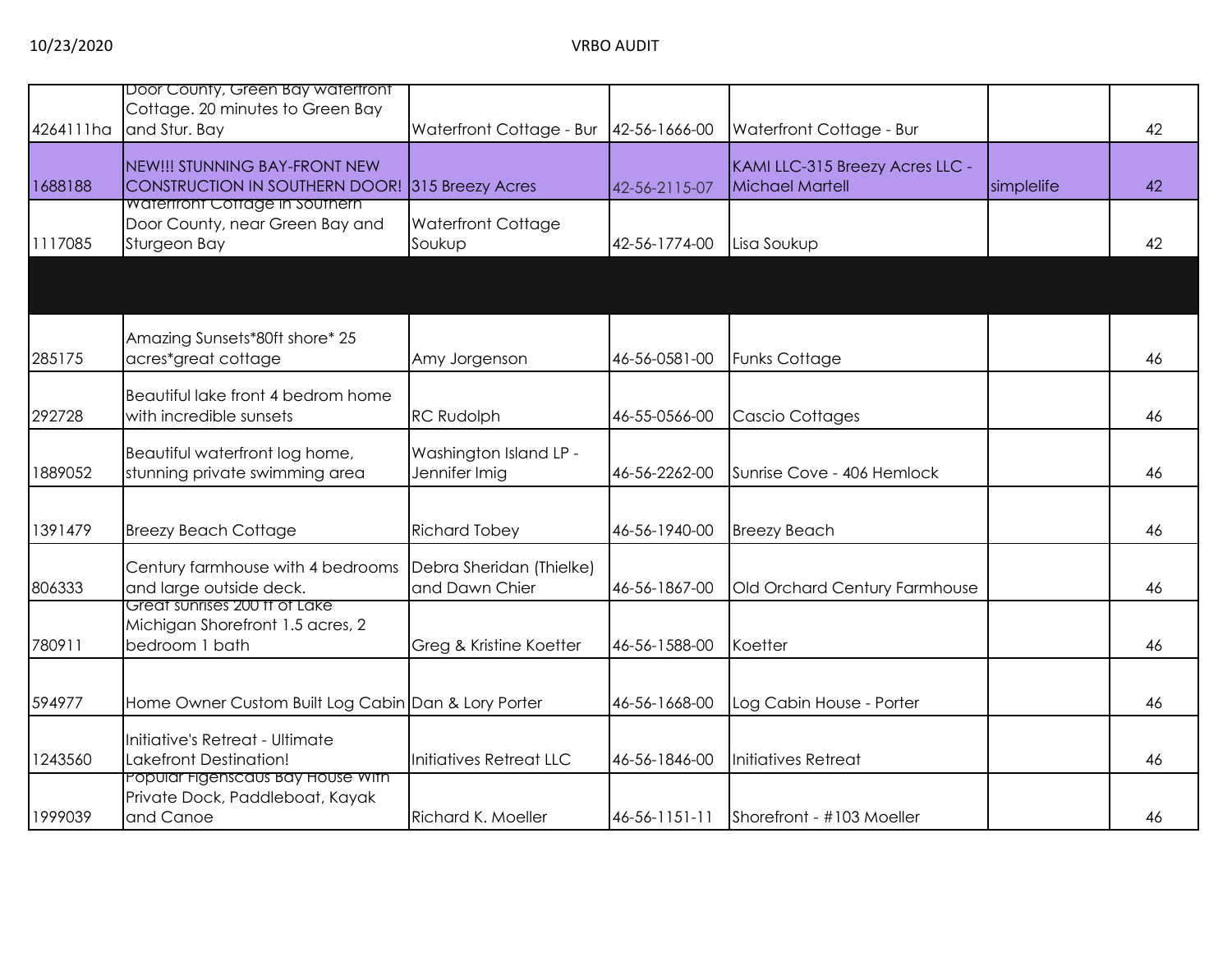| 362233  | Sectacular Sunsets from Becutiful<br>Lake Shore Home                            | <b>Trudy Schelitzche</b> | 46-55-0564-00 | Deer Run Shorefront Home                            | 46 |
|---------|---------------------------------------------------------------------------------|--------------------------|---------------|-----------------------------------------------------|----|
| 1308276 | Spacious Washington Island Home<br>4bed 2bath                                   | Carol Lemon              | 46-56-1917-00 | <b>Washington Island Historical</b><br>Home - Lemon | 46 |
| 806850  | <b>Washington Island Westside</b><br>Shorefront Home                            | William & Mary Filer     | 46-56-1428-00 | Above and Beyond Cottage                            | 46 |
| 1392021 | <b>Waterfront cottage on Detroit</b><br>Harbor. Beautiful beach and<br>dockage. | Leon A Shellswick        | 46-55-0587-00 | Spring Beach Cottage                                | 46 |

|         | Amore De Bay Romantic Suite for 2      |                    |            |
|---------|----------------------------------------|--------------------|------------|
|         | includes Free Continental Breakfast    |                    |            |
| 728187  | & WiFi.                                | Not in Door County |            |
|         | Homey Lakefront Condo in Serene        |                    |            |
|         | Algoma, WI, A Stone's Throw From       |                    |            |
| 480722  | Door County                            | Not in Door County |            |
|         |                                        |                    |            |
|         | Your Home Base for Discovering         |                    |            |
| 1375338 | Green Bay & Door County!               | Not in Door County |            |
|         | Modern Condo just steps from Lake      |                    |            |
| 1364728 | Michigan.                              | Not in Door County |            |
|         |                                        |                    |            |
|         | One of the best lakefront condos       |                    |            |
| 723000  | Algoma has to offer!                   | Not in Door County |            |
|         | 2 Barm Watertront condo in             |                    |            |
|         | beautiful Algoma, minutes to Door      |                    |            |
| 1318887 | County and Lambeau                     | Not in Door County | not active |
|         |                                        |                    |            |
|         | Beautiful Apartments in a turn-of-the- |                    |            |
| 428159  | century historic building              | Not in Door County |            |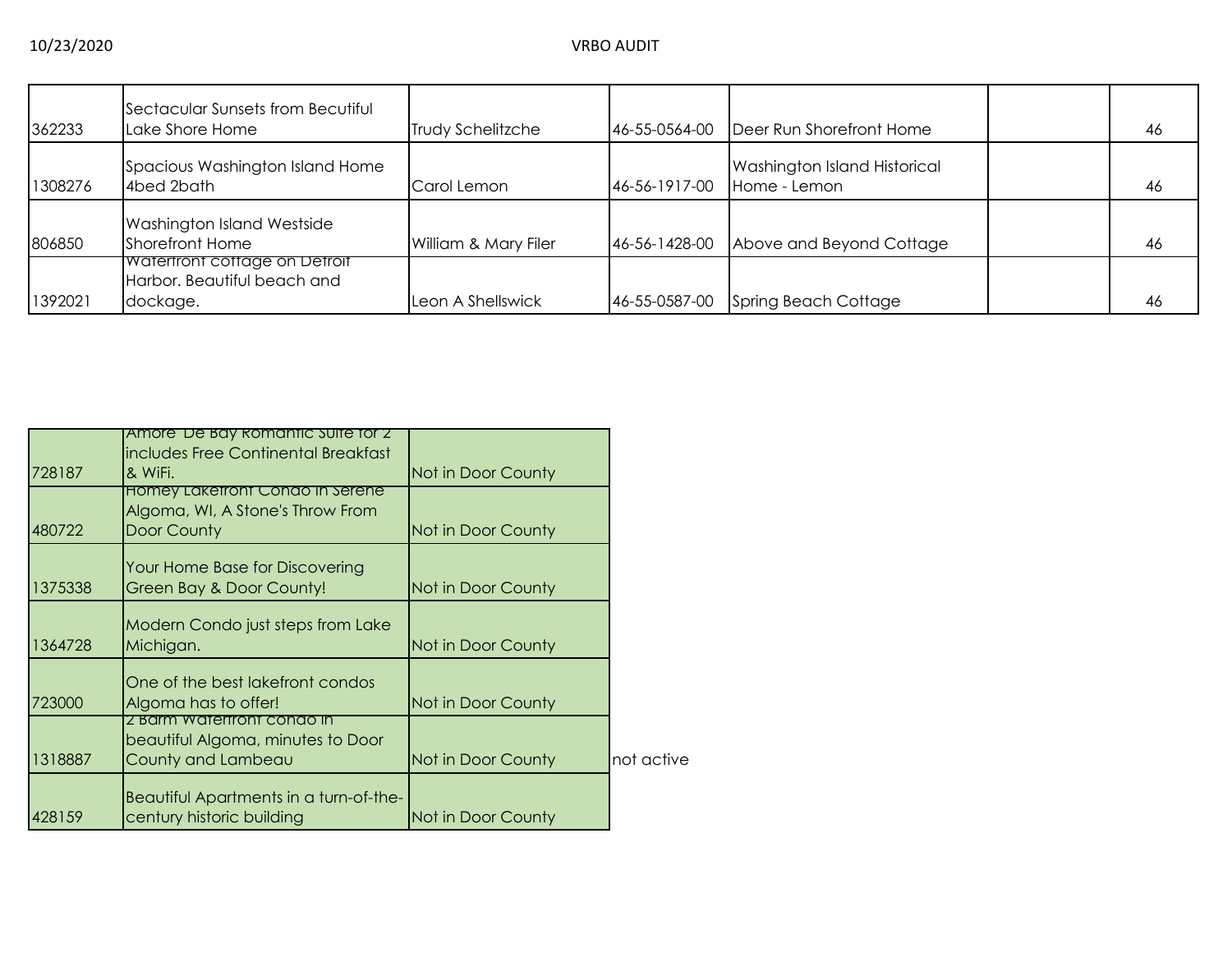|         | <b>RIVERS Edge Condominiums,</b><br>Waterfront condos located in                              |                    |            |
|---------|-----------------------------------------------------------------------------------------------|--------------------|------------|
| 843879  | Algoma WI. Lake Michigan                                                                      | Not in Door County |            |
| 4590279 | Beautiful Gem of a Home in Algoma<br>Wisconsin                                                | Not in Door County | not active |
| 25466   | <b>Home Base for Discovering Green</b><br><b>Bay &amp; Door County!</b>                       | Not in Door County |            |
| 344207  | Waterfront, Beautiful Sunrises, WIFI,<br>Direct TV, Sleeps a Family of Six.                   | Not in Door County | not active |
| 394047  | Secluded Beach Cottage - 100ft of<br>Private, Sandy Beachfront                                | Not in Door County |            |
| 1414157 | Cozy Condo with Gorgeous Views<br>on Lake Michigan                                            | Not in Door County | not active |
| 1574130 | Charming tarmhouse located near<br>National Shrine of Our Lady of Good<br>Help                | Not in Door County | not active |
| 7855081 | CEDAR CABIN on the BAY (Lake<br>Michigan--Green Bay): Just listed!<br>Sleeps 6, Dog friendly, | Not in Door County |            |
| 1689283 | Lakeview Chalet - perfect for your<br>retreat                                                 | Not in Door County |            |
| 1726086 | <b>Camp Bayshore</b>                                                                          | Not in Door County |            |
| 1759002 | <b>Beautiful Condo on the shore of</b><br>Green Bay! Short drive to Green Bay<br>& Door Co.   | Not in Door County |            |
| 1707156 | Water View Cottage on Lake<br>Michigan (Bay-side)                                             | Not in Door County |            |
| 2096207 | Water view rental unit! Beach,<br>Winery and Taproom next door!                               | Not in Door County |            |